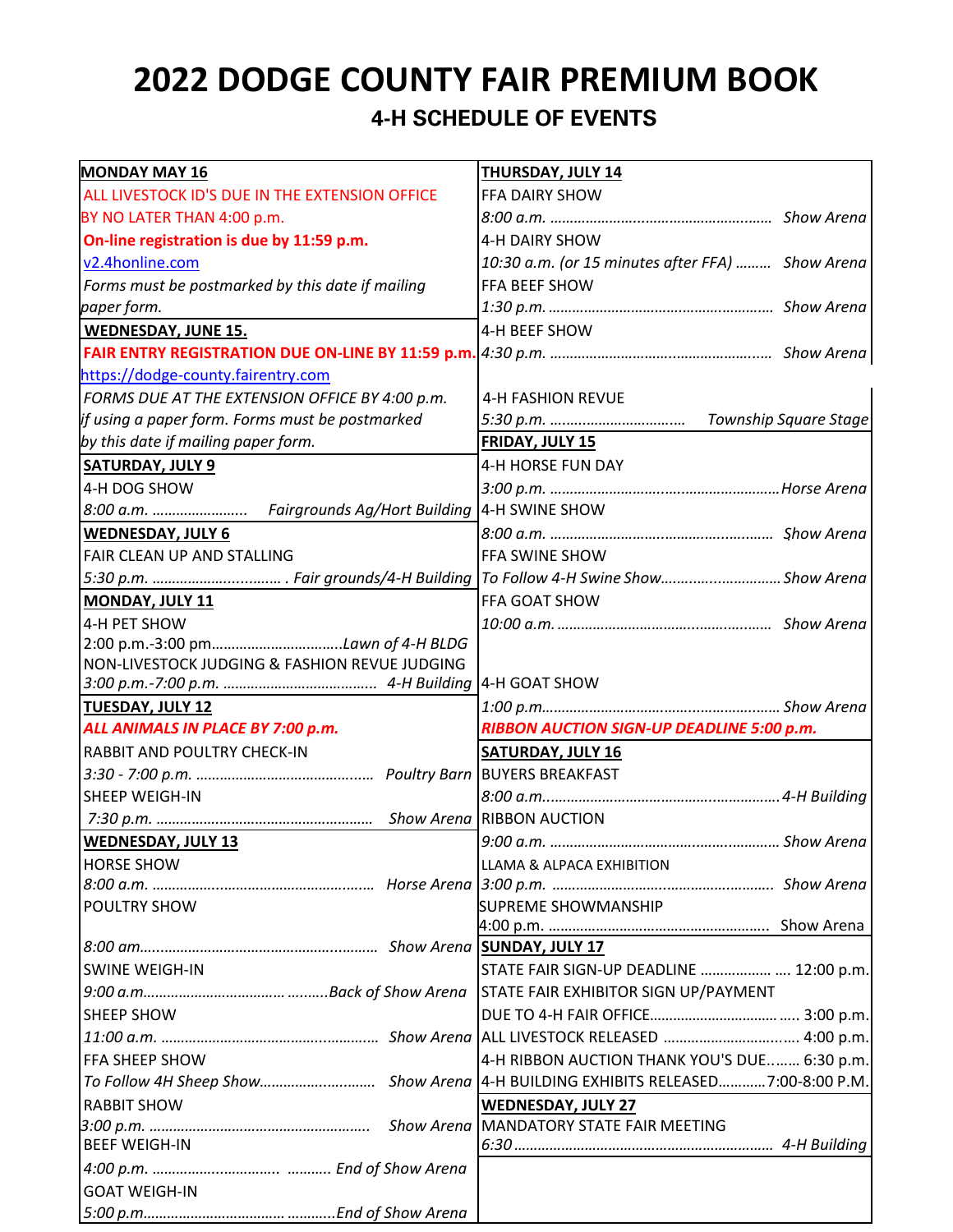| REGISTRATIONS FOR THE DODGE COUNTY FAIR IN FAIR ENTRY MUST BE COMPLETED BY JUNE 15, 2022 4 |  |
|--------------------------------------------------------------------------------------------|--|
|                                                                                            |  |
|                                                                                            |  |
|                                                                                            |  |
|                                                                                            |  |
|                                                                                            |  |
|                                                                                            |  |
|                                                                                            |  |
|                                                                                            |  |
|                                                                                            |  |
|                                                                                            |  |
|                                                                                            |  |
|                                                                                            |  |
|                                                                                            |  |
|                                                                                            |  |
|                                                                                            |  |
|                                                                                            |  |
|                                                                                            |  |
|                                                                                            |  |
|                                                                                            |  |
|                                                                                            |  |
|                                                                                            |  |
|                                                                                            |  |
|                                                                                            |  |
|                                                                                            |  |
|                                                                                            |  |
|                                                                                            |  |
|                                                                                            |  |
|                                                                                            |  |
|                                                                                            |  |
|                                                                                            |  |
|                                                                                            |  |
|                                                                                            |  |
|                                                                                            |  |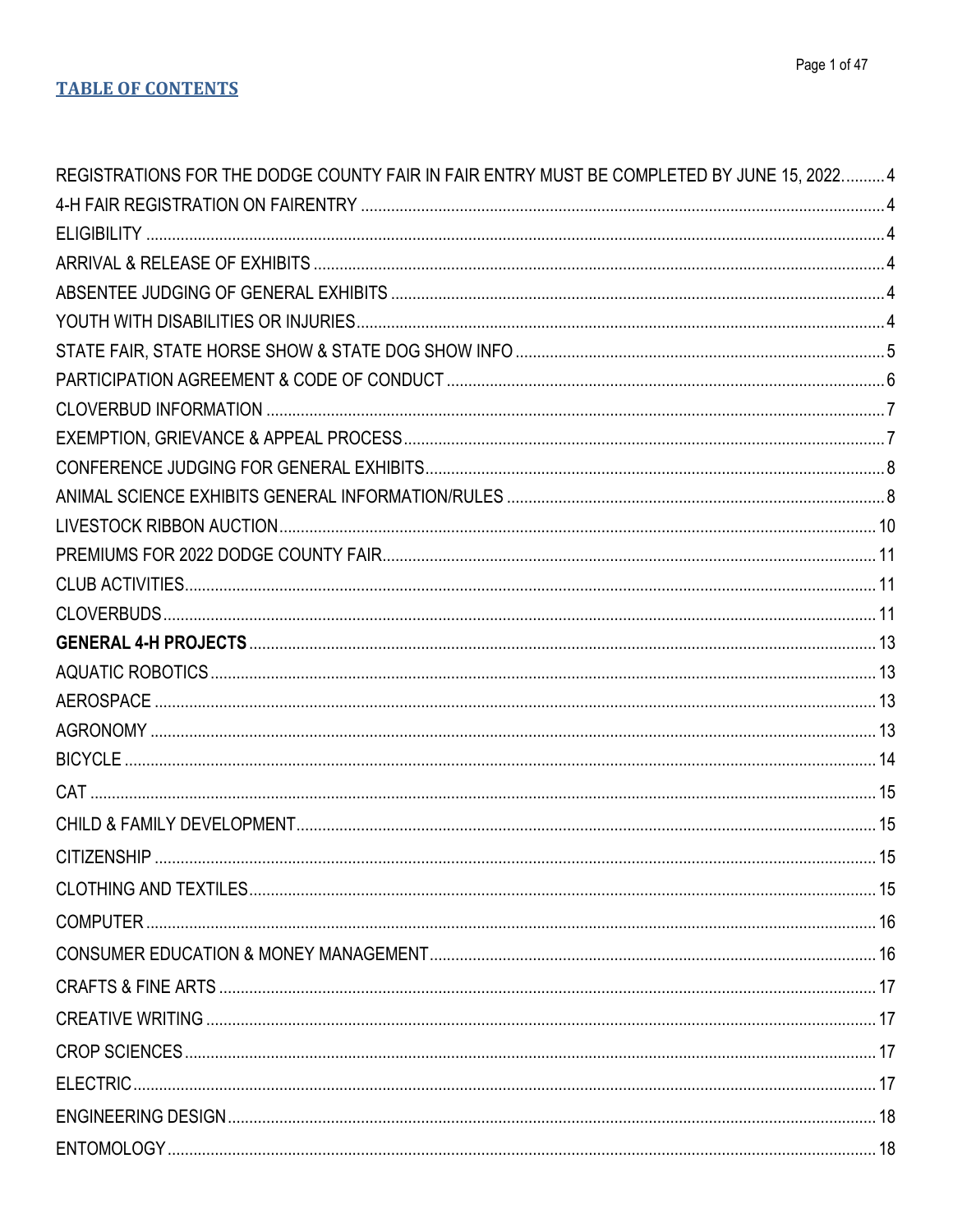| Page 2 of 47 |
|--------------|
|              |
|              |
|              |
|              |
|              |
|              |
|              |
|              |
|              |
|              |
|              |
|              |
|              |
|              |
|              |
|              |
|              |
|              |
|              |
|              |
|              |
|              |
|              |
|              |
|              |
|              |
|              |
|              |
|              |
|              |
|              |
|              |
|              |
|              |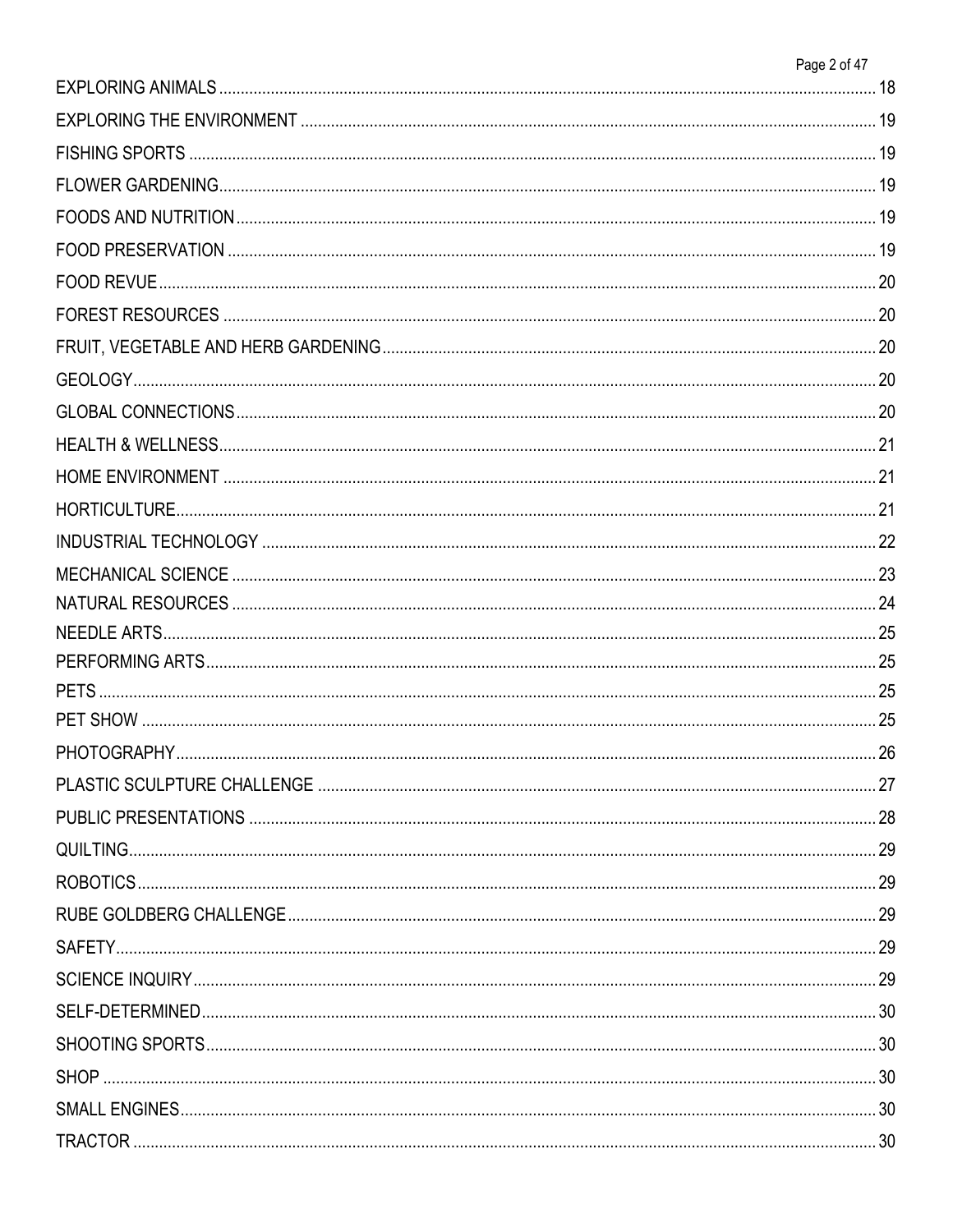|              | Page 3 of 47 |
|--------------|--------------|
|              |              |
|              |              |
|              |              |
|              |              |
|              |              |
|              |              |
|              |              |
|              |              |
|              |              |
|              |              |
|              |              |
|              |              |
|              |              |
|              |              |
|              |              |
|              |              |
|              |              |
|              |              |
| <b>SWINE</b> |              |
|              |              |

#### 721 Main St N., Dept. 602 Mantorville, MN 55955 UNIVERSITY OF MINNESOTA EXTENSION

507-635-6325

## Dodge County Staff

Toby Neal, Extension Educator, 4-H Youth Development, Dodge County Chloe Schroeder, Extension Educator, 4-H Youth Development, Dodge County

Aly Laganiere, Administrative Assistant Gabby Burk, Community Programs Specialist Mollie Allen, Summer Intern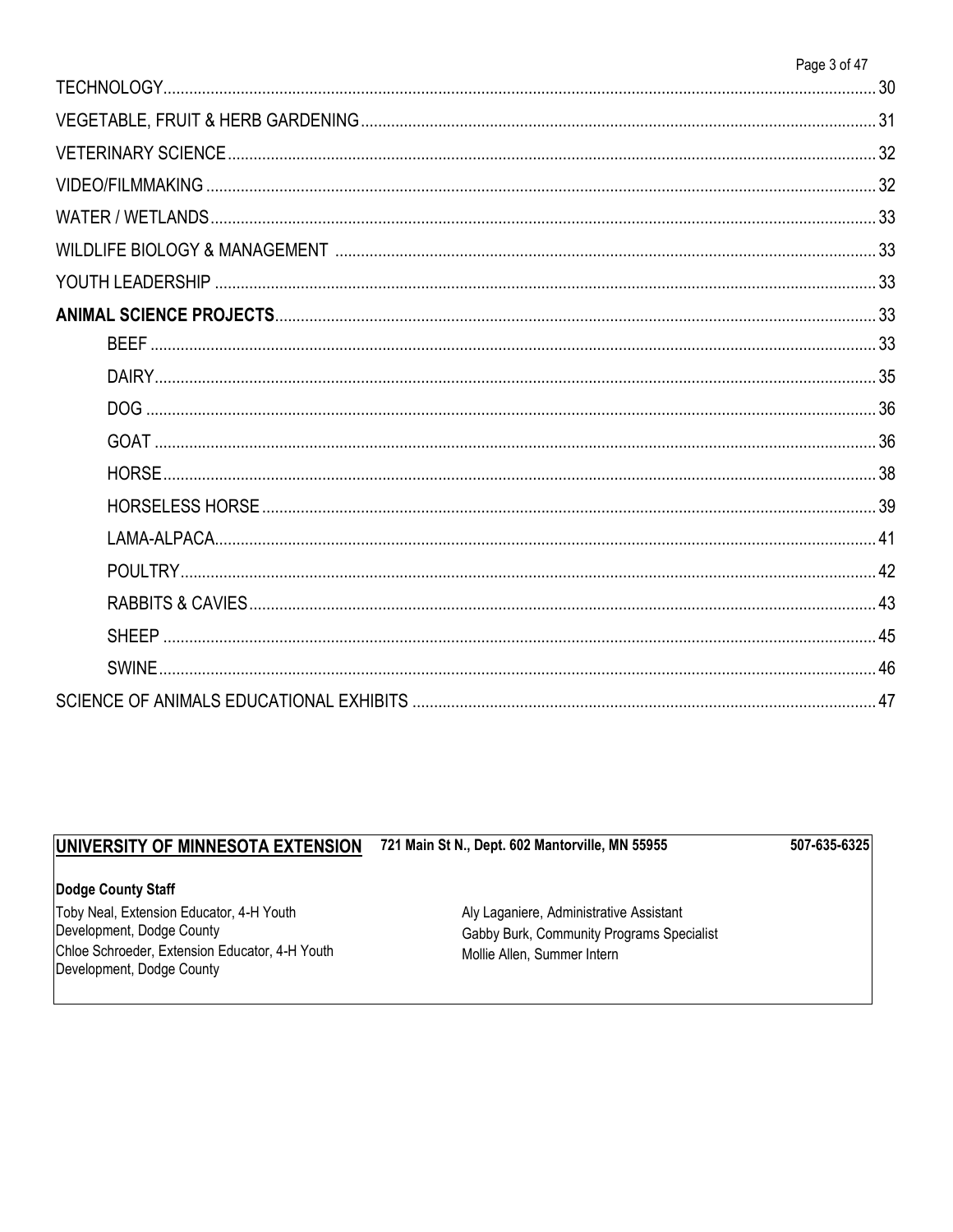## **4-H FAIR REGISTRATION ON FAIRENTRY**

### **Fair registration online will open May 17.**

## [https://dodge-county.fairentry.com](https://dodge-county.fairentry.com/)

At that time, you will have access to your county fair registrations any time you want, using your 4HOnline username and password. Contact the Extension office if you need assistance with FAIRENTRY.

#### **The fair registration deadline is Wednesday, June 15th. No changes or additions can be made online after the June 15th deadline.**

Paper registration forms can be made available upon request. Please contact the Extension office if you would like a paper copy of the registration form. All paper fair registration forms are due in the Dodge County Extension Office, 721 Main St. N., Dept. 602 Mantorville, MN 55955, no later than 4:00 p.m., Wednesday, June 15, 2022 or postmarked on June 15. *The extension is not responsible for paper forms not received.*

Faxed forms must be received by 11:59 p.m., Wednesday, June 15th, and the original must be mailed in immediately. *The Extension Office is not responsible for equipment malfunction or failure.*

FairEntry submissions received after June 15, 2022 or paper registration forms received after 4:00 p.m. on June 15, 2022 will not be eligible for county champion/reserve champion placings or state fair, unless a member chooses to use their one-time exemption (if they have not used their exemption already). Members may exhibit at the fair, receive a ribbon placing and participate in the auction, if they qualify. If you have questions, contact the Extension Office at [507-635-6325.](tel:%28507%29635-6325)

## **ELIGIBILITY**

**Please study this premium book carefully as it contains all rules and other information pertinent to exhibiting as a 4-H member at the Dodge County Fair. You are responsible for adhering to the rules in the premium book. Please note that information provided in the premium book is subject to change at the discretion of the Extension office.**

All Dodge County 4-H members (in grades K-13) are eligible to exhibit at the County Fair. All grade levels for 4-H members pertain to grade completed. Members must be enrolled in the project to exhibit in that class. Cloverbuds can enter only in the Cloverbuds class(es).

## **ARRIVAL & RELEASE OF EXHIBITS**

Exhibitors must register in advance through the Dodge County Extension Office using the registration form provided. **The deadline is June 15<sup>th</sup>**. Items not registered by this deadline will not be eligible for State Fair consideration, Champion or Reserve Champion placement.

General exhibits (non-livestock) will be judged in the 4-H Building on pre-entry day, **Monday, July 11, 2022, 3:00 p.m. – 7:00 p.m.** All general exhibits must remain in place in the 4-H Building until Sunday, July 17, 7:00 p.m.

**\*\*Exhibitors will sign up for their judging time.**

### **ALL Animals/Livestock must be in place by no later than Tuesday at 7:00 p.m. Poultry check-ins Tuesday at 7:00 p.m. Sheep weigh-ins Tuesday at 7:30 p.m.**

All livestock exhibits will be released on Sunday at 4:00 p.m., except where otherwise specified.

## **ABSENTEE JUDGING OF GENERAL EXHIBITS ELIGIBILITY**

4-H members who have a conflict with the general project conference judging in their county of membership may be eligible for absentee judging. To be eligible to exhibit a project while being absent from the conference judging process the following must be in place:

• Absence pre-approved with 4-H staff prior to scheduled date of judging

(or other county competitive event). The request will be allowed only in extreme situations such as:

Death in the Family

Once in a lifetime educational opportunity

Optional event with no flexibility (e.g. wedding of immediate family) Illness/injury

• Exhibit(s) at the county fair (or other county competitive event) within scheduled timelines.

#### For more information go to:

[https://docs.google.com/document/d/1B7s8IXUCzD8IVnGYL0SdvLz](https://docs.google.com/document/d/1B7s8IXUCzD8IVnGYL0SdvLzgf7Wt6WXataYDUIgj3L4/edit) [gf7Wt6WXataYDUIgj3L4/edit](https://docs.google.com/document/d/1B7s8IXUCzD8IVnGYL0SdvLzgf7Wt6WXataYDUIgj3L4/edit)

## **YOUTH WITH DISABILITIES OR INJURIES**

For more information go to:

[https://docs.google.com/document/d/1pMqnZoVnfOJUEHx2Y4I](https://docs.google.com/document/d/1pMqnZoVnfOJUEHx2Y4I-qnxL6VDZ8tiq_PexWl68GmQ/edit)[qnxL6VDZ8tiq\\_PexWl68GmQ/edit](https://docs.google.com/document/d/1pMqnZoVnfOJUEHx2Y4I-qnxL6VDZ8tiq_PexWl68GmQ/edit)

## **GENERAL PROJECT JUDGING**

If a 4-H member is unable to participate in the conference judging process by himself/herself due to a disability or injury, the 4-H member and/or the member's immediate family must request permission for a conference judging assistant to be with the 4-H member during the conference judging of the member's general project(s). Arrangements and approval for a conference judging assistant must be made with 4-H staff prior to the beginning of the judging process. First preference for the judging assistant will be a 4- H age-eligible member of the 4-H member's immediate family or another age-eligible 4-H member from the county of membership. In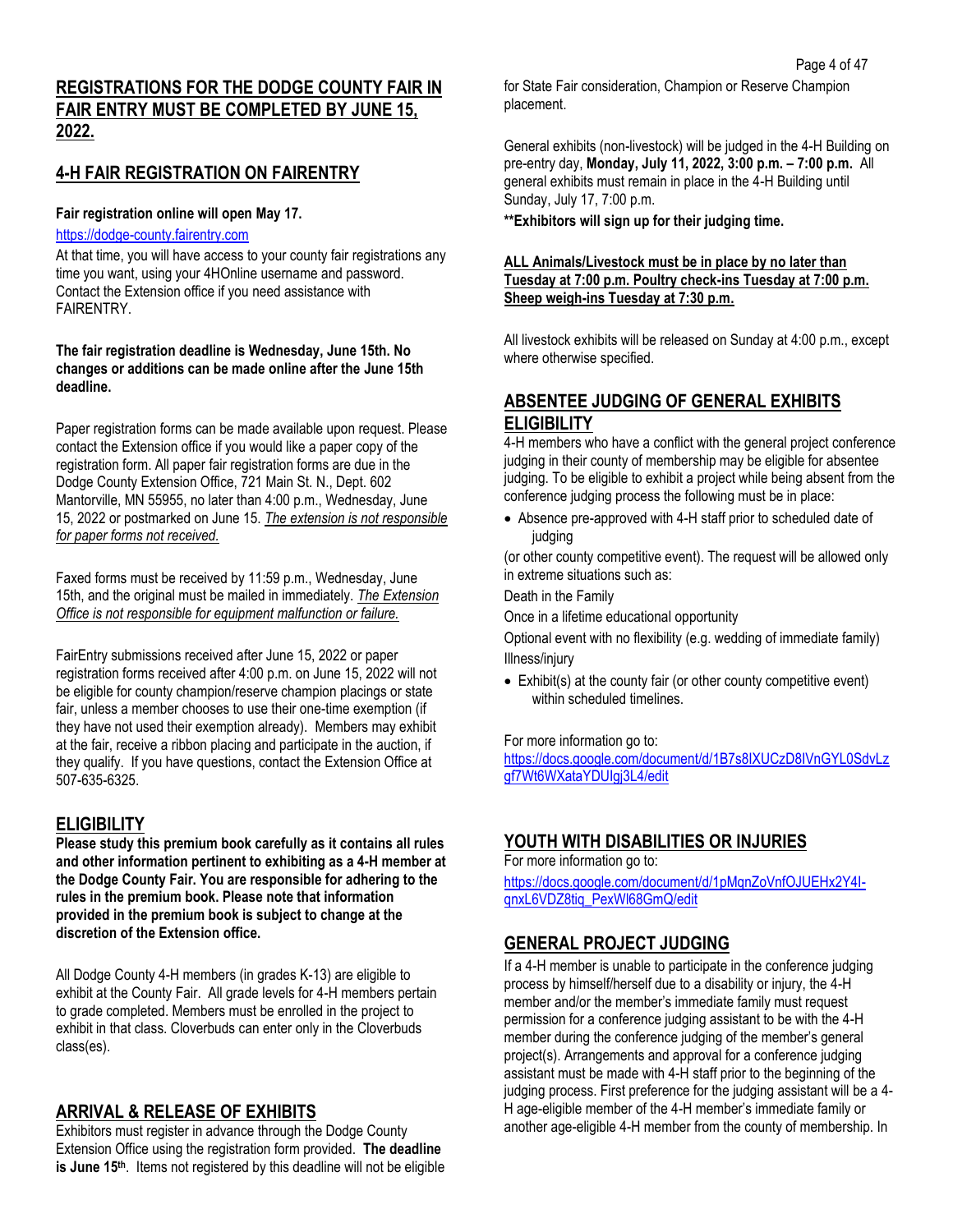some cases, a parent or personal aid may be appropriate; this option must be approved by the staff member.

## **LIVESTOCK PROJECT JUDGING SHOW RING**

If a 4-H member is unable to exhibit an animal by himself/herself due to a disability or injury, the 4-H member and/or the member's immediate family must request permission for a substitute showperson to help with the exhibition of the 4-H member's livestock project(s). Arrangements and approval for a substitute showperson must be made with 4-H staff prior to the day of the show. The substitute showperson must be a 4-H age-eligible member of the 4-H member's immediate family or another age-eligible 4-H member from the county of membership

### **For more information go to:**

[https://docs.google.com/document/d/1pMqnZoVnfOJUEHx2Y4I](https://docs.google.com/document/d/1pMqnZoVnfOJUEHx2Y4I-qnxL6VDZ8tiq_PexWl68GmQ/edit)[qnxL6VDZ8tiq\\_PexWl68GmQ/edit](https://docs.google.com/document/d/1pMqnZoVnfOJUEHx2Y4I-qnxL6VDZ8tiq_PexWl68GmQ/edit)

## **STATE FAIR, STATE HORSE SHOW & STATE DOG SHOW INFO**

- 1. Trips for State Fair, State Horse Show, and State Dog Show will be selected from blue ribbon exhibits only (see State Dog Show Rules for exceptions). **Exhibit classes eligible for State Fair are marked with an asterisk \*.**
- 2. Members selected to represent the county at State Fair and State Horse Show **must have completed sixth grade.**
- 3. **To be eligible for a livestock trip to the State Fair, 4-Hers must have completed Livestock Quality Assurance/Ethics Training. State Policy: All youth participating as a State Fair 4-H livestock exhibitor in beef, dairy, sheep, swine, poultry, rabbits, meat goat, dairy goat and lama-alpaca must have completed the a Livestock Quality Assurance and Ethics workshop. Certification is good for three fair seasons. The level of training required is determined by the grade of the youth at the time the training takes place.**
- 4. Along with their qualifying state fair exhibit trip(s), 4-H members may participate in activities such as Share-the-Fun, demonstrations, Arts-In, cooking events, animal science educational exhibits, or judging teams.
- 5. [Competitive events, deadlines, consequences and exemption](http://www.extension.umn.edu/youth/mn4-H/policies/docs/competetive-events-deadlines-consequences-exemptions.pdf)  [options](http://www.extension.umn.edu/youth/mn4-H/policies/docs/competetive-events-deadlines-consequences-exemptions.pdf) Every Minnesota 4-H member is eligible for a "one-time" member exemption. This exemption provides the ability (onetime in a 4-H member's career) for the 4-H member to acknowledge they missed a 4-H deadline related to enrollment or competitive event participation and waive the consequences for the named deadline. Exemptions may be used for county fair pre-entry registration requirements, but may not be used for State Fair trip sign-up deadlines.
- 6. [Distribution of Unused Livestock Trips:](http://www.extension.umn.edu/youth/mn4-H/state-fair/docs/competitive-events-distribution-of-unused-livestock-quota-trips.pdf) Minnesota 4-H wants to provide as many 4-H members as possible the opportunity to experience the Minnesota State Fair judging process. To ensure that as many youth as possible have the opportunity to participate in a livestock experience at the Minnesota State Fair, staff and volunteers are asked to follo[w the outlined process for](http://www.extension.umn.edu/youth/mn4-H/state-fair/docs/competitive-events-distribution-of-unused-livestock-quota-trips.pdf)  [the distribution of unused livestock quota trips.](http://www.extension.umn.edu/youth/mn4-H/state-fair/docs/competitive-events-distribution-of-unused-livestock-quota-trips.pdf)
- 7. **To accept a state fair trip, please refer to the State Fair Line Up sheets posted near the food stand in the 4-H building. Look for your name in the various project areas and put a YES by your name if you accept the trip and a NO if you will**

**not be taking that project. You must have completed 6th grade in order to be eligible. If your name is listed more than once, you will have to select which building project and which livestock project you want to exhibit, put a YES by those exhibits and put NO by the other things that you qualified for. By doing this, you make it possible for others to get the opportunity to accept a trip. You must accept the trip on the board ASAP or no later than Sunday, July 17, 2022, 12:00 p.m. (It is your responsibility to check the state trip lineup sheets by the food stand in the 4-H Building to identify which trips you are eligible for). If you have not written yes or no by your name by NOON on Sunday, we will assume that the answer is no and the trip will go to the next person.**

- 8. This year livestock encampment will be August 24 through August 28, 2022.Youth have the choice of staying on the grounds overnight or they can come up for their time of judging.
- 9. Non Livestock Encampment will be Tuesday, August 30 through Thursday, September 1, 2022.
- 10. Building Encampment includes performing arts, fashion revue, demonstrations and Share the Fun. Dates are yet to be determined
- 11. Costs of State Trips: TBD
- 12. Getting animals to the State Fair is each member's responsibility unless as a group a decision is made to provide a commercial hauler.
- 13. State Horse Show is tentatively scheduled for Sept 16-19 but is subject to change. Costs TBD.
- 14. State Dog Show dates are tentatively Sept 24-25.
- 15. State Trip Exhibitors Meeting- July 27, 2022 6:30pm at 4-H Building

16. **State Fair Animal Eligibility-** 4-H youth that have been awarded a 4-H State Fair livestock trip through the local 4-H qualifying show must keep their designated trip animal on the county fairgrounds until the official release time to remain eligible for the 4-H State Fair trip. In the event that a youth/family requests an early release to travel/attend a national junior livestock show and education event, prior arrangements for early release must be made with and approved by the local 4-H staff and communicated to the county fair board. Proof of national junior show participation (program with youth's name, printed class placing information) must be presented to local 4-H staff upon return to the county to maintain eligibility for the Minnesota State Fair 4-H livestock shows.

17. 4-H youth that have been awarded a 4-H State Fair general project trip through the local 4-H qualifying show must keep their designated trip project on the county fairgrounds until the official release time to remain eligible for the 4-H State Fair trip.

**All State Trip Exhibitors including livestock, building, horse and dog exhibitors will need to have their registration packet completed with payment to the 4-H office at the fairgrounds before Sunday, July 17 at 3 p.m. We will be holding a Mandatory State Fair meeting on Wednesday, July 27, at 6:30 p.m. in the 4- H Building on the Dodge County Fairgrounds, Kasson for their State Fair Trip. If youth or parent is not at this meeting, they**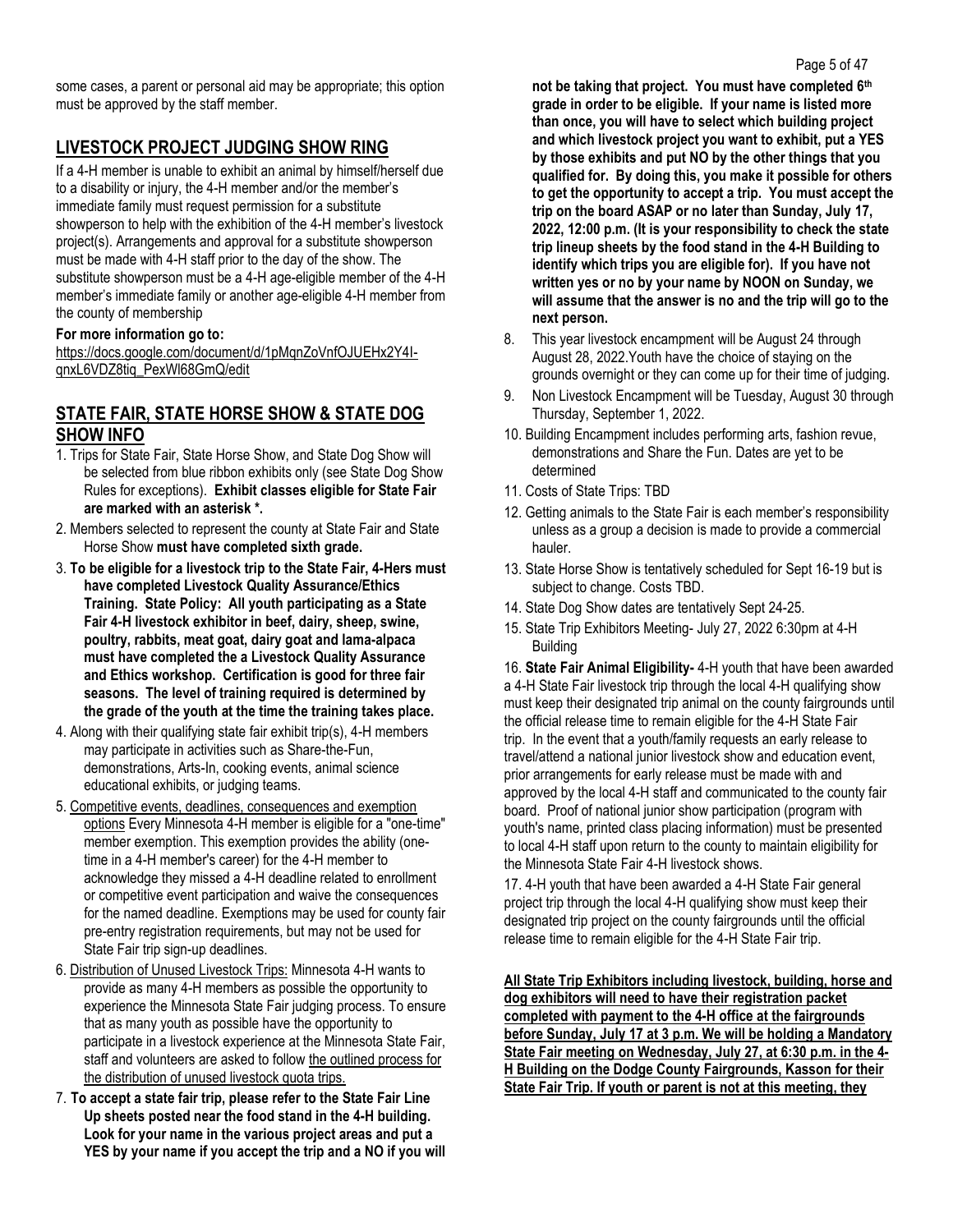#### **forfeit their state fair trip.** *This includes ALL livestock and nonlivestock State Fair trip winners.*

## **State Fair registrations must be turned in to the 4H Fair Office and paid for by 3:00 P.M. on Sunday, July 17, 2022.**

State Fair livestock exhibitors are expected to fully participate in the state fair experience. Livestock exhibitors must be present for their judging experience PLUS be present to care for their animal. They will only be allowed to leave the fairgrounds for more than 24 hours with permission from the 4-H Extension Educator and/or 4-H Regional Extension Educator.

For recommended weights for State Fair market animals check under that specific animal species.

All blue ribbon winners advance from the County Fair Dog Show to the State Dog Show. To be eligible the 4-H member must have completed 4th grade through one year past high school. State Dog Show divisions will be grades 3-8 for junior and grades 9-13 for senior.

Check specific rules under your specific exhibit page.

## **PARTICIPATION AGREEMENT & CODE OF CONDUCT**

All Dodge County 4-H members are expected to abide by the following guidelines when participating in all 4-H sponsored events during the 4-H year, including the Dodge County Fair.

## **PARTICIPANT AGREEMENT:**

Any individual participating and/or volunteering with the Minnesota 4- H program at any level (individual, club, county, regional, state, national and international) is subject to the behavior standards and rules governing participation and involvement as outlined in the Minnesota 4-H Code of Conduct.

The opportunity to participate in and/or volunteer with Minnesota 4-H is a privilege and honor, not a right. All youth participants, parents/guardians supporting their child's participation in 4-H, and volunteers are expected to sign the Minnesota 4-H Code of Conduct before becoming involved with Minnesota 4-H. Continued participation in Minnesota 4-H is based on individuals meeting the requirements of the program including the Minnesota 4-H Code of Conduct.

Infractions to the Minnesota 4-H Code of Conduct will be addressed and may result in consequences. Because Minnesota 4-H is a safe place for youth and adults to learn from their mistakes, minor disruptive or inappropriate behavior will first be addressed through redirection and coaching. When the nature of the offense is more

severe or there is a pattern of minor disruptive or inappropriate behavior, violations of the Minnesota 4-H Code of Conduct will result in consequences. The consequences may range from a verbal warning to the loss of privileges (e.g. participation at the event or future events, forfeiture of awards or other forms of recognition, forfeiture of positions of leadership, limitation on volunteer responsibilities) to full removal from Minnesota 4-H. Consequences may be applied to entire 4-H entities, when applicable.

## **CODE OF CONDUCT FOR YOUTH**

I understand that the Minnesota 4-H Youth Development program is a non-formal education program in which I have an option to participate. I accept my responsibility to engage in program activities and to excuse myself from this program if it does not meet my personal learning objectives. I recognize the organization has the responsibility and authority to remove youth who are disruptive to the 4-H Youth Development program or for any other reason the 4-H Youth Development program deems appropriate.

I accept my responsibility to represent the University of Minnesota Extension 4-H Youth Development program by holding myself to the standards of the 4-H pledge and motto. I will refrain from behavior that negatively represents myself, my family, my community, 4-H or the University of Minnesota.

I acknowledge that the 4-H program utilizes competition related to project work as a tool for learning. I will ensure that my project exhibits are appropriate and respectful. I will demonstrate good sportsmanship, encourage this behavior in others, and not allow this behavior to detract from the learning experience. I will not let my personal desire to win overshadow the needs of the group. I accept my personal responsibility to be informed and follow the policies, rules, and deadlines established by Minnesota 4-H. I will not cheat, lie, knowingly furnish false information, deceive, or otherwise engage in dishonest, unethical or illegal behaviors. I will not encourage others to disregard or intentionally violate conditions of Minnesota 4-H participation.

I will act in a respectful and responsible manner during all 4-H programs. I will comply with directions of 4-H officials acting in the performance of their duties. I will not obstruct or disrupt any 4-H program or encourage others to engage in such conduct. I understand that a judge's decision is final.

I will promote a spirit of inclusion and welcome participation of individuals from all backgrounds. I will practice fair-mindedness by being open to ideas and opinions of others. I will comply with equal opportunity and anti-discrimination laws. I will not participate in behaviors that discriminate against other people.

I will communicate (oral, written and electronic) in an open, honest, respectful manner in all situations involving the 4-H program. I will refrain from communication that is negative, offensive, destructive or hurtful to others. I will refrain from sharing private matters in a public group setting. I will not engage in or tolerate slander, put-downs, insults, taunting, name calling, yelling, profane language, sexual innuendos and other comments or hostile behaviors likely to offend, hurt or set a bad example. If I witness this type of behavior, I will contact a volunteer or staff member. If the situation is escalating to where I feel unsafe, I will contact the authorities.

I will ensure a safe environment for myself and others. I will not act in an irresponsible or potentially hazardous manner. I will access and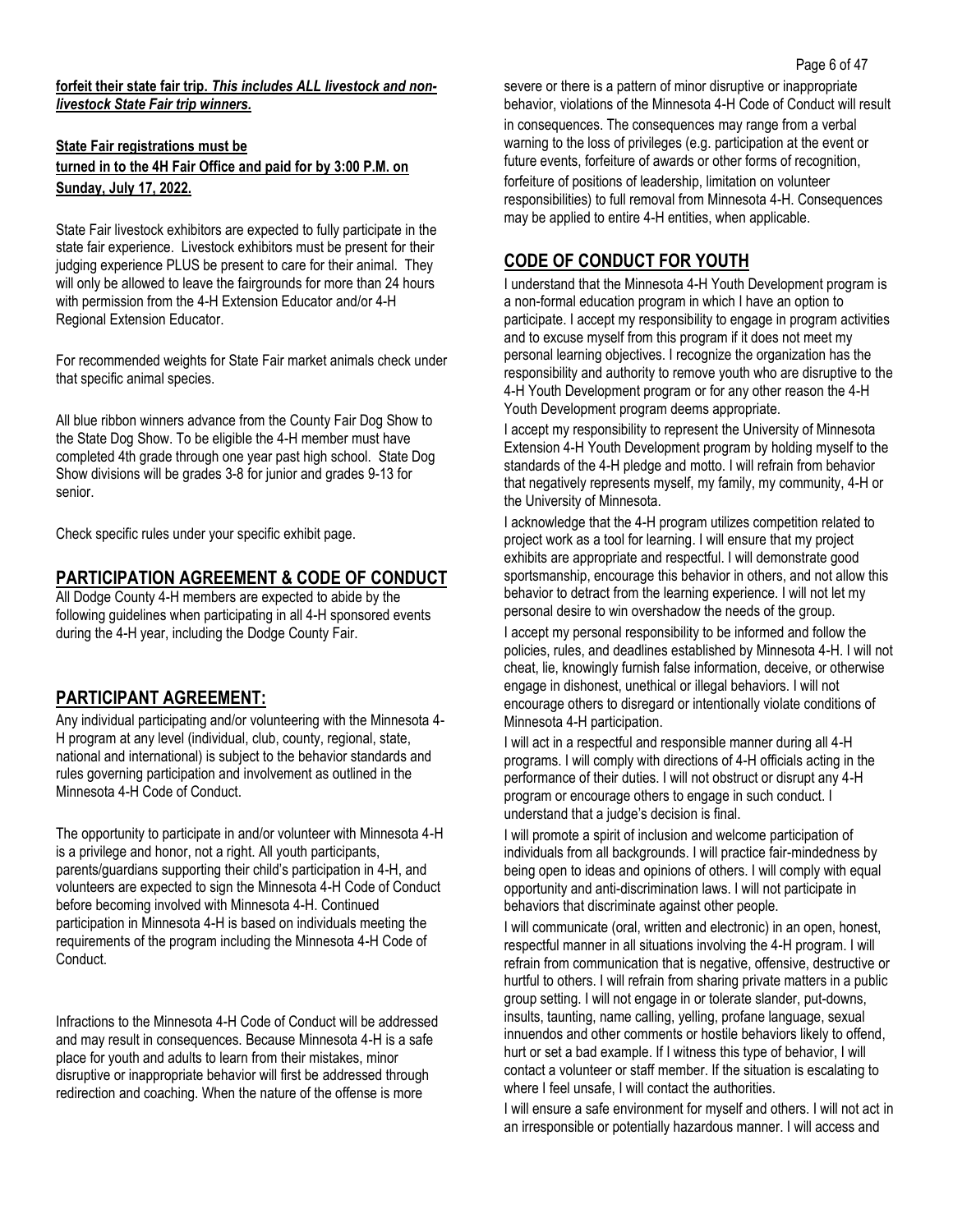operate machinery, vehicles and other equipment in compliance with laws, rules of the 4-H program, and general safety practices.

I will make healthy choices. I will not possess, offer, or use tobacco, alcohol or illegal substances. I will not attend 4-H programs under the influence of alcohol or any illegal substance. I will not engage in sexual conduct with adults or inappropriate sexual conduct with other youth.

I will dress in a manner that is appropriate, tasteful and respectful to me and others. I will avoid clothing and accessories that depict violence, sex, drugs, alcohol, tobacco, death, gangs or other offensive or obscene pictures or language. I will not wear clothing that reveals my underclothing, midsection, torso, chest, cleavage or upper thighs. If a dress code is provided for a specific 4-H program, I will follow the stated dress code.

I will respect the property of others. I will not use, abuse, or take another individual's personal belongings. I will not damage facilities. I will abide by the University policy on possession and carrying of weapons (firearms or other dangerous weapons as defined by Minnesota law.) I will not possess or carry a weapon while on University property or during attendance at a 4-H program, regardless of location, except in the following two circumstances:

(1) I am lawfully storing a firearm inside a personal motor vehicle; or

(2) I have been authorized by the 4-H program to possess and carry firearms at 4-H Shooting Sports/Wildlife programs.

I will use appropriate channels within the University of Minnesota Extension to address concerns and conflicts, working towards resolution. I will accept the decision of the individual and/or group with leadership and authority to make the decision even if the decision is not the one I personally desire.

I will demonstrate behaviors appropriate as a positive role model. If I have a guest or guests in attendance at a 4-H program, I will encourage them to abide by the Minnesota 4-H Code of Conduct. I recognize that if the guest's behavior interferes with the learning, my guest may be asked to leave the 4-H program.

## **PARENT CODE OF CONDUCT CAN BE FOUND AT:**

[https://docs.google.com/document/d/1xTyd5UVV1](https://docs.google.com/document/d/1xTyd5UVV1-bSFppa84ChmXOXv_se7RZ5S2Crs0c8FvM/edit) [bSFppa84ChmXOXv\\_se7RZ5S2Crs0c8FvM/edit](https://docs.google.com/document/d/1xTyd5UVV1-bSFppa84ChmXOXv_se7RZ5S2Crs0c8FvM/edit)

# **VOLUNTEER CODE OF CONDUCT CAN BE FOUND**

| . . | . . |
|-----|-----|
|     |     |

[https://docs.google.com/document/d/1Sjg1qA-](https://docs.google.com/document/d/1Sjg1qA-7wlVhQrgdRNP8RBvnIJc6zfLqv2xQ9bZv0kI/edit)[7wlVhQrgdRNP8RBvnIJc6zfLqv2xQ9bZv0kI/edit](https://docs.google.com/document/d/1Sjg1qA-7wlVhQrgdRNP8RBvnIJc6zfLqv2xQ9bZv0kI/edit)

## **CLOVERBUD INFORMATION**

Extra information for Cloverbuds may be found at this link: [https://extension.umn.edu/current-member](https://extension.umn.edu/current-member-information/understanding-4-h-policies)[information/understanding-4-h-policies](https://extension.umn.edu/current-member-information/understanding-4-h-policies)

## **EXEMPTION, GRIEVANCE & APPEAL PROCESS**

Outline of consequences can be found on the inside of the back cover.

## **MEMBER EXEMPTION**

Minnesota 4-H has implemented a "member exemption rule." The purpose of this exemption is to provide every 4-H member with the ability "one-time" during their 4-H career to acknowledge that they have missed a 4-H deadline related to enrollment or competitive event participation and waive the consequences for the named deadline. The exemption is per 4-H member.

The exemption may be used only one time in a 4-H member's career. If a family misses a deadline for all eligible children, the family may choose to use the exemption for each child, or they may select which children would utilize their exemption at this time. This allows families to have choice in whether to use the exemption for a child now or to save the exemption for a potential future situation.

Th[e competitive events, deadlines, consequences and exemption](https://docs.google.com/spreadsheets/d/15jURVLMeA0dWboea_t3vR-_KDhtqtK107jftPCENOIc/edit#gid=0)  [options](https://docs.google.com/spreadsheets/d/15jURVLMeA0dWboea_t3vR-_KDhtqtK107jftPCENOIc/edit#gid=0) table outlines the state and county 4-H individual competitive event deadlines, consequences applied to each situation/deadline, and the use of the one-time exemption to remove all consequences for a single situation/deadline.

Youth who wish to claim the "one-time" exemption may obtain the appropriate form from the Extension office in the county of membership. Timeline for the filing of the exemption form is outlined on the table. Process for rule violation or alleged wrongdoings.

## **GRIEVANCE PROCESS**

Information on the Grievance process may be found at: [https://docs.google.com/document/d/1iUrhhphpIrVBxlwtfA3I\\_H8g8B](https://docs.google.com/document/d/1iUrhhphpIrVBxlwtfA3I_H8g8BOUV3DwI9MXc1_TSsI/edit) [OUV3DwI9MXc1\\_TSsI/edit](https://docs.google.com/document/d/1iUrhhphpIrVBxlwtfA3I_H8g8BOUV3DwI9MXc1_TSsI/edit)

## **UNREGISTERED EXHIBITS**

On entry day, if you bring an exhibit that was not indicated on your registration form, the exhibit will be given a hand-written card, it will be judged and given a ribbon, your exhibit will not be eligible for Grand Champion, Reserve Champion or State Fair Line-Up. If you have questions, don't hesitate to call the Dodge County Extension Office, at 635-6325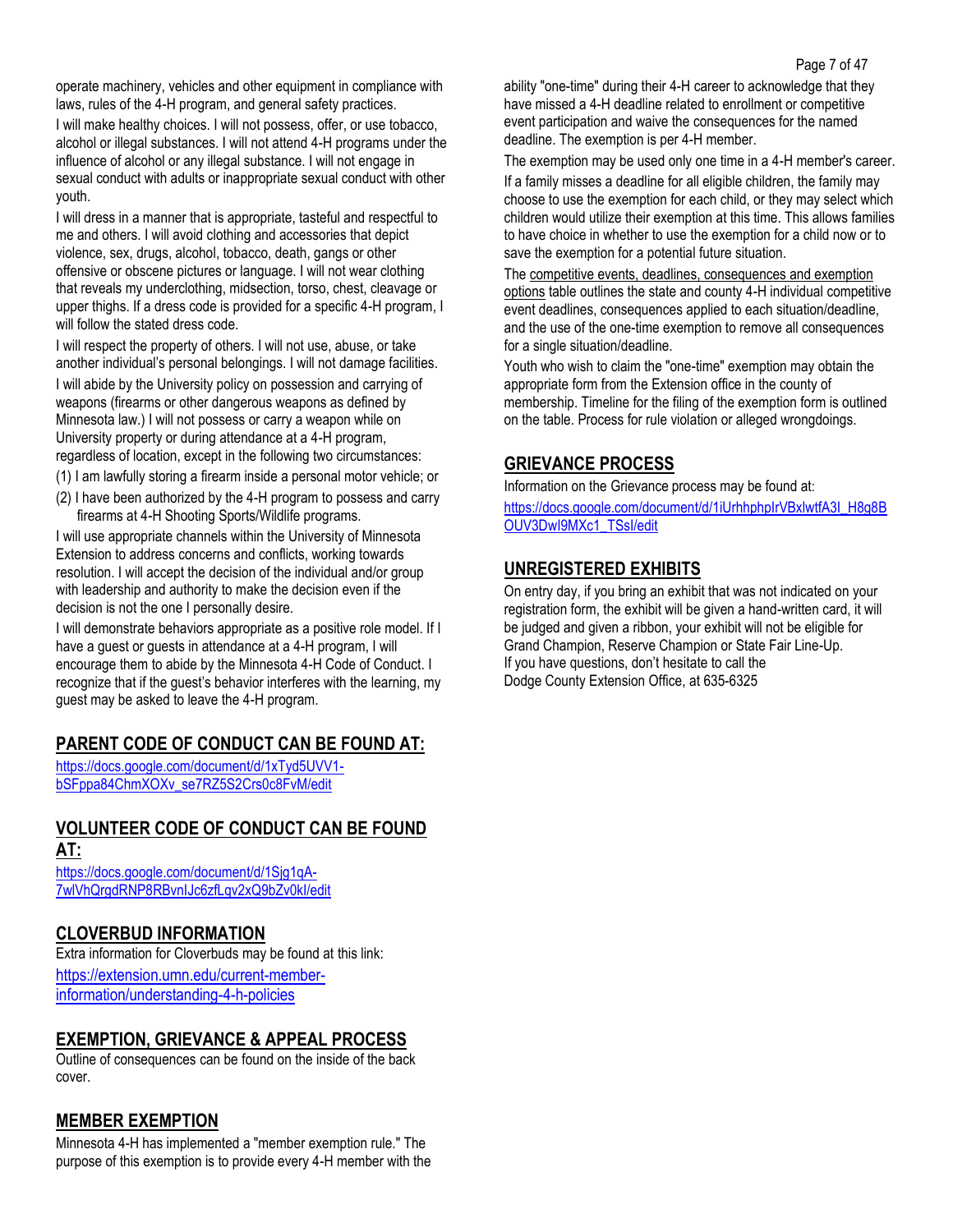## **CONFERENCE JUDGING FOR GENERAL EXHIBITS**

Youth will be eligible for all show related premiums, awards, and participation in the state event when exhibition requirements are met (and appropriate permissions are granted by 4-H Program Staff). (Auction participation is a county decision.) Approved early release is an exception to the rule and becomes a 4-H staff and fair board decision based on each situation.

Members may exhibit, demonstrate, or take part only in projects in which they are enrolled. All work on projects entered should be done by the 4-H member and completed during the current 4-H year unless otherwise noted. **Note - Cloverbud exhibits, including livestock posters, will not be judged blue, red and white. Instead, all should receive participation recognition.**

**Poster** exhibits may not exceed 22" wide x 28" high. They may be smaller.

**Education/Science Tri-Fold Exhibits** for all project areas may not exceed 12" deep x 24" wide x 36" high. (Center back 24" wide x 36" high, right and left wings each 12" wide x 36" high.)

All exhibits will be evaluated by a conference with the judge. Project judging criteria:

| Exhibit quality                  | 25% |
|----------------------------------|-----|
| Educational value                | 25% |
| Knowledge and ability to explain | 50% |

### **Decision of the judge is final and may not be appealed.**

Floor Space for any exhibit should not exceed 20 square feet. If your exhibit exceeds this space limitation, contact the Extension office.

**All exhibits must be labeled** with name, club, and county. Other appropriate information for the project (i.e., vegetable varieties) should be included. If the exhibit has multiple pieces, each part needs to be labeled and should indicate 1 of 4, 2 of 4, etc.

Copyright Law and Infringement:

Copyright is a form of protection given to authors and creators of "original work". Original work includes a person's ideas captured in writing or as an image, photograph, song, audio recording, or visual recording.

All original work – including information found on the web – is subject to copyright protection. The author/creator has exclusive rights to reproduce, distribute, display, perform or make derivative works.

Before using another person's work a part of your 4-H exhibit, be sure that the work is subject to fair use, has a creative commons license or that you have requested and received permission (in writing) to use the original work. If an exhibit infringes on copyright law, a decision may need to be made to remove the exhibit from display at the county or state fair.

## **ANIMAL SCIENCE EXHIBITS LIVESTOCK JUDGING**

4-Hers and their animals are judged differently than general projects. During the species show, the judges will be looking mainly at the animal being shown. The quality of the animal should be a reflection of your care and training of the animal. You will be awarded a ribbon (blue, red, or white) based on the quality of your animal. Grand Champion, Reserve Champion, and Honorable Mentions will also be given to outstanding animals. During showmanship, you will be judged on how well you lead the animal and you may be asked questions about your animal (how you care for it, what the different parts are). All showmanship participants will earn a participation

ribbon. Grand Champion, Reserve Champion, and Honorable Mentions may also be given out.

## **GENERAL INFORMATION**

- 1. All animals must be in place by 7 p.m. Tuesday, July 12, 2022. IDs: All beef, dairy, dog, goat, horse, llama-alpaca, rabbit, and sheep shown in 4-H livestock shows must have the required State 4-H ID system, ear tag, and/or tattoo. **Animal ID data must be submitted online, arrive in the extension office, or be post marked no later than May 16, 2022 (with the exception of market Beef due Feb 15,2022)** Poultry will receive leg bands at fair check-in.
- **2.** All animals exhibited must be owned solely by the member, member's family or leased by agreement. The family includes the 4-H'ers's parents or guardians and siblings living together as a family unit. The definition of family includes an extended family where the animals may be owned by grandparents with the 4-H'er's parents actively involved with and working on the farm. **Animals owned in partnership with non-family members (as defined above) must be leased and follow guidelines within the lease information.**
- 3. Registered animals, not leased, must be registered in the exhibitor's name and/or the exhibitor's family name, or family's farm name.

4. Registered animals that are leased need to provide registration papers and a lease agreement showing the owners information on both sets of paper work.

**Note -** Cloverbud exhibits, including livestock posters, should not be judged blue, red and white. Instead, all should receive participation recognition**.**

- 5. Registration papers must be provided at the time animals are checked in at the county fair, See 4-H Fair Schedule of Events for each times per species.
- **6. 4-Hers exhibiting livestock at the County Fair are responsible for the care and feeding of animals they exhibit.**
- 7. All livestock exhibits must be pre-registered. Members in animal projects may exhibit one animal per class, unless stated otherwise in the Class description.
- 8. All 4-H'ers exhibiting livestock at the fair are eligible to participate in showmanship except Cloverbuds. 4-H'ers must show their own animals.
- 9. All grooming of livestock, including clipping, trimming and manipulation of hair/wool (such as blocking on sheep, pulling up hair on beef and working up top lines on dairy) must be done by the exhibitor, members of the immediate family or a livestock resource chosen by the 4-H family. Immediate family members are defined as being parents, step-parents, legal guardians, brothers or sisters**. A livestock resource is defined as someone who is working with the 4-H'er/4-H family to help them learn management, and fitting and grooming skills in their project area. An identified livestock resource person would be allowed to work with the 4-Her and their family during the fitting and grooming process to guide and teach these skills. The 4-Her exhibiting the animal should be present and involved in the fitting process at the county fair. Exhibitors in violation of this rule may show for ribbon only and will not be considered for championship, State**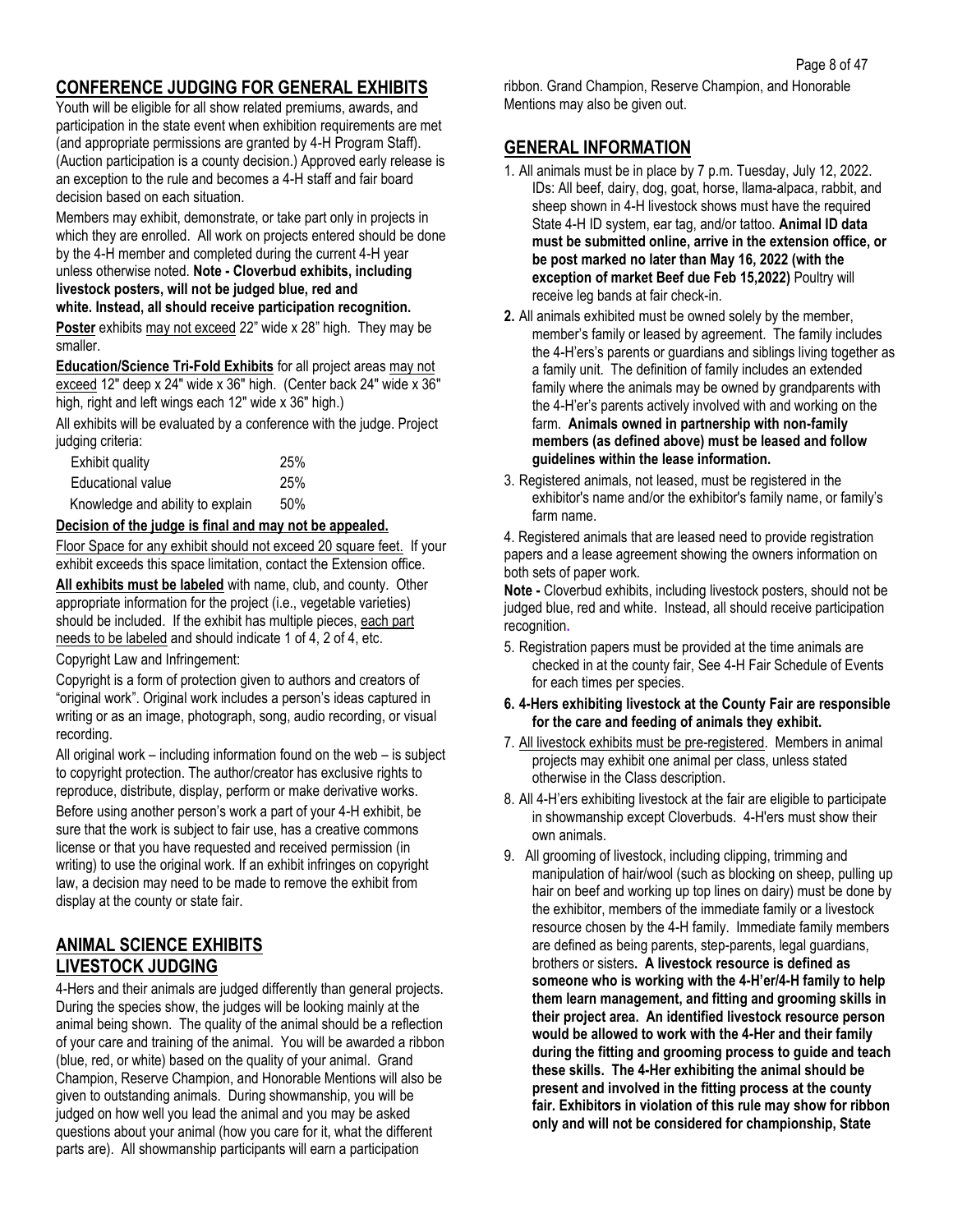**Fair trips, or auction**. The exception is Cloverbuds – see Cloverbud rules.

- 10. To show in the registered breed classes, animals must meet the registration requirements for that breed and registration papers must be available. Animals without proper registration papers (crossbreeds and grades) must be shown as commercial.
- 11. All animal health regulations will be in effect as stipulated by the Minnesota Board of Animal Health and the County Agricultural Society
- 12. Livestock Quality Assurance and Ethics training certification is required for 4-H members to be considered for State Fair line-up in the following species: Beef, Dairy, Sheep, Swine, Goat, Poultry, and Rabbit.
- 13. Final weighing of all market livestock competing in rate-of-gain will be done on Wednesday July 14, 2022 between 1 and 4 p.m. All market animals must be weighed as they come in. Weights will be used to determine rate-of-gain.
- 14. There will be no switching of animals to other siblings once an animal is checked in at county fair. Once an animal is checked in, it is tied to the member listed throughout county and state fair. There can be NO change after check-in. NO exceptions!
- 15. Exhibitors must bring their own equipment, grain, hay, and bedding. Initial shavings for poultry will be provided, but exhibitors will need to bring their own for the remainder of the fair. Rabbit shavings will be provided.
- 16. Awarding of Champion and Reserve Champion is at the discretion of the judges. Not every eligible division will have a Champion and/or reserve Champion awarded. **Judges decisions are final and not eligible for appeal**.
- 17. Members must register for Rate-of-Gain on your county fair registration form. All weights will be taken on entry day of the Fair. In order to be eligible for rate-of-gain, animals must have been identified and weighted initially May 15 for Market Sheep or Goats. All animals registered under rate-of-gain must also have been registered to exhibit under the appropriate species.

## **LEASED ANIMALS**

The following animals may be leased: breeding beef (heifers and cow/calf pairs), breeding ewes, dairy cattle, dairy goats, rabbits, dogs, and horses. Under the lease agreement –

## The owner agrees to:

- 1. Retain title to the leased animal at all times.
- 2. Assume all legal responsibility as owner of the leased animal and not hold the Lessee liable for any injury to the animal or loss by death, except due to negligence on the part of the Lessee when animal resides on owner's premises.
- 3. Bear all expenses normally incurred in raising such an animal.
- 4. Not exhibit the animal during the time this contract is in effect.
- 5. Provide paper work for registered animals showing proof of ownership.
- The 4-H Lessee agrees to:
- 1. Be responsible for care and management of the leased animal for the term of the contract.
- 2. Not allow any other individual, including the owner, to exhibit the animal during the time this contract is in effect. If this occurs, the 4-Her must give up all county and state awards.
- 3. Pay all expenses of transporting and/or exhibiting the animal.
- 4. The Lessee may keep any premiums or awards earned while

exhibiting the animal while the contract is in effect.

- 5. On request of the owner, breed or attempt to breed the animal at the owner's expense. The offspring shall be the property of the owner who shall take possession of it at an agreed upon age.
- 6. Be responsible for the animal and carry liability insurance on it while the contract is in effect, if the animal is raised on the Lessee's premises.
- 7. For registered Dairy animals, provide registration paperwork, as well as a lease agreement at the time animals are checked into the fair. State Fair requires registration paperwork on all livestock.

## **Exceptions to the above rules:**

- 1. 4-H dairy and goat animals may be leased if they are non-milking animals or previously leased as a calf, yearling, or kid project by the same member.
- 2. A leased dairy animal cannot be shown at any state breed show or state fair open class dairy show while the lease is in effect.
- 3. Dog & Horse Refer to the appropriate ID & lease forms.
- 4. Animals that cannot be leased are: market beef, dairy steers, market goats, rabbit fryers or meat pen, market lambs, and all swine.

## **HERDSMANSHIP**

Judging begins Wednesday 6 p.m. and continues through Saturday 6 p.m. and can happen at any time, other than during the species' show time frame. Members need not be present for judging, but it should appear that animals and equipment are taken care of at all times.

Each club will compete in the Herdsmanship Contest. Herdsmanship winners will be announced at the awards banquet in November. Judging will be based on:

- 1. Appearance and care of animals
- 2. Arrangement of exhibit
- 3. Cleanliness of aisle/stall
- 4. Exhibitor interactions

## **LIVESTOCK HEALTH REQUIREMENTS**

- All animal health regulations as stipulated by the Minnesota Board of Animal Health and the County Agricultural Society will be in effect. Local veterinarians have authority over all health aspects of animals at the fair.
- It is your responsibility to contact your personal choice of veterinarian and have the appropriate tests and health papers for exhibiting. Be sure to contact your vet at least two weeks prior to the fair. If you have questions, call the Extension Office or your local veterinarian.
- All livestock will be inspected by the official fair veterinarian on opening day and daily during the County Fair. The official veterinarian will order the immediate removal from the fairgrounds of any livestock with symptoms of infectious or communicable diseases, including ringworm, warts and fungus.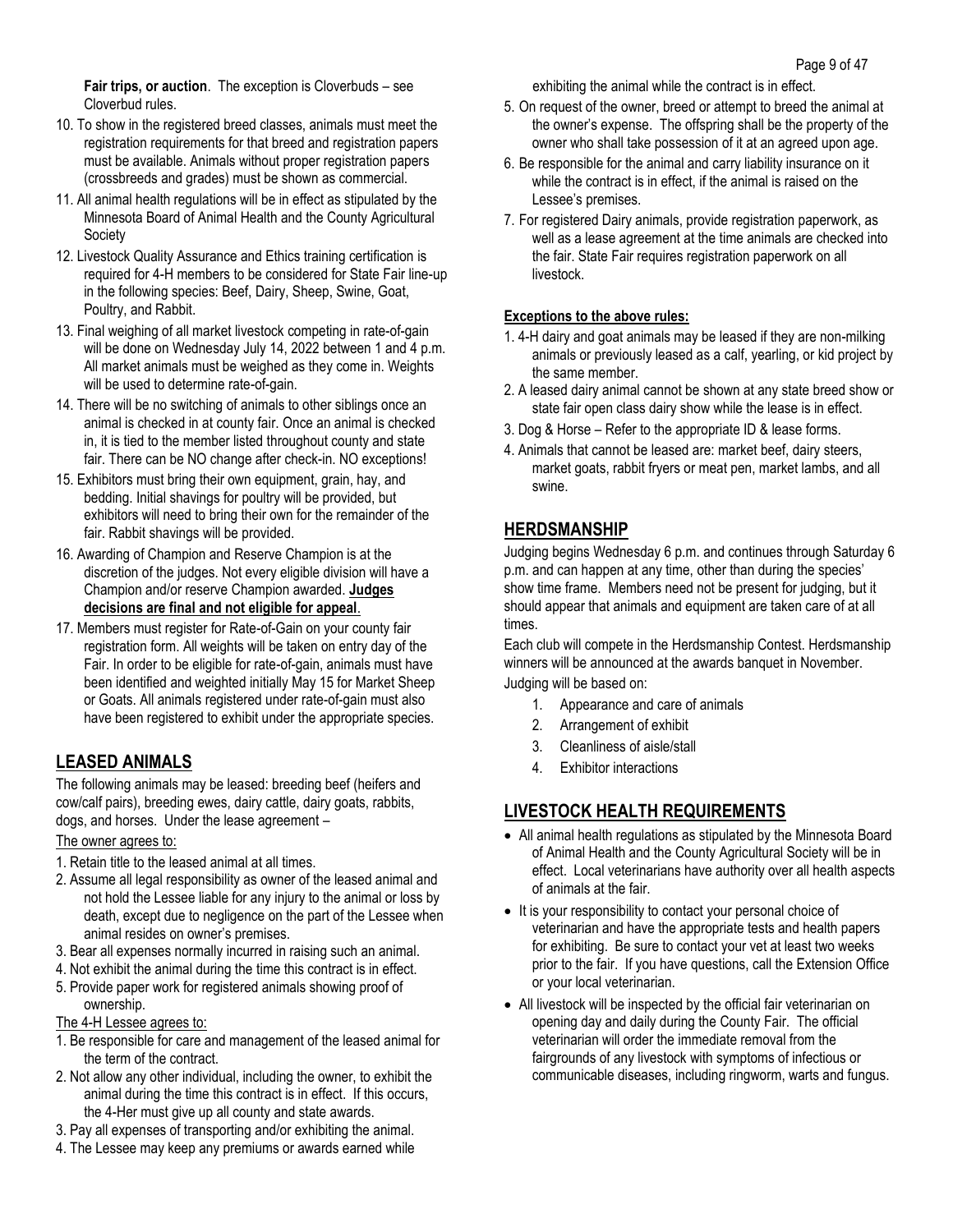A statement from a veterinarian that an animal is being treated for these diseases is NOT acceptable.

• See specific species for further guidelines.

## **LIVESTOCK RIBBON AUCTION 4-H LIVESTOCK RIBBON AUCTION**

For the past 50+ years the Dodge County business community and friends of 4-H have been supporting the efforts of Dodge County 4-H program by purchasing duplicate ribbons at the Dodge County 4-H Ribbon Auction of 4-H members exhibiting livestock at the County Fair. Buyers are invited to enjoy a to go breakfast that will be served from 8:00 a.m. to 8:45 a.m., followed by a welcome and orientation with the Ribbon Auction starting at 9 a.m. on Saturday at the Livestock Show Arena. Proceeds from this auction are shared with 4- Hers through scholarships and with the Dodge County 4-H program and the Dodge County Fair Board to help maintain the building that 4-H uses to house the livestock. This revenue generates more than one half of the revenue used by Dodge County 4-H to provide programming for more than 300 members in the program.

Ribbon Auction Scholarships in the amount of \$500 are available to 4-Her's who are Juniors, Seniors or one year past high school to be used for some kind of educational purpose. Applications can be obtained from the Extension Office and must be completed and submitted by June 15th of 2022 to be considered. Five scholarships are typically given out each year. **Youth may only receive this scholarship one time through their 4-H career.**

## **EXHIBITOR RULES**

- 1. Members are to have their animals well groomed. Members should also be wearing clean clothes and look "show ready" themselves for the Auction. Exhibitors are to be ready by 8:30 a.m. for the Auction. Out of respect for the buyers, the Ribbon Auction will begin promptly at 9:00 a.m.
- 2. Members may auction one exhibit ribbon. Exhibitor will sell duplicate ribbons of the Grand Champion, Reserve Grand Champion of each of the major divisions and sex (barrows and gilts, etc. The Extension Office has a list of these divisions to see as a reference for signing up the correct ribbon placing. The Dairy Production winner can sell their ribbon as Grand and Reserve Grand Champion Dairy Production. All ribbon colors will be included in the sale for 4-H. **No showmanship or Cloverbud ribbons will be sold at the auction.**
- 3. **Exhibitor Registration -** Once you have completed your livestock showing, you need to tell the Extension Office Staff and/or volunteers what ribbon you will be selling. **Members wishing to participate in the 4-H Ribbon Auction must notify the 4-H office before 5:00 p.m. on Friday, July 15, 2022.**
- 4. Members and animals which ribbons were awarded to must be present to sell their ribbon. If member is not lined up and ready to enter the arena with the others, in proper order, the member will be disqualified.
- 5. All participants are required to turn in a written thank you note to the buyer prior to receiving a ribbon auction check. Thank you note/pictures will be available between 11 a.m. and 2 p.m. on Sunday at the 4-H office. **Checks will not be distributed until all auction money has been received.** This can take 2 or more months after the county fair*. Any member who will receive \$600 or more must fill out a W-9 tax form at the fair along*

### *with their thank you notes before they will be eligible to collect their ribbon auction check*

6. Ribbon Auction Scholarships will be awarded at the Ribbon Auction.

## **RIBBON AUCTION BUYERS BREAKFAST**

A free breakfast to buyers will be served by 4-H on Saturday morning 8:00 a.m. Buyers will register and get a number as they come. The rules will be presented along with a short orientation following the breakfast. It is very important the 4-Her's invite business people, family members and friends to attend the buyers breakfast**.**

#### **Sale Order and Procedure**

The order of the sale rotates every year.

This year the order is as follows:

- 1. Horse
- 2. Sheep
- 3. Beef
- 4. Rabbit
- 5. Poultry
- 6. Swine
- 7. Dog
- 8. Dairy
- 9. Goat

\*Goat exhibitors will be responsible for helping with the Ribbon Auction Breakfast.

\*\*A committee representing 4-H Ribbon Auction will rule on any Ribbon Auction interpretations and exceptions.

4-Hers are guaranteed the following amounts for all livestock species.

| <b>Overall Grand</b> | 70% of sale    |
|----------------------|----------------|
| Reserve Grand        | 60% of sale    |
| Blue                 | $50\%$ of sale |
| Red                  | 50% of sale    |

\*\*The 4-H fair office will have a list of all Grand and Reserve overall ribbons eligible. All other ribbons will be sold as Blue/Red.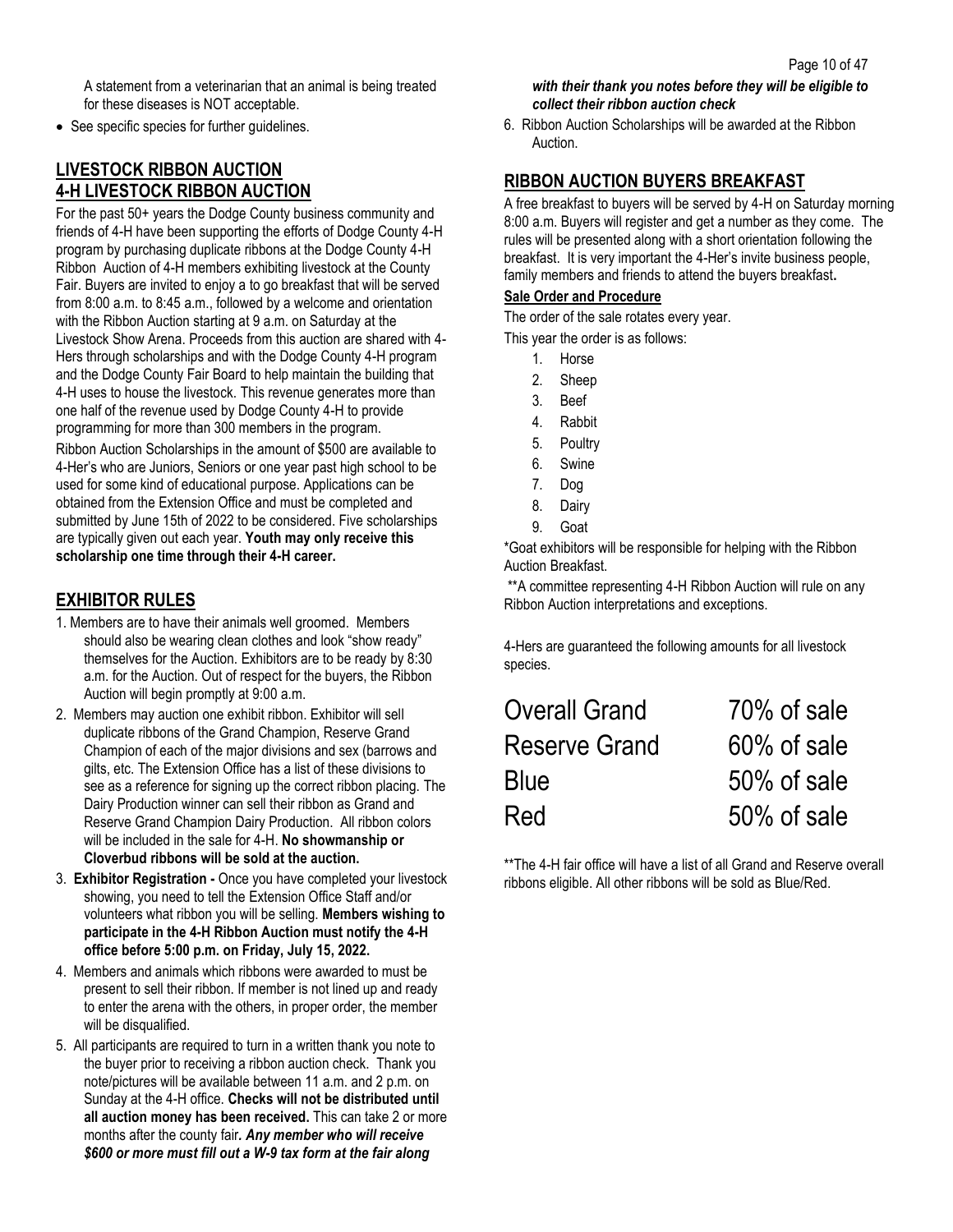## **PREMIUMS FOR 2022 DODGE COUNTY FAIR**

| <b>PREMIUM SCHEDULE</b>          | 86          |       |              |
|----------------------------------|-------------|-------|--------------|
| <b>Project Area</b>              | <b>Blue</b> | Red   | <b>White</b> |
| Banner/Scrapbook/Com. Pride      | 15.00       | 10.00 | 5.00         |
| Cloverbud / Participation        | 1.50        | 1.50  | 1.50         |
| Goat                             | 7.00        | 5.00  | 3.00         |
| Dog                              | 5.00        | 3.00  | 2.00         |
| <b>Mechanical Sciences</b>       | 3.00        | 2.00  | 1.00         |
| Personal Growth &<br>Development | 3.00        | 2.00  | 1.00         |
| <b>Expressive Arts</b>           | 3.00        | 2.00  | 1.00         |
| Family & Consumer Science        | 3.00        | 2.00  | 1.00         |
| <b>Natural Sciences</b>          | 3.00        | 2.00  | 1.00         |
| Plant & Soil Sciences            | 3.00        | 2.00  | 1.00         |
| Veterinary Science               | 3.00        | 2.00  | 1.00         |
| <b>Beef</b>                      | 10.00       | 8.00  | 6.00         |
| Dairy                            | 10.00       | 8.00  | 6.00         |
| Horse                            | 8.00        | 4.00  | 3.00         |
| <b>Exploring Animals</b>         | 3.00        | 2.00  | 1.00         |
| Poultry, Rabbits, Lamas          | 5.00        | 3.00  | 2.00         |
| Sheep                            | 7.00        | 5.00  | 3.00         |
| Swine                            | 10.00       | 8.00  | 6.00         |

## **CLUB ACTIVITIES**

## **CLUB SCRAPBOOK**

83 **Judging Monday, July 11, 2022**

#### *Requirement:*

- Show and explain your club activities and participation in community and county events.

## **CLUB BANNER**

**Judging Monday, July 11, 2022**

#### *Project Description:*

The club promotional banner serves as a tool to promote the local 4-H club and the county 4-H program and give 4-H'ers an opportunity for artistic expression through advertisement.

#### **Two banners will be selected for the State Fair exhibit***.*

#### *Exhibit Suggestions:*

-Banners should have a theme and reflect/represent opportunities in the 4-H program. It should carry the message quickly and simply to the viewer. -Banners can be 2-D or 3-D

#### *Requirement:*

1. Banner must be 3' x 5' and designed to hang vertically.

- 2. It must be completed and equipped with a dowel (minimum size 3'
- 8") and ready to hang.

3. Banner must be of fabric (no paper) and can be one or two-sided.

4. Club name on 3 x 5 card pinned to back. (Any assembly technique can be used.)

## **COMMUNITY PRIDE-CLUB**

**Judging Monday, July 11, 2022**

### *Project Description:*

This is a project where a club displays ways in which they make their community better by being active citizens and act on the things they believe in.

**Two exhibits will be selected for the State Fair.**

### *Exhibit Suggestions:*

-Organize an environmental cleanup

-Make or collect and distribute items where needed

-Read to younger kids at the library or school

-Service to nursing home or homeless populations

-Deliver safety education programs such as a bike rodeo or fire safety training

### *Requirements:*

1. The exhibit may include a three-sided display, video, or other visual method which visually highlights the entire project or certain parts in a manner which tells the public what positive effects the project had on the community.

2. Two club youth who participated in the project may represent the club in conference judging. Youth will explain the purpose of the project, steps in planning, how the project meets the community needs and impact it has.

#### *Note: Community Pride participants at State Fair may exhibit another individual project.*

## **CLOVERBUDS**

**We Non-Investock Judging Monday, July 11, 2022** 

## **<sup>86</sup>** Livestock are judged at their species show **(See front cover)**

#### *Requirement:*

- Cloverbuds are youth who have completed grades K-2. Cloverbud programs emphasize cooperative rather than competitive experiences—in accordance with our guidelines all cloverbuds will receive a participation ribbon, rather than the blue, red, white or champion ribbon.

-Cloverbud general exhibits can be made at home, at a 4-H or non 4-H meeting or event.

-Cloverbud animal science areas include live animals or posters in the following Beef, Dairy, Goat, Horse, Llama & Alpaca, Poultry, Rabbit, Sheep & Swine. Animal-related project areas must follow the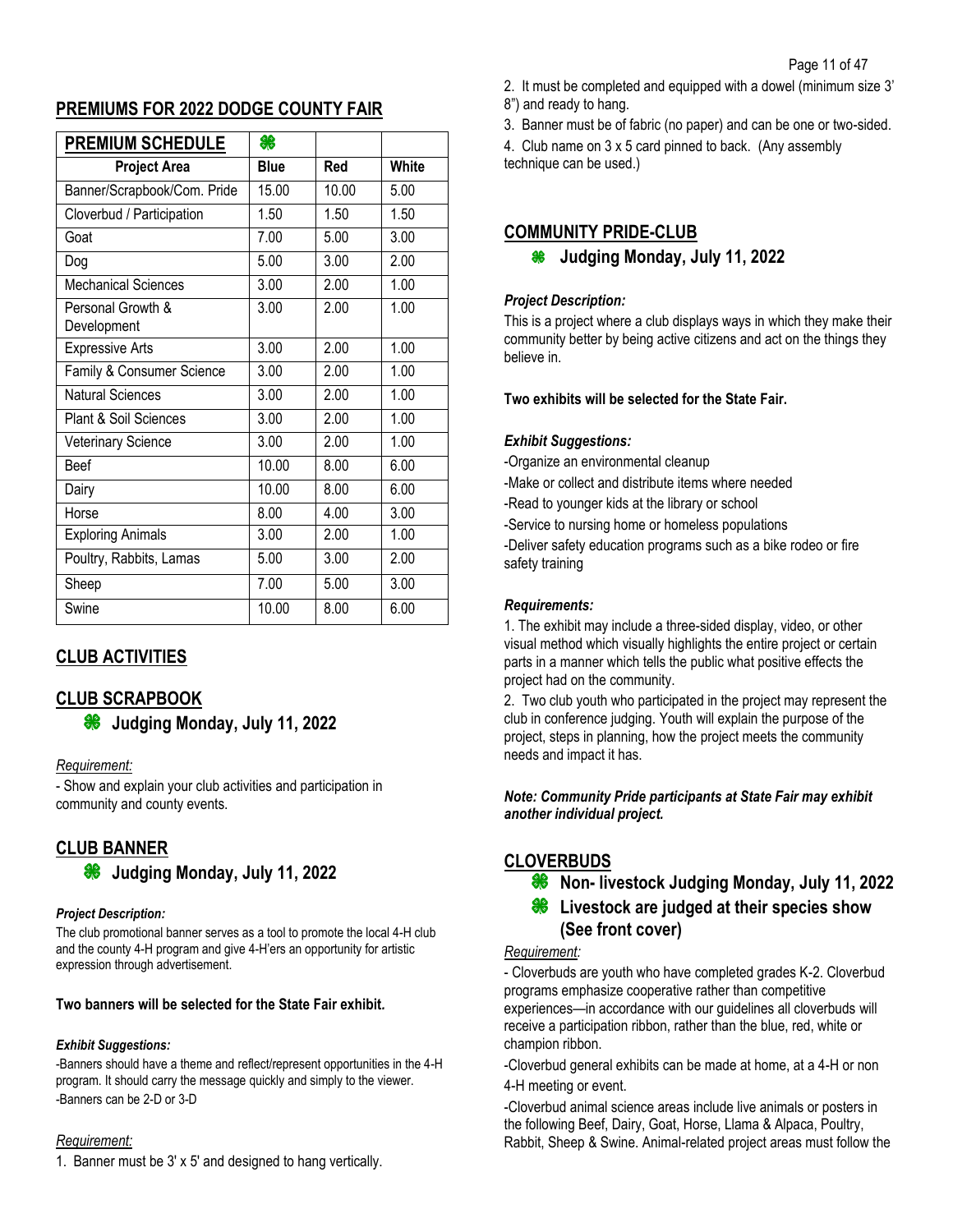MN 4-H Cloverbud policy that requires a responsible adult or older youth to handle the animal. This includes pet and livestock projects. -Review the Cloverbud Information Sheet to ensure the project is developmentally appropriate and follows 4-H cloverbud policies.

### *Exhibit Suggestions:*

-We encourage cloverbuds to review the project area requirements in the general project and animal science project areas to learn more about what would be required of their project when they reach 3rd grade. (e.g. Photography- pictures require a mat and cannot be framed, recipe card with food project)

-General projects could include: 3 cut flowers in a vase, a potted plant, vegetable or fruit art, a nutritious food snack (include a recipe card), a simple item you made for your home like a pillow, placemat, decoration, etc., rock collection, paper bag puppet, 4 interesting objects of nature, tree leaf collection, display of insects, simple craft item, or anything else you can think of. (Think about how your project will be displayed at the fair, review the static project requirements within the specific project area for ideas for displaying or hanging your exhibits, poster or display sizes, etc.)

-Animal Science posters could include how you care for your animal, animal breeds, fun things your animal can do, what your animal eats, etc.

## **CLOVERBUD POLICIES**

-This division is open to Cloverbud members (grades K-2) who are enrolled in the Cloverbud project.

-This is the only division Cloverbuds may enter. (Example: Do not enter food in "Food" Classes, enter in this division).

-Cloverbuds may exhibit up to ten (10) exhibits in the non-livestock class. Fashion Revue, Demonstrations & Favorite Foods Show do not count as one of the ten.

**Note: There are no State Fair trips in this division.**

## **CLOVERBUD GENERAL**

**Judging Monday, July 11, 2022**

Cloverbud Group Project Cloverbud Item Made at Meeting Cloverbud Item Made at Home Clothing and Textiles Clothes You Make Clothes You Buy Clothes You Buy-Fashion Revue Food Revue Pet Show

## **CLOVERBUD EVENTS**

Demonstration-Individual (Judged April 7, 2022) Demonstration-Team (Judged April 7, 2022)

## **CLOVERBUD LIVESTOCK**

**These classes are open to Cloverbud members (Grades K-2)** 

## **Who are enrolled in the Cloverbud Project**

-When animals and Cloverbuds are together at 4-H activities such as workshops, fairs and shows, a parent or responsible person will be in control of the animal, which means the adult will handle and/or lead the animal in the show or activity.

**Cloverbud policy and rules must be followed at all times!**

## **Cloverbud Beef- Beef Show is Thursday, July 14 at 4:30 p.m.**

- **A – 62 – 1** One Heifer Calf-Calf must be born after January 1, 2022
- **A – 62 – 2** One steer or bull calf-Calf must be born after January 1, 2022

## **Cloverbud Cat**

**P – 62 – 2** Educational Exhibit

## **Cloverbud Dairy- Dairy Show is Thursday, July 14, following the FFA show at 8 a.m.**

**B – 62 – 1** One Dairy calf, born March 1, 2022 – May 15, 2022

## **Cloverbud Goat- Goat Show is Friday, July 15, at 1 p.m.**

- **C – 62 – 1** Dairy Goat One goat any age, sex or breed.
- **D – 62 – 1** Market Goat One goat any age, sex or breed

## **Cloverbud Horse- Horse Show is Wednesday, July 13, at 8 a.m.**

- **Y – 62 – 1** Cloverbud Horse Halter Showmanship
- **Y – 62 – 2** Lead Line Cloverbud
- **Y – 62 – 3** Horse Educational Exhibit (Judged on Entry Day, July 12, 2021)

## **Cloverbud Horseless Horse- Judging Monday, July 11, 2022**

**Y – 62 – 4** Cloverbud Horseless Horse (Judged on Entry Day, July 11, 2022)

## **Cloverbud Pet- Pet Show is Thursday, July 14, at 5:30 p.m.**

**L – 3 – 6** Pet Show (Must include educational poster, please bring to show)

## **Cloverbud Poultry- Poultry Show is Wednesday, July 13, at 8**

- **a.m.**
- **F – 62 – 1** One Chicken
- **F – 62 – 2** One Duck
- **F – 62 – 3** One Goose
- **F – 62 – 4** One Turkey
- **F – 62 – 5** One Pigeon
- **F – 62 – 6** One Show/Hobby
- **F – 62 – 7** Poster Contest (on any poultry topic) Posters will be judged during Poultry Show

#### **Cloverbud Rabbits and Cavies- Rabbit Show is Wednesday, July 13, at 3 p.m.**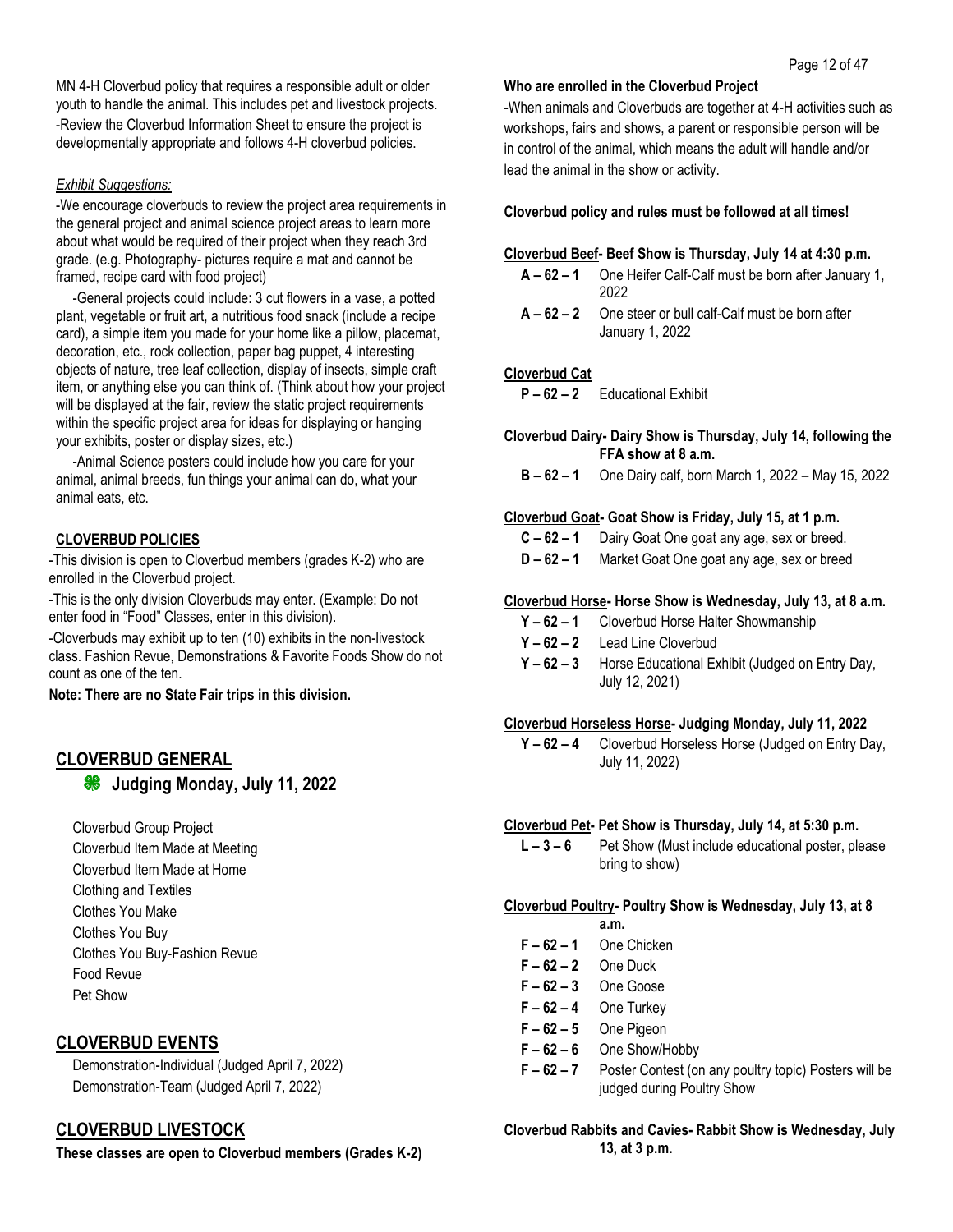- **G – 62 – 1** One Buck any age or breed
- **G – 62 – 2** One Doe any age or breed \*\* May bring two animals and Cloverbud rabbits stay on the fairgrounds
- **G – 62 – 3** Cavies
- **G – 62 – 4** Poster Contest 2 categories (promotion or education)
- **Cloverbud Sheep- Sheep Show is Wednesday, July 13, at 11 a.m.**
	- **H – 62 – 1** One lamb any age, sex or breed

## **Cloverbud Swine- Swine Show is Friday, July 15, at 8 a.m.**

- **I – 62 – 1** One Gilt any breed
- **I – 62 – 2** One Market Barrow any breed

## **GENERAL 4-H PROJECTS**

## **AQUATIC ROBOTICS**

**Judging Monday, July 11, 2022**

#### *Requirements:*

- Design and build their own remote-operated vehicle (ROV)
- Use and adapt ROV to monitor water quality/AIS education
- May work in teams of a least 3 or more youth, or an individual may exhibit
- Illustrate the community partnership (example: DNR, Water Resource or Lake Association)

#### *Exhibit Suggestions:*

- Display, binder, poster illustrating the process of doing the activity/project

- Exhibit of ROV
- Display showing ROV's use in AIS education
- Booklet showing team's efforts in addressing progression in AIS education.

## **AEROSPACE**

**Judging Monday, July 11, 2022**

#### *Project Description:*

4-H members learn about the latest in aerospace technology including airplanes, rockets, helicopters, balloons, etc. Aerospace includes any objects that fly within the Earth's atmosphere and outer space.

#### *Requirements:*

- Flyable models should be ready for flight (do not include fuel); recovery system should be in place and operative.
- Members should be familiar with safety codes in 4-H curriculum.
- Models or any other project object(s) can be used during the judging process.

#### *Exhibit Suggestions:*

-Build a model (rocket, airplane, satellite) and identify the parts.

-Explain the science about how airplanes fly.

-Explain how the model rocket flies.

-Identify parts of a hot air balloon and how they work.

-Discover and identify the basic parts of a helicopter and how they work.

-Make and demonstrate a hang glider.

-Compare and contrast different types of kites (flat, box, parafoil, etc). -Discuss pros and cons of different types of flight (airplane vs helicopter vs jet, etc).

## **AGRONOMY**

```
<sup>36</sup> Judging Monday, July 11, 2022
```
## **AGRICULTURAL TECHNOLOGY**

### *Exhibit Suggestions:*

-A display or presentation highlighting the technology used in agriculture such as GPS tools, drone use, implement technology, yield mapping, genetic engineering, seed traits, agricultural chemistry, precision agriculture, on-farm research, side by side trials, etc.

## **CORN**

#### *Requirements:*

-Crop must be grown on a farm with which you have a relationship with the producer and have interviewed the producer about the growing process. Crops must have been grown in the current or previous growing season.

-Include an information card listing the variety, soil and agronomy information of the crop if exhibit is a crop sample.

-Be familiar with crop input costs and the growing process.

#### *Exhibit Suggestions:*

- A two-quart jar or clear container (equaling 8 cups) of shelled corn. -A display of ears of dent corn, consisting of 6-10 ears of corn of the same variety.

-A bundle of corn stalks, consisting of stalks of the same variety. -An educational display illustrating corn's plant reproduction, different types of corn, plant growth factors, plant characteristics, plant part identification, growing and using plants, plant growth and food production, examples of a plant disease, etc.

## **FORAGES**

#### *Requirements:*

-Crop must be grown on a farm with which you have a relationship with the producer and have interviewed the producer about the growing process. Crops must have been grown in the current or previous growing season.

-Include an information card listing the variety if the exhibit is a crop sample.

-Be familiar with crop input costs and the growing process.

## *Exhibit Suggestions:*

-A dried sample, in a 3-5 inch tied, dried bundle, clear container of ensiled forages or in a sample 4-6 inch slab of a bale of forage.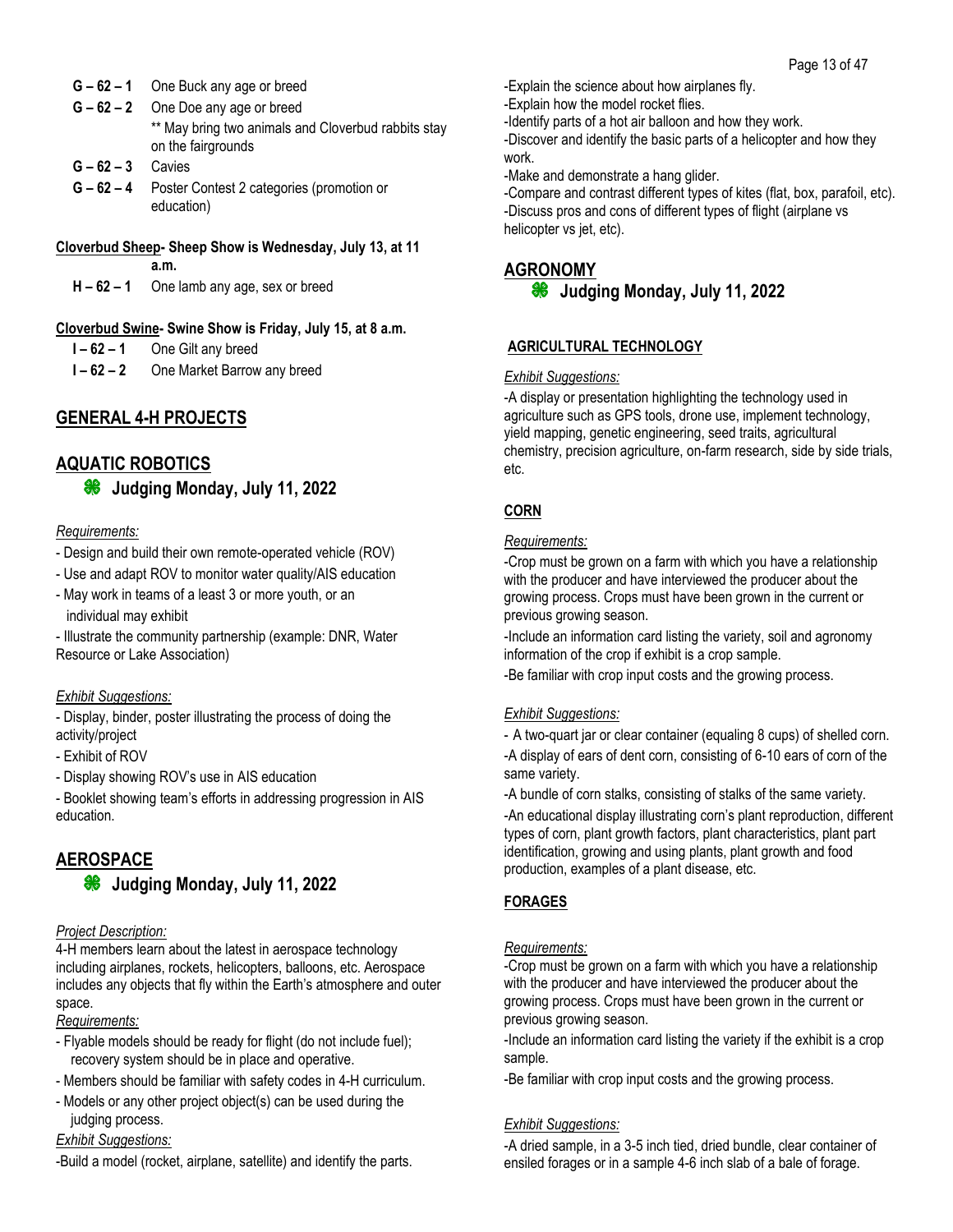Forages include alfalfa, warm season grasses, cool season grasses, sorghum, native grasses, silage, etc. It is recommended that a sample analysis of your forage accompanies the sample. (Kits from DHIA are available at the Extension Office,

http://www.stearnsdhialab.com/)

-An educational display illustrating one of the following ideas: nutritional analysis of feedstuff, plant reproduction, plant growth factors, plant characteristics, growing and using plants, plant growth and food production, examples of a plant disease, etc. of forages.

## **PLANT AND SOIL SCIENCE**

#### *Exhibit Suggestions:*

-Take soil samples and compare soil analysis (soil analysis can be done by obtaining kits at your local Extension Office).

-An exhibit showing different varieties of forages, cover crops, etc. (seed or plant)

-A plant life cycle exhibit highlighting the growth of a plant from seed to a mature plant.

## **SMALL GRAINS**

### *Requirements:*

-Crop must be grown on a farm with which you have a relationship with the producer and have interviewed the producer about the growing process. Crops must have been grown in the current or previous growing season.

-Include an information card listing the variety if the exhibit is a crop sample.

-Be familiar with crop input costs and the growing process.

#### *Exhibit Suggestions:*

-A two-quart jar or clear container (equaling 8 cups) of any small grain variety. This could include wheat, oats, rye, barley, etc. -A dried sample, in a 3-5 inch tied, dried bundle of the same variety. -An educational display illustrating one of the following ideas: plant reproduction, plant growth factors, plant characteristics, usage of plants, plant growth and food production, examples of a plant disease, etc. of a small grain.

## **SOYBEANS**

#### *Requirements:*

-Crop must be grown on a farm with which you have a relationship with the producer and have interviewed the producer about the growing process. Crop must have been grown in the current or previous growing season.

-Include an information card listing the variety if the exhibit is a crop sample.

-Be familiar with crop input costs and the growing process.

## *Exhibit Suggestions:*

-A two-quart jar or clear container (equaling 8 cups) of soybeans. -A dried sample, in a 3-5 inch tied, dried bundle of the same variety. -An educational display illustrating plant reproduction, plant growth factors, plant characteristics, usage of plants or seeds, plant growth and food production, examples of a plant disease, etc. of a soybean.

## **SPECIALTY CROPS**

### *Requirements:*

-Crop must be grown on a farm with which you have a relationship with the producer and have interviewed the producer about the growing process. Crops must have been grown in the current or previous growing season.

-Include an information card listing the variety if the exhibit is a crop sample.

-Be familiar with crop input costs and the growing process.

#### *Exhibit Suggestions:*

-An adequate sample of a specialty crop such as sugar beets, edible beans, black beans, kidney beans, field produced sweet corn, peas, carrots, potatoes, popcorn, etc. Dried products should be in a twoquart jar or clear container (equaling 8 cups); fresh products on a plate or flat box.

-A dried sample, in a 3-5 inch tied, dried bundle of the same variety.

-An educational display illustrating one of the following ideas: plant reproduction, plant growth factors, plant characteristics, usage of plants, plant growth and food production, examples of a plant disease, etc. of a specialty crop.

## **WEEDS AND PESTS**

## *Exhibit Suggestions:*

-A display or presentation highlighting any current pests in agriculture or horticulture. Could include their life cycle, prevention or treatment, their impact on the plant, etc.

-A weed display or book identifying different weeds in agriculture or horticulture. Highlight one weed in depth, a class of weeds (such as grasses or broad leaves) or a collection of different weeds. Could include identification details, life cycle, weed control, the impact on crop production, etc.

**\*Note:** Do not include live or dried noxious weed samples in your display (check current listing at

[https://www.mda.state.mn.us/plants/pestmanagement/weedcontrol](https://www.mda.state.mn.us/plants/pestmanagement/weedcontrol/noxiouslist.aspx) [/noxiouslist.aspx\)](https://www.mda.state.mn.us/plants/pestmanagement/weedcontrol/noxiouslist.aspx). If you are bringing in a sample of weed seeds, put it in a sealed container

## **BICYCLE**

## **<sup>86</sup>** Judging Monday, July 11, 2022

#### *Exhibit Suggestions:*

-Exhibit showing built, restored, reconditioned or rebuilt bikes.

-Display showing types of bikes, parts of a bike, maintenance, traffic rules, bicycling hazards, city/county/regional bike or active transportation plans, how to wear a helmet, equipment used to teach others about bike repair or first aid, etc.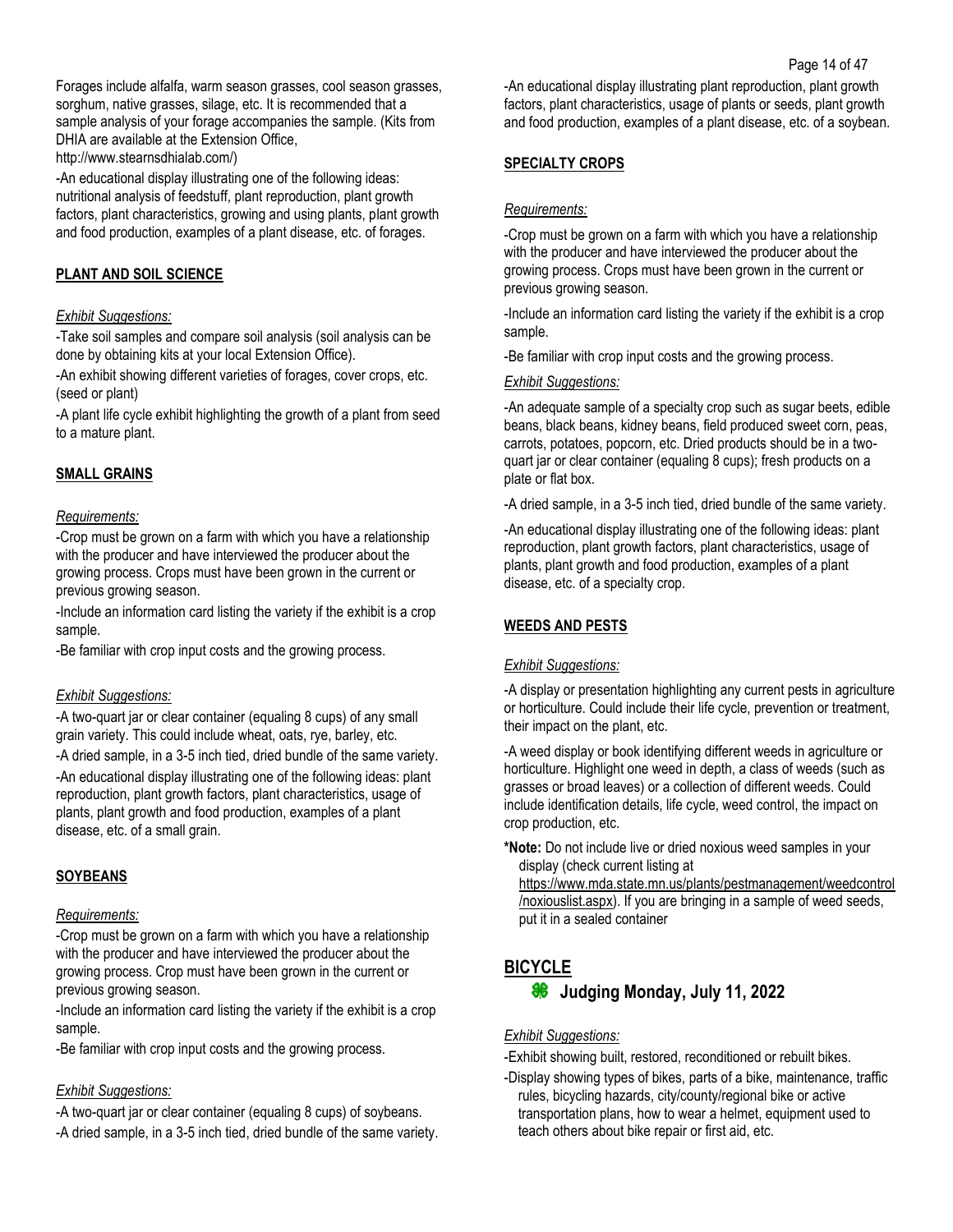-Documentation (such as slideshow, notebook, picture book, poster or film) of a bike rodeo or other bike event you helped with, or research on some other aspect of bicycling that was presented to a class, committee or service club.

## **CAT**

**Judging Monday, July 11, 2022**

*See "PETS" Section*

## **CHILD & FAMILY DEVELOPMENT Judging Monday, July 11, 2022**

#### *Project Description:*

Discover how to be self-reliant and responsible, how to handle emergencies and develop home-alone skills. Learn about home safety, age-appropriate toys, nutritious snacks for children and how to create a poem, story or game.

#### *Requirements:*

- Exhibitors should be prepared to discuss, in conference judging, the age and other characteristics of the child for whom the exhibit is intended and how the exhibit contributes to the child's growth, development, and well-being.
- If the exhibit is designed to be interactive with children, the item should be used with children before exhibiting and a photograph of this activity should accompany the exhibit. Signs of use will not detract from the placing of the exhibit.

#### *Exhibit Suggestions:*

- Toy, game, puzzle, puppets, art/craft materials, etc., made from new or recycled/throw-away material.
- Babysitting kit/travel kit/rainy day kit, including at least one item made by exhibitor.
- Original book, story, poem, song, play, cookbook, audio or video tape and narrative, activity book, safety manual for children, file about children and/or families.
- Scrapbook, photographs, items, reports, video, etc., on family heritage with description of what was learned about self and family.
- A creatively developed program and/or item used for or with a person with differing abilities (i.e. learning difficulties, physically impaired, etc.).
- -Display exploring different types of families (nuclear, blended, single parent, childless, foster, etc).
- -An educational display explaining foster care/foster families in Minnesota
- -Display exploring resources for children alone at home (i.e. activities, games, kits).
- -An educational display about youth mental health. Explore strategies to help youth cope with stress, anxiety, etc. with busy bags, sensory bottles/activities, conversation tips, etc.
- -Display sharing your experience job shadowing an early childhood education provider, child care provider or another youth worker.
- -An educational display with resources available to lower income families (i.e. WIC, Food Shelf, etc).

## **CITIZENSHIP**

## **<sup>86</sup>** Judging Monday, July 11, 2022

#### *Exhibit Suggestions:*

-Highlight of community projects and/or citizenship activities which you or your club completed under your leadership. Include plans of action as well as the impact of each.

-An educational display illustrating the description of a service project, which may include: how you identified the need in your community, developed a project to address the need, carried out the project, and reflected on the results.

-An educational display illustrating how you've researched, reflected, and learned more about yourself, your family, and your friends.

-An educational display illustrating how you've researched, reflected on, and learned more about your community, its history, and how to be a good neighbor.

-An educational display illustrating how you've developed a tour of a local community, government or community agency; learned how government functions; and learned about police, fire protection, health, sanitation, safety, and tourism in your community.

-A display on different parts of the world, highlighting their cities, culture, history and more.

-A display explaining how you organized and led tours in your towns, communities, courthouse or historic places.

-An educational display on how the government works or the functions of various government agencies.

-A display on community organizations, agencies or service departments like fire departments, police departments, sanitation, tourism, etc.

-Complete a service project and create a display of what you did and why you did it.

## **CLOTHING AND TEXTILES**

- **<sup>86</sup>** Judging Monday, July 11, 2022
- **<sup><b>**</sup> Fashion Revue Show will take place **Thursday, July 14, 2022 at the free stage**

**Special Note:** All clothing is judged on Fashion Revue Day. You must be enrolled in the Clothing project to be in Fashion Revue. Clothing exhibits MUST be brought to the fair on entry day and remain at the fair to receive ribbons and premiums. MUST participate in public Fashion Revue to be eligible for Fashion Revue special awards.

**Clothing & Textiles exhibits should be finished, clean and pressed for exhibition. Exhibits can be used before showing, but should be cleaned before exhibiting. Garments and sewn non-garments should be appropriate for the skill level and experience of the exhibitor.**

#### **Constructed Clothing**

#### *Exhibit Suggestions:*

-Include an information tag listing: pattern company name and number or inspirational photo for design, fiber content of fabric and care instructions.

-Constructed garment such as a blouse, shirt, top, skirt, pants, sweatshirt, jumper, dress, outerwear, etc.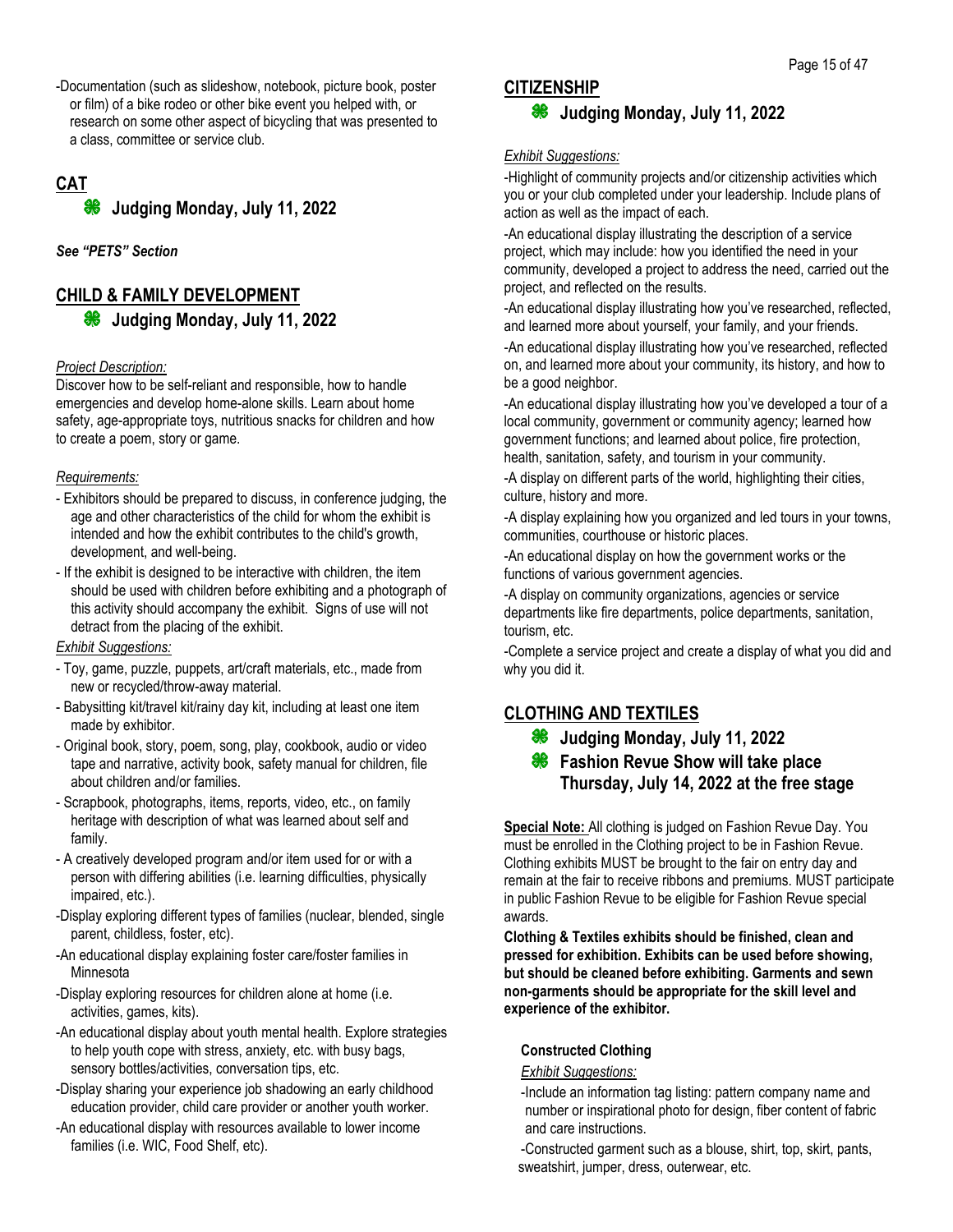-Constructed garment utilizing a fabric or technique new to the exhibitor, such as synthetic suede, active sportswear, microfibers, satin, etc.

-Using tailoring techniques to construct a garment

-Wearable art that can be included as part of the constructed garment.

-Educational poster or display on a clothing or textiles subject of your choice. Examples: career in industry, difference in fabric, how fabric is made, evolution of clothing, cost comparison, clothing selection, care of fabric, etc

-Garment mended, repaired or recycled, with color photo of original garment and explanation of steps used.

## **Upcycled Clothing**

### *Exhibit Suggestions:*

-Significant alterations to a garment. Examples: oversized t-shirt made into a cinched t-shirt dress, alternating the style of the garment, updating an old prom dress to make it current, etc.

-Wearable art that can be added to purchased garment.

### *Requirements:*

-An upcycled garment is one that is constructed from a previously worn garment that has been updated/altered in a way to produce a new garment.

-Colored photo of original garment and colored photo of new garment

### **Purchased Clothing**

## *Exhibit Suggestions:*

-Additional information that could be included in  $8\frac{1}{2}$ " x 11" binder: -Cost per wear

-Cost comparison (construction vs. purchased)

-Inventory of wardrobe (not including undergarments)

-Educational facts about fabric in garment(s)

-Additional photos showing ways it can be used in existing wardrobe

-Accessories/shoes worn

-Any other educational information not listed above

-Purchased garment such as a blouse, shirt, top, skirt, pants, sweatshirt, jumper, dress, outerwear, etc.

-Pre-used garments not altered. Examples: thrift store, garage sale, hand-me-down, etc.

#### *Requirements:*

The purchased garment or outfit must be accompanied by an 8- 1/2" x 11" binder with the following information:

-Colored photo of member wearing the garment. Label photo with name, county, and color of complexion, hair and eyes. -Cost of garment and explanation of why garment was purchased

-Fabric content and care of garment

-Examples of ways it will be used in existing wardrobe -Sale receipt and tags, if available

**Sewn Non-Garment**

*Exhibit Suggestions:*

-Non-clothing sewn, constructed item. Examples: simple home or clothing accessory item such as a pillow, apron, book bag, belt, placemat, gym bag, sewing kit, etc.

-Non-clothing article using a pattern or your own idea.

### *Requirements:*

-Include an information tag listing: pattern company/kit name or source, fiber content of fabric and care instructions.

### **Fashion Revue Constructed Clothing**

### **Fashion Revue Purchased Clothing**

### **Fashion Revue Upcycled Clothing**

*Fashion Revue Constructed or Purchased or Upcycled Exhibit Suggestions:*

- -Judging is on the overall completed look which includes the outfit, accessories and overall appearance
- -Fashion Revue Constructed or Purchased or Upcycled Requirements:
- -Participants may model any clothing they have constructed, purchased or upcycled as a part of their 4-H clothing project.
- -Garments are required to be modeled during conference judging and fashion show.

**Note: At State Fair, clothing exhibitors can use the same garment to participate in both fashion revue and the corresponding clothing & textiles project in the same year. Example: Constructed fashion revue exhibit can be judged in the constructed clothing area (or vice versa).**

## **COMPUTER**

**Judging Monday, July 11, 2022**

*See "Technology" Section*

## **CONSUMER EDUCATION & MONEY MANAGEMENT Judging Monday, July 11, 2022**

#### *Project Description:*

This project will help you learn about being a good consumer as you explore smart shopping, income and expenses, saving money, credit, and needs vs. wants.

#### *Exhibit Suggestions:*

*-*A budget workbook, income/expenses graphs, impact of supply chains on consumers, savings plans, etc.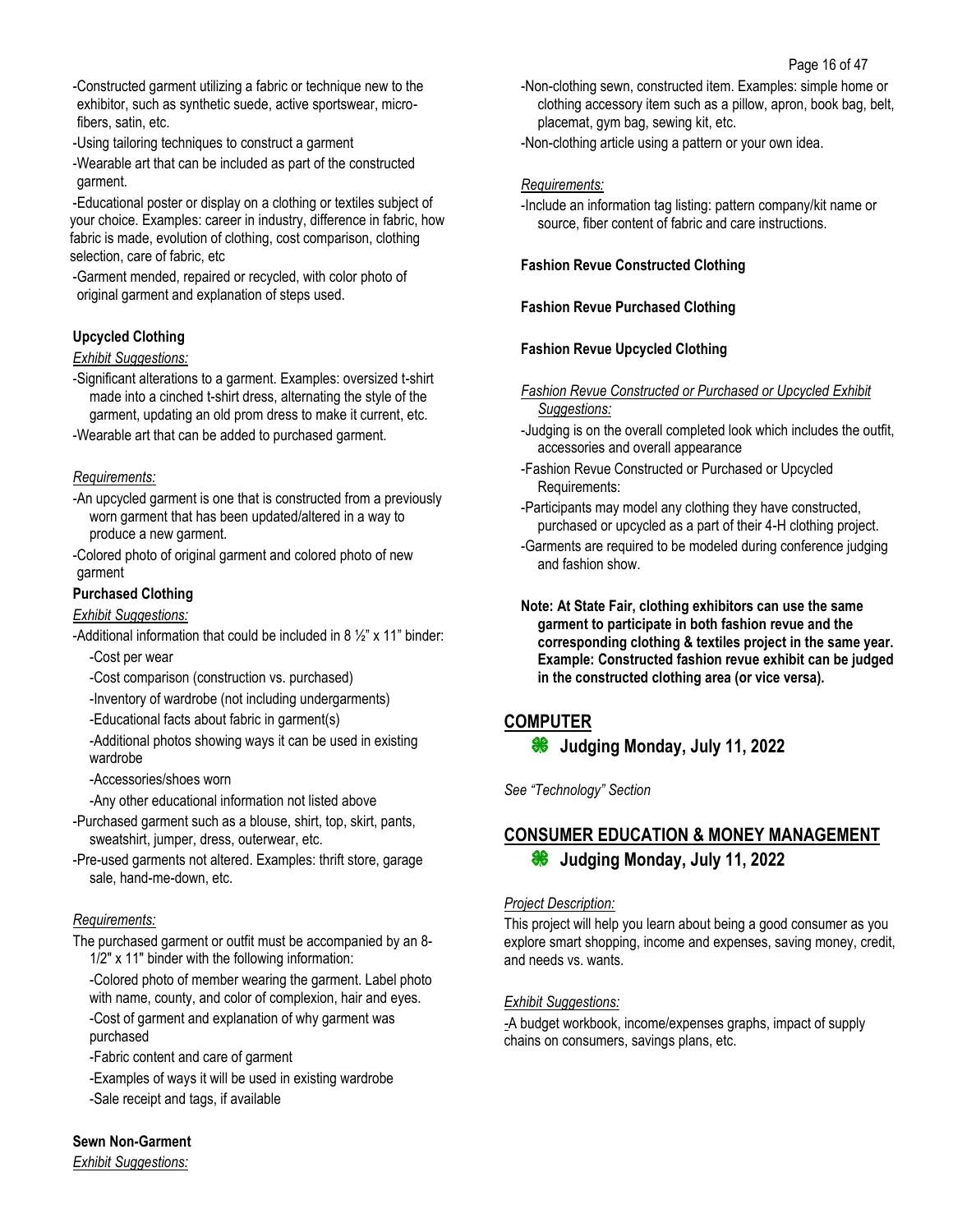-Junior exhibitors: a basic comparison of similar products with different pricing.

-Intermediate exhibitors: include additional aspects of products other than just price

-Senior exhibitors: compare numerous components (nutritional value, cost per ounce, fabric content, longevity, etc).

## **CRAFTS & FINE ARTS Judging Monday, July 11, 2022**

**Note:** Members enrolled in Creative Arts can exhibit in both Fine Arts and Crafts.

All exhibitors are awarded at the state fair Blue, Red & White Ribbons, counties can elect to participation ribbons. Then evaluation panels may determine special purple recognition awards.

## **CRAFTS**

#### *Exhibit Suggestions:*

- For a beginner, choose a project that teaches new techniques. For advanced, choose a project requiring masterful craftsmanship.

- Work directly from a kit, diamond painting, social media influenced/inspired, LEGO kits, model replicas, no sew/tie blankets, ceramic casts, paint by number, etc.

### *Requirement:*

-Each exhibit will be evaluated on its individual merit as a craft/kit. -Emphasis is on the creative process and the implementation of design elements and principles. The craft/kit exhibit develops from someone else's ideas and can be easily replicated, modified and repeated by others.

-All projects need to be presented in a finished manner.

## **FINE ARTS**

*Exhibit Suggestions:*

- For a beginner, choose a project that teaches new techniques. For advanced, choose a project requiring mastery.
- Original work (no kits) in drawing, painting, sculpture, paint pouring, textiles, pottery, jewelry making, fiber art, quilling, etc. *Requirement:*

-Each exhibit will be evaluated on its individual merit as an original fine art.

-Emphasis is on the creative process and the implementation of design elements and principles. The fine art exhibit should show proof that it is developed from the 4-H'ers own ideas and imagination.

-All art objects must be appropriately finished. For state fair eligible: exhibits must be ready for hanging, displaying, etc. (i.e. wire or hooks on paintings, bases for 3 dimensional work, etc.)

## **CREATIVE WRITING**

**<sup>86</sup>** Judging Monday, July 11, 2022

## *Project Description:*

Exhibits could include written short stories, poems, essays, play scripts, speeches, memoirs, social media posts, articles, blog posts, graphic novels, etc.

## *Exhibit Suggestions:*

-Series of original poems.

-An original short story.

-A children's story or a story written specifically for young children, typically includes illustrations

-Series of social media posts or an article educating the public on a topic you are passionate about.

-An original graphic novel including characters' dialogue, plot line and illustrations.

-A display on the different types of poems or your favorite author -A display on "What is Creative Writing?"

## *Requirement:*

-Creative Writing exhibits should be an original written piece; if the work of others are quoted or included, be sure to include proper citation.

-Display your work in a way that can be viewed by fairgoers (printed in a binder, written on a canvas, hung on a display, etc.)

## **CROP SCIENCES**

## **CORN**

*See "Agronomy" section*

## **SMALL GRAINS & LEGUMES**

*See "Agronomy" section*

## **DOG**

*See "Pets" section Note: Dog Show Entries can be found on the AnSci Pages*

## **ELECTRIC**

## **<sup>86</sup>** Judging Monday, July 11, 2022

#### *Requirements:*

- A wiring diagram or schematic must accompany all electric and electronic exhibits

## *Exhibit Suggestions:*

- Working electrical item constructed for home, yard, or farm.
- Diagram of wiring in your home/farm showing switch locations, fuse boxes, wire size, capacities, fuse sizes, total bulk wattage, appliance wattage, number of circuits, and type of wiring installation.
- Electronic item built from kit, plan, or own design with an explanation of what it is and how it is used.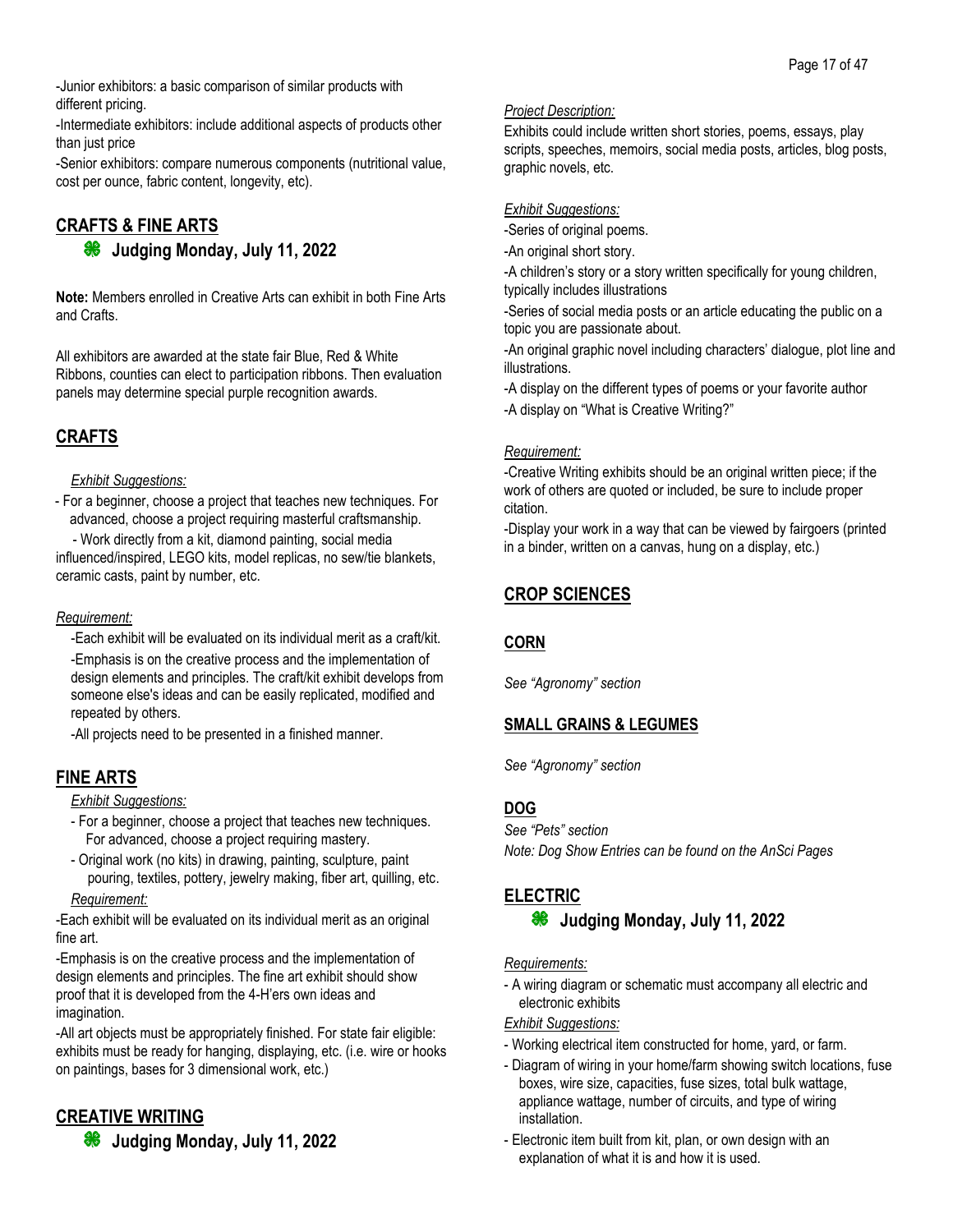- Display ideas: Careers in electrical field, electrical experiment (may or may not have worked), educational display used in teaching others, etc.

## **ENGINEERING DESIGN**

**<sup>8</sup>** Judging Monday, July 11, 2022

See more on the Engineering Design project page (extension.umn.edu/4-h-stem-projects/4-h-engineering-designproject)

## **AQUATIC ROBOTICS**

See "*Technology*" section

#### **ENGINEERING DESIGN**

#### *Project Description:*

Engineering design projects address a problem by developing a solution that successfully solves the problem. Important in Engineering design projects is identification of the problem being solved and testing and improving the solution.

#### *Exhibit Suggestions:*

-Using everyday items to build a simple machine to complete a simple task

-Using everyday items to create a product to solve a real life situation

-Using LEGOS to create and test different types of bridge designs -Engineering a bridge – using everyday items create a bridge to sustain 5 pounds of weight

-Engineering a roller coaster – Use KNEX or other materials to engineer and create a roller coaster

-Engineering a catapult/trebuchet – use everyday items to create a machine to launch a marshmallow a minimum of 3 feet

-Engineer a wind turbine to solve a problem (example: using the wind energy to lift a bucket)

## *Requirement:*

-Include description of the problem/challenge being solved -Include description of how a design process was used to solve problem

-Description(s) can be verbal or written

## **ENGINEERING DESIGN CHALLENGE LEVEL 1 & 2**

*Engineering Design Challenge Team Member:*

Level 1 - grades 3 -8 (suggested)

Level 2 grades 7 - 12 (suggested)

Each member (regardless of age) needs to register in one of these levels.

 An Engineering Design Challenge machine is based on a Rube Goldberg-type machine, an overly complex contraption designed to accomplish a

simple task. The best machines use a variety of everyday items to create a series of chain-reaction steps to accomplish a simple task. In the project, youth employ engineering, physics, humor, and

storytelling to create their machine. This program requires a team of at least 3 and no more than 10 youth members.

### *Exhibit Suggestions:*

Engineering Design Challenge machine itself Display, binder, poster, video illustrating the process of the doing the activity/project

### *Requirements:*

-Please refer to the Engineering Design Challenge Level 1 and 2 Handbooks (z.umn.edu/4hedc) for complete details.

- -Teams of at least 3 youth
- -Machine must complete a minimum of 10 steps
- -Machine must operate in 2 minutes or less
- -Exhibit physical size limited to  $6$  ft  $x$  6 ft  $x$  6 ft

-Describe how an engineering design process was used to complete the project.

-Provide a journal record illustrating the process of completing the project.

**Note:** The Engineering Design Challenge showcase event occurs outside of the State Fair (typically before the State Fair). In 2022, teams can choose to participate in person or virtually. Teams choosing to participate virtually will need to submit a video of their machine prior to virtual judging. Please refer to the Engineering Design Challenge Level 1 and 2 Handbooks (z.umn.edu/4hedc) for complete details

## **ROBOTICS**

*See "Technology" section*

## **ENTOMOLOGY**

See "*Natural Resources*" section

## **EXPLORING ANIMALS**

**Judging Monday, July 11, 2022**

#### *Project Description:*

Intended as an introductory project area for youth who have limited experience with livestock/animal science. This area is a pathway to more in-depth study of the animal.

#### *Exhibit Suggestions:*

-An educational exhibit to show or explain something 4-H'er made, did, learned, or may explore consumer issues, breeds or careers. -Poster, journal, video, 3 ring binder of animal being explored. -Explore basic care & handling, basic feeding, basic housing, animal welfare & ethics, etc.

#### *Requirements:*

-This area is for 4-H'ers who wish to learn more about a given species. Animal ownership is not required. -Exploring Animals include: Beef, Dairy, Dairy Goat, Meat Goat, Llama/Alpaca, Poultry, Rabbit, Sheep or Swine.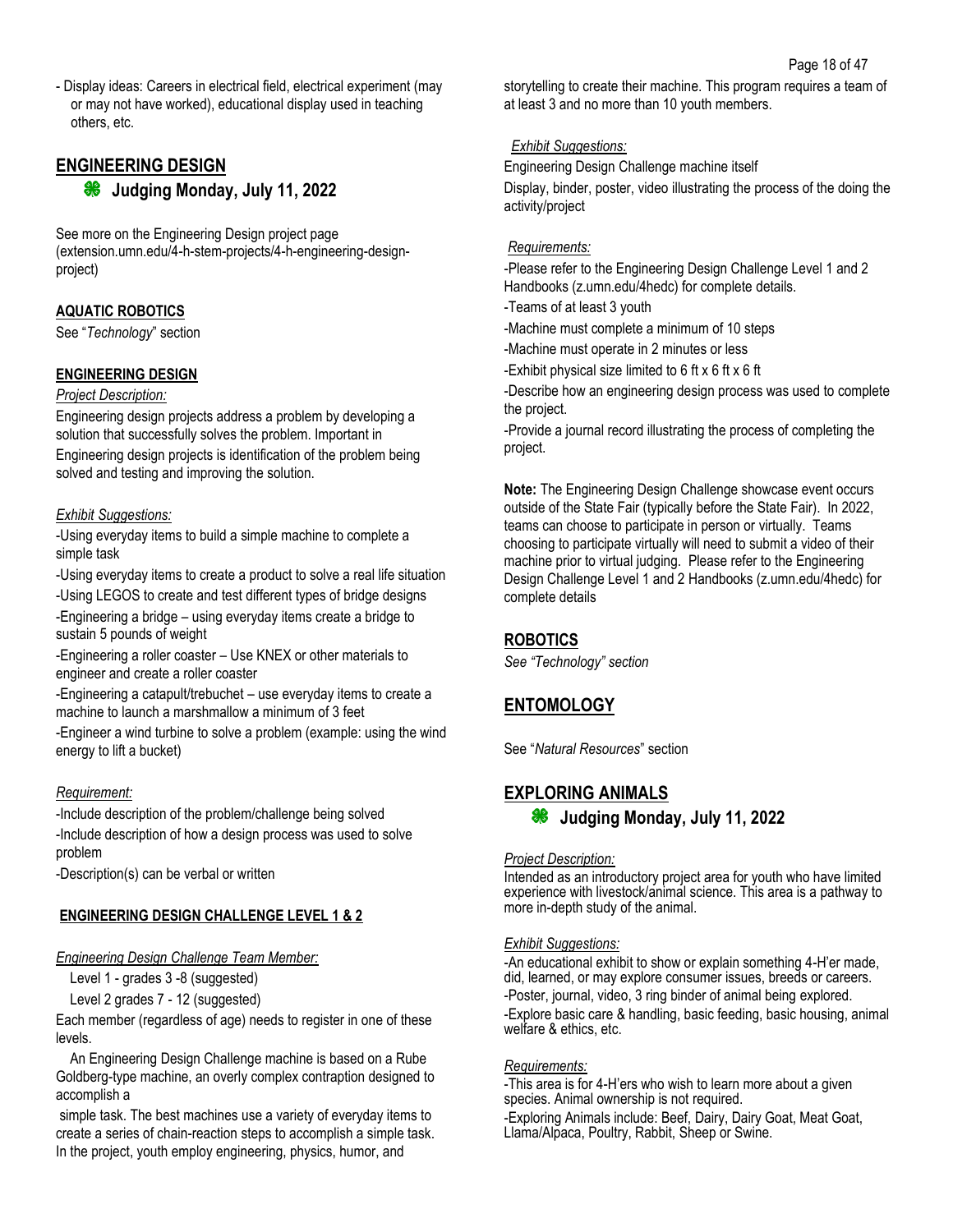-Youth interested in cats, dogs, horses or other domesticated pets (guinea pigs, snakes, rats, etc) should see appropriate sections of the premium book.

## **EXPLORING THE ENVIRONMENT**

See "*NATURAL RESOURCES*" section

# **FISHING SPORTS**

**<sup>86</sup>** Judging Monday, July 11, 2022

#### *Exhibit Suggestions:*

- Fish identification. Describe the habitat and food needs of selected Minnesota fish; develop a panel display explaining the life history of a fish; create a model or exhibit identifying the parts of a fish.
- Fishing Knots. Identify how and where each knot is used; fishing equipment which is made or repaired such as lures, fishing rods and reels, ice fishing rig, or other fishing equipment;
- Safety practices and techniques that are related to fishing (& ice fishing) or boating
- -Examples of how water quality affects the fish ecosystem
- -Create a display or diagram of Aquatic habitats, invasive species
- -Tactics to fish for various species of fish, techniques and equipment used
- -Cultural aspects of fishing
- -Regional differences across the US/world. (Types of fish, environments, ways to fish, considerations)
- -Research commercial fishing for food industry
- -Explore career opportunities
- -Local Department of Natural Resources fishing regulations

#### *Requirements:*

-If any lures or pieces are part of a display, ensure that pieces are secured and hooks are not going to be a safety concern (enclosed).

-Do not include live fish as part of the exhibit.

## **FLOWER GARDENING**

*See "Horticulture" section*

## **FOODS AND NUTRITION**

**<sup>86</sup>** Judging Monday, July 11, 2022

## **FOODS**

### *Exhibit Suggestions:*

-Food items such as:

-Bars & Cookies (no commercial mixes)

- -Breads (no commercial mixes)
- -Cakes (no commercial mixes)
- -Pastries (no commercial mixes)
- -Gluten Free Baked Goods
- -Homemade Meal
- -Other Homemade Food
- -Fun with Convenience Foods
- -Recipe Adaptation to Improve Nutrition
- -Cake/Cupcake & Cookie Decorating
- -Food science experiment
- -Exhibit showing food and/or kitchen safety.
- -Investigate food allergen of your choice
- -Display about careers in the food industry

#### *Requirements:*

-Exhibit may be food items and/or displays.

-Exhibitors should be prepared to discuss with the judge: recipes, references, information sources, methods, etc., as appropriate to that exhibit.

-Exhibits containing perishable foods, which may be discarded, must include a colored photograph of the food. Print the photo and recipe on an  $8\frac{1}{2}$  x 11" paper.

**Note:** If food safety is a concern, judges reserve the right not to taste and/or judge foods items.

## **NUTRITION**

#### *Exhibit Suggestions:*

-One serving of nutritious food (vegetable or fruit dish, snack, bread, dairy, etc.). Include 8½ x 11 poster showing nutritional value, recipe, and a photo of the food.

-Study of nutrients needed for yourself or someone else, using the dietary guidelines and MyPlate.

-Make a food or fitness plan for yourself or someone else and show how it relates to nutritional and energy needs. (Example: an athlete on a volleyball team, a teen who doesn't have a lot of time). -Adapt a recipe(s) to show healthier ingredient choices.

-Study of how physical fitness and/or food choices are related to disease (such as: cancer, heart disease, osteoporosis, diabetes, etc.).

-Study of labels from similar food items, comparing important nutrient content like fat, fiber, and sugar.

-Explore nutrition-related careers

## **FOOD PRESERVATION**

## **Judging Monday, July 11, 2022**

#### *Exhibit suggestions:*

- -Suggested exhibits include one (1) jar or one (1) bag of product: -Vegetables or fruits
	- -Jams, jellies, preserves, low-sugar spreads (no frozen)

-Pickled products (fermented or added acid, including pickles, sauerkraut, relishes, salsa).

-Meats, poultry and/or fish. (Fish must be in pint jars.) **Must be processed in a pressure canner.**

**Note: Preserved fish count toward the limit that can be in your possession.**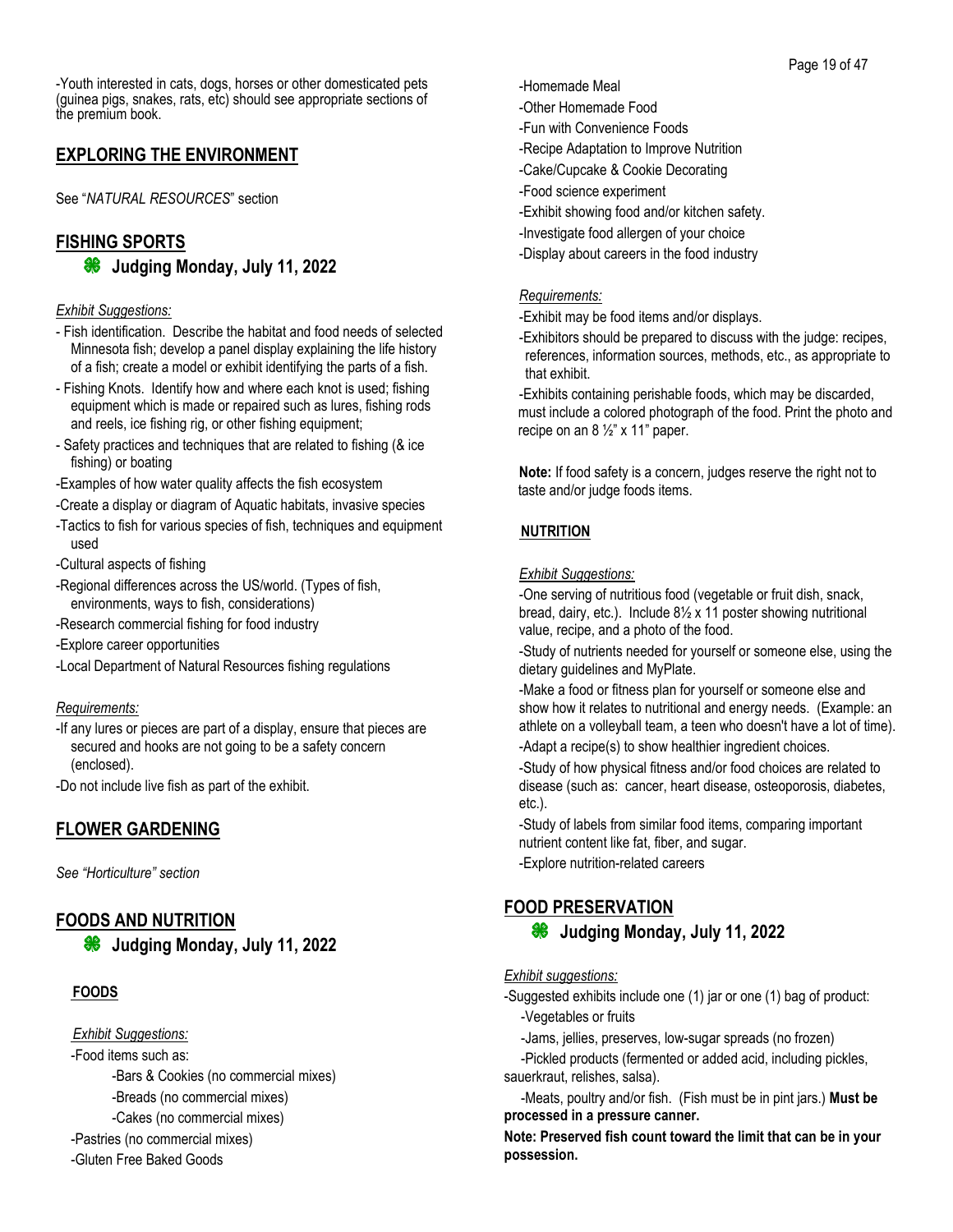- -Dried vegetables or dried fruits.
- -Dried herbs.

-Beef or venison jerky.

- -Learn about cottage food producer requirements in Minnesota
- -Display about different methods of freezing foods
- -Explore commercially available freezer bags to see which produces the best quality
- -Display about preserving foods that you've hunted and/or caught
- -Research different methods for harvesting and preserving butchered meat
- -Make a poster about making freezer jams/jellies
- -Research illnesses you can get from improper food preservation
- -Teach others about safe canning methods
- -Display about canning equipment and its purpose
- -Learn about preserving foods in a pressure canner
- -Compare current food preservation techniques with those used in the past

## *Requirements:*

- All recipes, procedures, and processing times followed must use current (1994 or newer) USDA and/or National Center for Home Food Preservation, Ball Corporation or University of Minnesota recommendations. Recipes from pectin packages, etc. are acceptable.
- -All food preservation exhibits must be labeled or have a note card that includes county, name, grade, product, style of pack, processing method (boiling water bath or pressure canner), date, processing time, date processed and source of recipe. Pressure canned items indicate dial or weighted gauge and how many pounds of pressure used.
- -Jars must be heat-tempered clear glass canning jars, not commercial glass jars (i.e. glass mayonnaise jars).
- -All jars must be sealed. Jellies and jams must be covered with lids.
- -Use pint jars for fruit, vegetables, and fish; one-half pint jars for jams and jellies; 2- 1 pint jars or one quart jar for pickled products.
- -No artificial food coloring should be added to entries.
- -Dried foods may be stored in glass jars, self-sealing plastic bags or airtight plastic bags. The quantity of dried foods should be: fruits and vegetables 1/2 cup or more of each, herbs - 1/4 cup of each in whole leaf form, 3 strips of meat (i.e. venison or beef jerky).
- -Foods must be preserved within the past year.

## **FOOD REVUE**

**<sup>36</sup>** Judged Monday, July 11, 2022

## *Exhibit suggestions:*

-Exhibitors may bring to the county showcase experience: one item of food from the menu; a place setting which includes dishes, silverware, linens and centerpiece for the course in which food is served.

#### *Requirements:*

-The display must be no larger than 30" square.

-Food Revue will be judged on food and nutritional knowledge, menu design/theme, table setting design, and cost information. -Must include binder, which includes: Cover page, menu, cost, nutritional information, picture of place setting, picture of food, and one or more pictures of you in action preparing your meal. **Note**: the judge may or may not taste the food.

## **FOREST RESOURCES**

```
Judging Monday, July 11, 2022
```
See "*Natural Resources*" Section

## **FRUIT, VEGETABLE AND HERB GARDENING**

See *"Vegetable, Fruit and Herb Gardening"* section

## **GEOLOGY**

See *"Natural Resources"* section

## **GLOBAL CONNECTIONS**

## *Project Description:*

Lessons on Global Citizenship are as close by as your local grocery store, library, highway or high school and can be as far away as places like Oslo, Nairobi or Hong Kong! Global Connections projects allow you to explore countries and learn about their government, history, people and popular cultures. It also allows you to further explore your own culture and traditions. Discover how you can make a difference in your community and your world with a Global Connections project.

## *Exhibit Suggestions:*

-Make a poster exploring your own culture. What are the important elements of your culture and how is it different from other cultures?

- -Make a display of coins, stamps or postcards from other countries. How are they used? What is the meaning of the images on them?
- -Record an oral history interview with someone from another culture living in your community.
- -Service learning: Teach English to non-native English speaking people. What did you learn from doing this?
- -Make a collection of foreign recipes and prepare them for others. Consider Hmong or Somali cuisine, or another that of another Minnesota group.
- -Prepare an exhibit of items, pictures, maps, charts, slides/tapes, drawings, illustrations, writings or displays that depict the heritage of the member's family or community or 4-H history.
- -Prepare a display illustrating what you have learned about a country's or U.S. region's geography, economy, agriculture, people, language, housing, culture, music, crafts, clothing, holidays or other aspects.
- Pick a country to study, then look up which one of the fifty U.S. states has a similar population to that country. Create a presentation

**Judging Monday, July 11, 2022**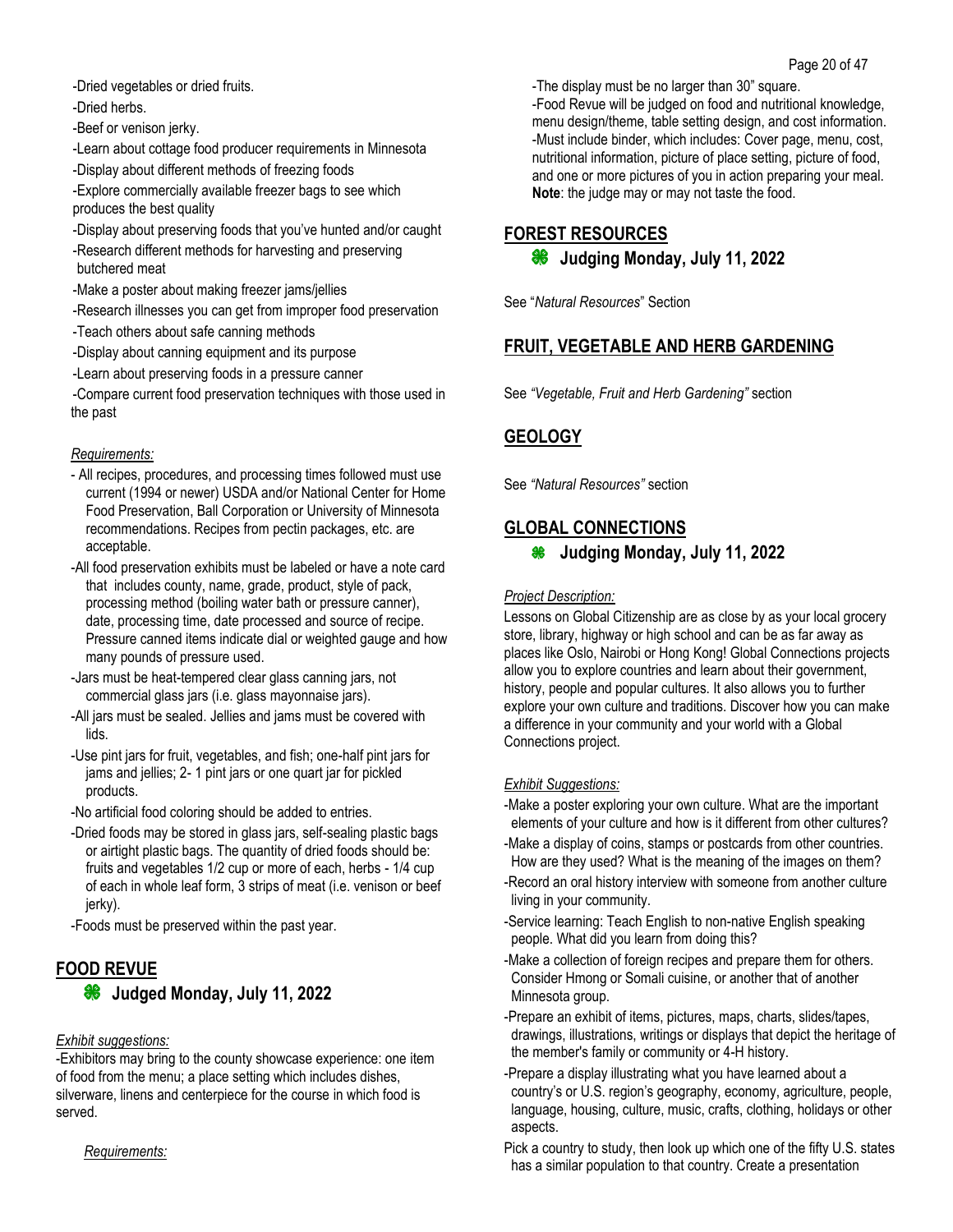documenting the similarities and differences between the identified country and the state based on the following topics:

-Climate and weather

-Culture and traditions

-Food and cuisine

-Language

## **HEALTH & WELLNESS Judging Monday, July 11, 2022**

### *Exhibit Suggestions:*

-Research and report on a health issue of your choice. -Report on a community service project that you conducted or volunteered with that relates to a health issue or addresses a community need.

-Include objectives, audience, timetable, program description, materials, community support and evaluation.

-Examples might include food distribution centers, homeless shelters, vaccine clinics, blood drives, community run/walk events such as a 5K,

-Share the results of a service project you conducted in your community to address a health-related need.

-Make a personal connection with an organization or group working to address health disparities or health inequities in your community (for example, availability and access to safe and affordable housing).

-Conduct a community health assessment for your county, tribe, city or school. What are they doing well to support people's wellbeing? What challenges have arisen? What solutions are they offering to support the community? What will you do now that you have this information?

-Research resources that are available to you in your community. Does this provide information useful to you or your peer group? What did you learn and do with the information?

-Organize a peer support group, conference, a seminar, a workshop, or a chemical-free party. What is your goal in creating this group? -Promote health through campaigns, activities, and events centered on specific health issues.

-Create a health day/week at school or arrange a health topic at your 4-H club meeting.

-In collaboration with others (school, peers, etc.) develop an "antibullying" campaign to address Social Media Health.

-Create a Day in the Life Timeline to identify how you spend your day:

-Where can you set goals to include more healthy practices such as mindfulness, fitness, movement, more fruits or vegetables, etc.?

-Share some ways you incorporate self-care and/or mindfulness practices into your daily routines.

-How do you manage schedules/Stress Management?

-What steps do you take to ensure you are nourishing your body throughout the day?

-Create a video or musical production addressing a cause that's connected to health and wellness.

-Design a model of the human skeleton and label the bones or learn about other organs and systems of the human body

-How does fitness, motion, or athletics fit into a healthy lifestyle for you

-Careers in the health science industry

## **HOME ENVIRONMENT**

## **Judging Monday, July 11, 2022**

*Requirements:*

- Members exhibiting in this project should be prepared to discuss and/or have written information to show how their exhibit applies to the home, how and where it is used or displayed, and all details of how it was made or selected. They should know about the subject matter of the specific exhibit, the materials used, how and why it was done, costs involved, and alternatives considered
- A photograph and details showing its place in the home environment must accompany exhibits that are items for the home.
- Pictures and wall hangings that are exhibited should be finished and ready to hang.
- Purchased kits are allowed to be used.

## *Exhibit Suggestions:*

- -Finished or refinished item, or reupholstered furniture with before and after photos.
- -Repaired, restored, remodeled or upcycled item for the home.
- -An article remade or reclaimed for the home with a link to the past, including history of use.

-Description, diagrams/photos, samples and cost of a redecorating or remodeling plan showing before and after.

- -Item creation for the home for appeal or for practical use.
- -Home organization and functionality (i.e. make a spice rack).
- -Environmentally friendly home improvements; assess energy efficiency.

## **HORTICULTURE**

## **Judging Monday, July 11, 2022**

## **FLOWER GARDENING**

#### *Requirements:*

-Label each container according to kind or variety.

-Outdoor living flowers and plants are to be exhibited in this area (including Outdoor Fairy Gardens)

-Live plant material will be accepted if it can be maintained in a fresh condition with ease.

## *Exhibit Suggestions:*

-When exhibiting cut flowers, we suggest:

- -Three stems of one variety of annual flowers, or
- -One stem of a hardy perennial, or
- -One stem of summer flowering bulbs, or
- -One blossom of a tea rose, or
- -One stem of a hardy shrub rose.
- -Flower bouquet or arrangement on any theme.

-Display of dried flowers with a card explaining the drying method.

-My Flower Garden - Exhibit on poster board, not to exceed 22 x 28". Include a plan of the garden drawn to scale, the correct variety name and pictures (or photographs) of the flowers grown. Be prepared to discuss the process from soil preparation to blooming.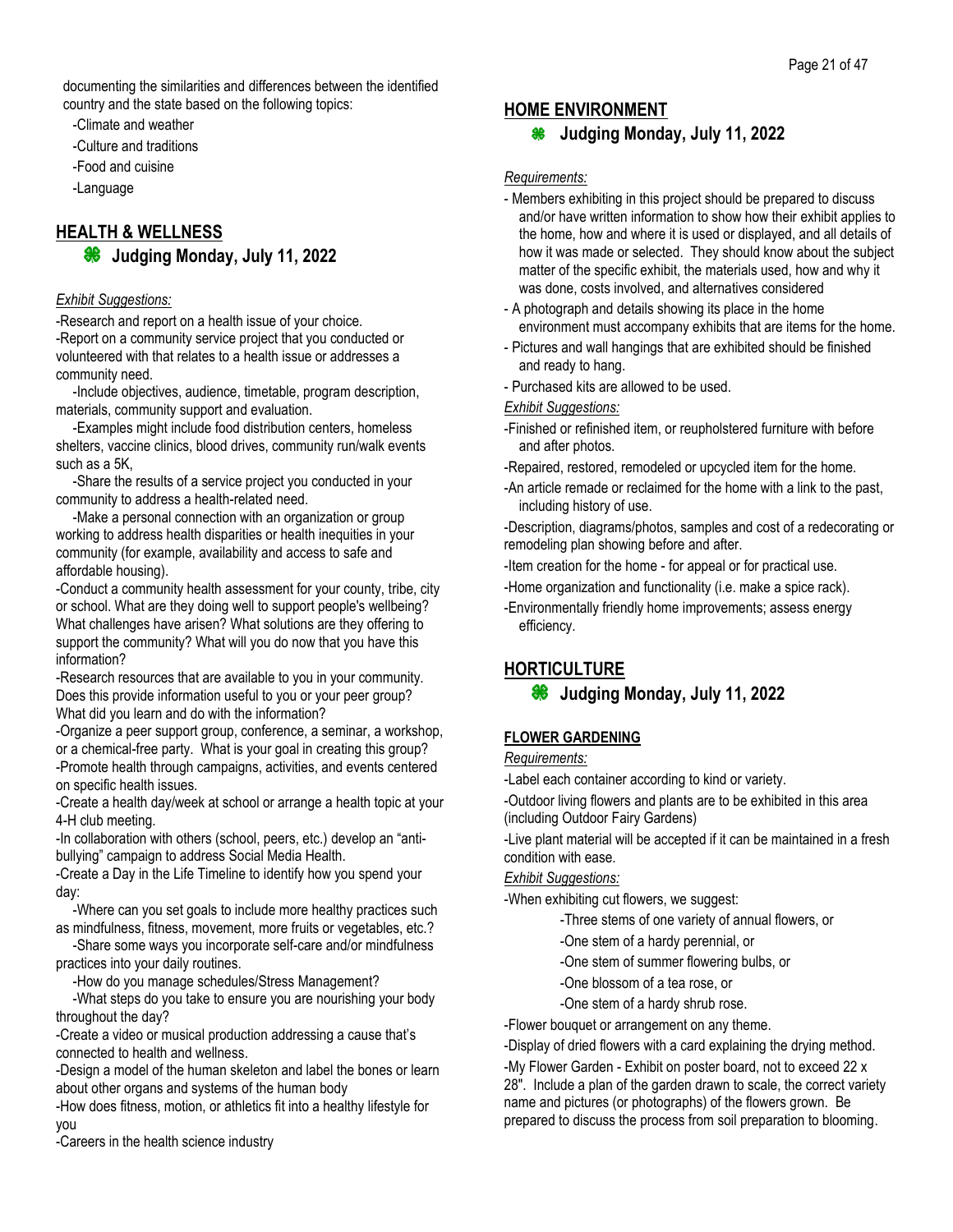-Educational Exhibit showing the principles of propagation or reproduction, nutrition, culture and physiology (how a plant lives and grows).

## **INDOOR GARDENING**

### *Requirements:*

-Indoor living flowers and plants are to be exhibited in this area (including Indoor Fairy Gardens)

-Potted Plants:

-Flowering plants should be in bloom.

-Foliage plants should be in vigorous condition.

-Plants should be grown in the exhibited container for at least one month prior to fair.

-Plants In Hanging Containers:

-Container for the plant should not be more than 10" in depth or diameter.

-Maximum total length of hanger and plant should not exceed 4'

-Evaluation will include appropriateness of plant for a hanging container, condition, arrangement, hanger to container to plant relationship, and plants being well established.

### -Terrariums:

-The terrarium may not exceed 24" in any dimension.

-Terrarium should be planted four to six weeks ahead of exhibiting.

-Members must be able to identify all plant materials in their terrariums, know why they were selected for use (quality, container and design).

## *Exhibit Suggestions:*

-Two or more varieties of house plants with common and botanical name.

-Terrarium or dish garden: consider terrarium material of general terrarium plant of native and woodland plants of Minnesota.

-Educational exhibit showing plant propagation, plant history, forcing bulbs, life cycle of a flowering plant, etc.

## **LANDSCAPE DESIGN**

## *Requirements:*

*-*Include a design (paper or 3D model)

-Itemization of supplies, plants, trees, grasses, rocks, bricks, pavers, gates/fences, structures, and other materials used in the design -A budget

-If multi-year, describe the yearly benchmarks.

-Identify software or computer programs used.

-Mentions elements of landscape design such as: Balance, Focalization, Simplicity, Rhythm and Line, Proportion, and Unity. *Exhibit Suggestions:*

-A 3D model of a landscaping design (24x36 inches)

- -A binder detailing the exhibit with photos, design, budget, key explaining certain pieces in the design, etc.
- -A colored design of the layout with colors. Adding explanation of why certain colored plants and what they add to the design.
- -Using a computer and designing landscaping, garden area or new tree line development.
- -A display about turf management of golf courses vs baseball fields and why certain types of grasses are used.
- -Types of turf grasses for home use.
- -Creating a landscape project for a nursing home, hospital or other places with people in care. Using plants or bird feeders for patient comfort.

-Discussion options of either annual or perennial plants used. -Pollinator gardens

## **INDOOR GARDENING**

## *See "Horticulture" section*

## **LAWN & LANDSCAPE DESIGN**

*See "Horticulture" Section* 

## **INDUSTRIAL TECHNOLOGY**

**Judging Monday, July 11, 2022**

## **METAL WORK**

*Exhibit Suggestions:*

-Metal work is the creation of metal structures by cutting, bending and assembling processes. It is a value-added process involving the creation of machines, parts, and structures from various raw materials. Could also include a display on properties, uses, or processing of metals

-It is encouraged that youth provide a binder or supporting documentation about the work on the project - pictures of the process, statement of materials purchased or tools utilized etc.

## **WOODWORKING**

## *Exhibit Suggestions:*

-Woodworking is the skill of making items from wood (or wood substitute/alternative product), and could include cabinet making (cabinetry and furniture), wood carving, joinery, carpentry, woodturning or other wood manipulation techniques. Could also include a display on properties, uses, or processing of wood or wood alternatives.

-It is encouraged that youth provide a binder or supporting documentation about the work on the project - pictures of the process, statement of materials purchased or tools utilized etc.

#### *Requirements:*

-Please contact 4-H staff if your project is an oversized exhibit.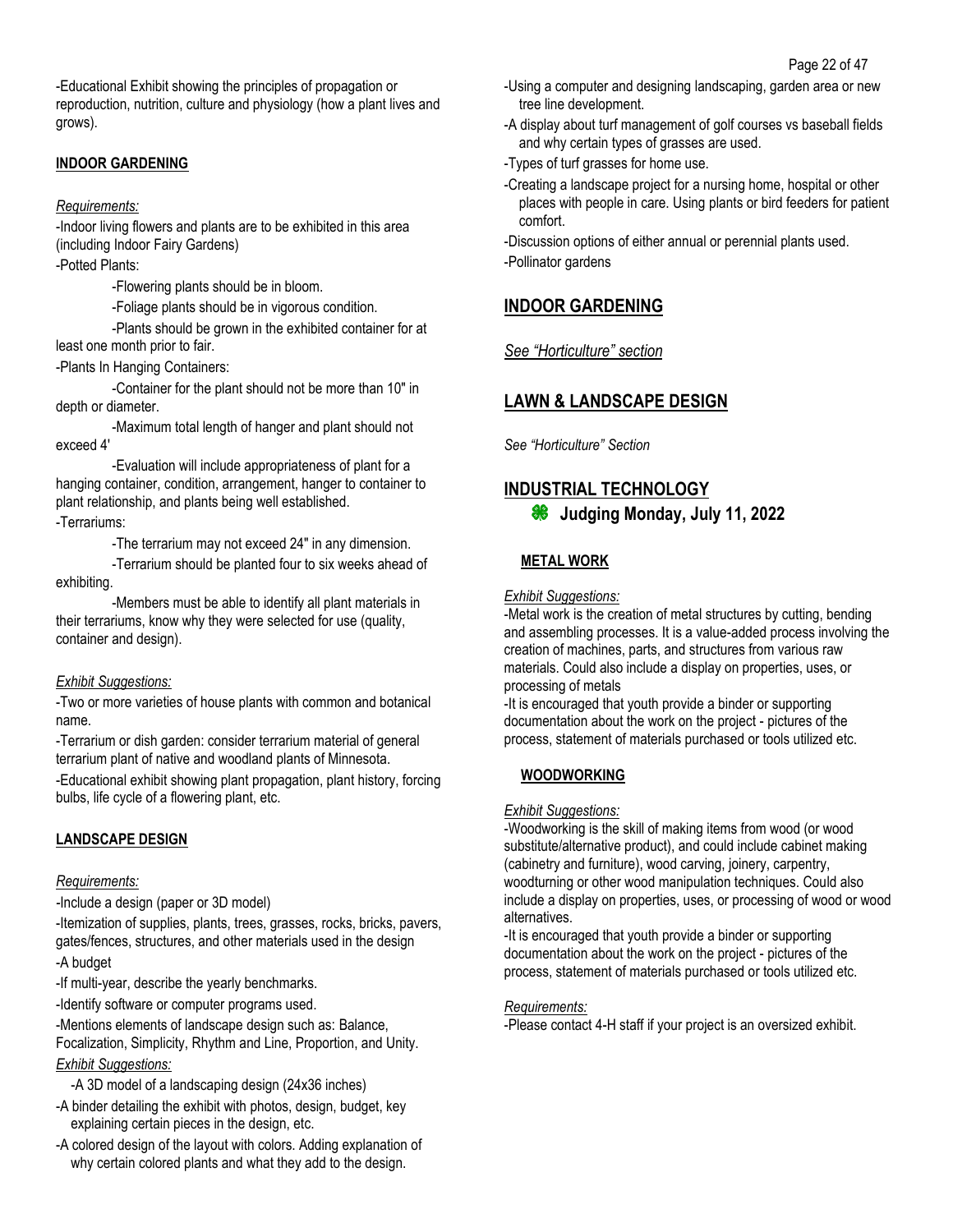## **MECHANICAL SCIENCE JUDGING MONDAY, JULY 11, 2022**

#### *Project Description:*

Includes (but not limited to) automotive, implement, heavy equipment, recreation vehicle, small engine, tractor, electric, type of projects. Includes past projects of Electric, Small Engines and Tractor.

### *Exhibit Suggestions:*

- An exhibit focusing on any mechanical science area such as (but not limited to) automotive, implement, heavy equipment, machine, recreation vehicle, small engine, tractor, electric:
- An educational display of some aspect of a machine or a piece of equipment use, operation, modification, repair, care, reconditioning, etc.
- An educational display on the history, purpose, technology or design of a machine or a piece of equipment.
- Engine that has been reconditioned or repaired.
- A device constructed by a member utilizing a power source.
- Restoration of an engine, vehicle, tractor, machine or implement (body work and/or mechanical)
- Modification of an engine, vehicle, tractor, machine or implement
- If bringing an engine, vehicle, tractor, machine or implement as a project, consider including a binder or display outlining your project process from research to project completion.
- Diagram of wiring in your home/farm showing switch locations, fuse boxes, wire size, capacities, fuse sizes, total bulk wattage, appliance wattage, number of circuits, and type of wiring installation.

## *Requirements:*

- Motorized projects must adhere to safe building and operating design.
- Check space and transportation requirements for large exhibits with your local Extension Educator. Large exhibits may be displayed outdoors
- Fuel must be removed from exhibits for display (fuel can be added for judging purposes, but then removed after judging for safety purposes).
- A colored wiring diagram or schematic must accompany all electric and electronic exhibits. Safety must be reviewed when working with electricity.

## **NATURAL RESOURCES**

**Judging Monday, July 11, 2022**

## **ENTOMOLOGY**

#### *Exhibit Suggestions:*

-Projects can include but is not limited to life history displays (e.g. insect life cycle, honey production process, etc), scientific investigation (e.g. insect habitats or effects of environment factors on insects), insects in current events (e.g. pollinators, butterfly tagging, invasive species, protected or declining species), insects in our

ecosystem (food source, roles in food production, behaviors, health or disease, etc)

-Live projects (e.g. bee or ant colony)

-Utilize the scientific method to learn about insects. Remember to introduce the subject, describing the process (materials and method), predicting an outcome, stating the results, and discussing any conclusions. Get involved and share what you learned through citizen science projects.

-Collections- cases can be purchased through a variety of vendors or homemade.

-Specialty insect collection can include but is not limited to a collection of a single order (e.g. Coleoptera or Lepidoptera), a collection of immature insects, a collection of insects from a particular habitat (e.g. aquatic, forest, or prairie) or a collection of economic pests of a specific crop (e.g. insects attacking corn).

-General collection- starter collection should have 10-20 insects, goal is to get to 50 species of adult insects representing at least 8 orders. Each year add or replace insects. A full 50 species case would be approximately 19" x 16.5" x 3" to 24" x 18" x 3".

## *Requirements:*

-Emphasis of the project must relate to an aspect of entomology. Project must demonstrate specific knowledge of insects. Be prepared to discuss references and sources (e.g. books, magazines, internet, interviews with an expert etc.)

-Displays or booklets on entomology topics should include references and sources. Pictures, drawings, charts, tables, or other figures may be used to support understanding.

-Live projects (e.g. bee or ant colony) will be accepted if the project can be self-sustaining for up to 14 days without special care. A written report or journal should accompany the project. Pictures, drawings, charts, tables, or other figures may be used. -Collection shall be contained in one see through enclosed case.

Arrange so that the case may be displayed in a horizontal position. Place the project label on the lower right corner of the top.

-Specimens must be collected by the exhibitor. Purchased insects are not acceptable.

-Specimens must be properly pinned with insect pins. Small insects may need to be placed on cardboard points.

-Specimens must be properly labeled.

-The location, date, and collector must be included on the labels. County and state (and country, when applicable) are minimum location information that should be included. It is valuable to include the nearest town or township where the specimen was collected, the type of habitat it was collected from (e.g. on elm tree; on lake shore; indoors.), and the common name of the insect.

> -All labels should be visible so they can be read. Use a permanent ink marker, pencil or print labels from a computer.

## **EXPLORING THE ENVIRONMENT**

#### *Project Description:*

Explore the relationships and interactions of plants, animals, humans, and their ecosystems through the specific challenges they face and/or solutions they offer.

## *Exhibit Suggestions:*

-Display or video about environmental challenges, such as climate change, pollution, erosion, etc., describing the causes and their sources, its effect on people and other living things, and potential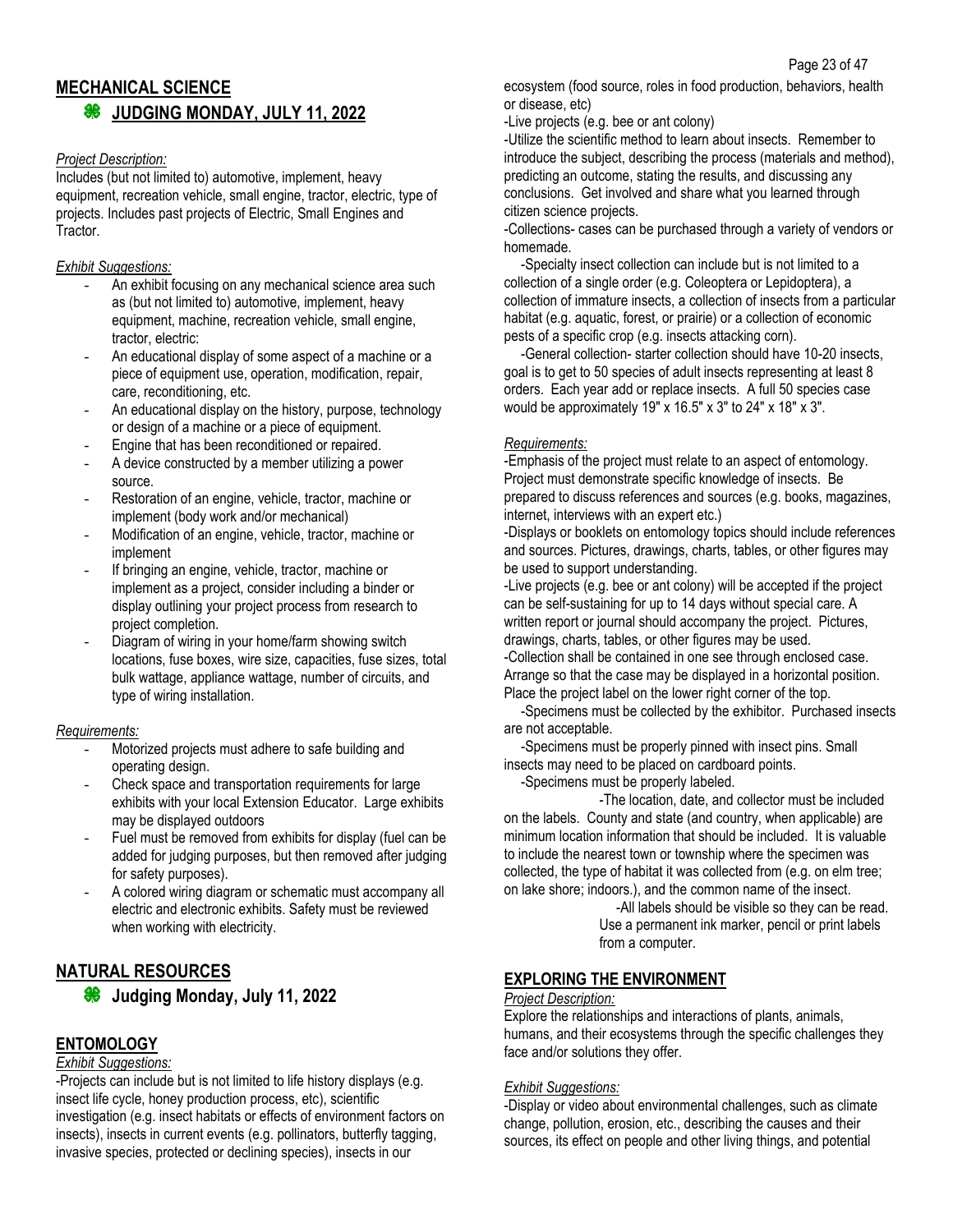solutions. Could include news clippings and other media about an environmental issue that you care about.

-Phenology journal used to keep track of environmental changes throughout a season.

-Display showcasing your participation in an event such as a BioBlitz or naturalist program, or other citizen science project to collect data and/or raise awareness.

-Complete a community map or assessment, to observe environmental needs and community assets.

-Vlog detailing hiking, camping, paddling, backyard, and other explorations/adventures

-A display or journal of Minnesota plants, insects, animals, birds or fish. Include pictures or drawings and information on habits, foods, and shelter needs.

-Collection of wildflowers growing near where you live or a place you visit.

-Experiment related to local environmental engineering and/or technology applications: such as urban design, pocket prairies, roadside management, eco-friendly buildings, etc.

-Pros and cons regarding a specific piece of environmental policy and/or management.

-Choose one living thing in the forest, field or stream and make a display to describe its ecosystem and/or the flow of energy throughout the ecosystem.

-Investigate an invasive, threatened, or extinct species in your area. Where do invasive species come from and is it considered invasive in its native area? What threatens them and what can be done about it? Why do species go extinct and as that happened in the area where you live?

#### *Requirements:*

-Follow local or state policies for collecting, removing and/or transporting plants and other organisms

## **FOREST RESOURCES**

*Exhibit Suggestions:*

-Identify the parts of a tree and what they do with a poster or collection of leaves, seeds, needles, etc.

-Display showing tree growth; annual ring cross-sections; make a seed collection.

-Prepare a report with drawings about your favorite tree--include name of tree, drawings or pictures of tree, facts and uses of the tree, and other appropriate information.

-Display showing layers of the forest; renewable versus nonrenewable resources; forestry careers; leaf and twig identification; taxonomic keys; nutrient road maps.

-Display on forest ecosystem health such as succession; tree and forest measurements; fire's effect on the forest; how trees grow; forest types; harvesting methods; pathology of the forest, invasive species, human impacts on the forest.

-Photographic display or report on forest products or industries, including maple syrup production; wood products; Christmas trees or others (recreation, wildlife, etc.).

-Display on woodland management such as policies created by the U.S. Forest Service or specialized design including

shelterbelts/windbreaks and urban forestry.

-A video or display about the human health benefits from trees, and what role trees play in global ecology.

-Organize or take part in a mass tree planting and calculate the amount of carbon that will be offset

-Explore the history of forestry through the lens of indigenous practices or the effects of treaties. How have these relationships impacted people and landscapes?

## *Requirements:*

-Please follow local or state policies for collecting, removing and/or transporting plants and other organisms

-Specimens should be mounted on cardboard or other sturdy material.

## **GEOLOGY**

#### *Exhibit Suggestions:*

-Display of rocks, minerals, gemstones, a rock plate; can be displayed in an egg carton for younger youth, or in a display case as youth progresses in the project; include in the display, labels of specimen name and location collected.

-Rocks, minerals, or fossils from within Minnesota or on a definite theme such as metamorphism, weathering, quartz minerals, ores, or a theme of your own choosing.

-Polished rock specimen; include an unpolished specimen of each rock type for comparison.

-Educational exhibit showing the "science how's and why's" dealing with the principles of geology and natural earth sciences.

-Exhibit explaining the three main rock types (Igneous, Metamorphic, Sedimentary) include examples of each.

-Model of a geologic earth structure or feature such as volcano, mountain range, plate tectonics, earthquake, cave, glacier. -Timeline of geological time scale.

### *Requirements:*

-Attach specimens securely to a backboard and display in a glasstopped case of the same model as used by the entomologists (approximately 19" x 16.5" x 3"). Specimens should be approximately 2" x 2". Label each specimen using the label described on page seven of the Geology Manual. Size of label may be reduced to fit display case, if needed. Attach specimens so they will not fall if case is set on its edge. Member must have knowledge of how specimens are identified as to rock or fossil type.

## **WATER RESOURCES**

#### *Exhibit Suggestions:*

-Demonstrate water's unique chemical/physical properties, such as how heat and salt affect water density or how a wetland ecosystem changes throughout the seasons

-Project showing how water is necessary for life, such as a display on water/wetland ecosystem services like filtration or nutrient cycles from plants

-Share how water connects earth systems like a poster displaying your local water cycle or watershed

-Research your local water body's thermoclines or nutrient cycles -Display on how water is used by people, such as:

-A record tracking your family's water footprint at home, or

-A model showing storm water runoff, or

-A map showcasing water accessibility or insecurity in a specific region of the world

-Exhibit detailing water/wetland resource management measures like erosion control practices, and terraces, or a map of local, regional, state, or global water bodies and water quality.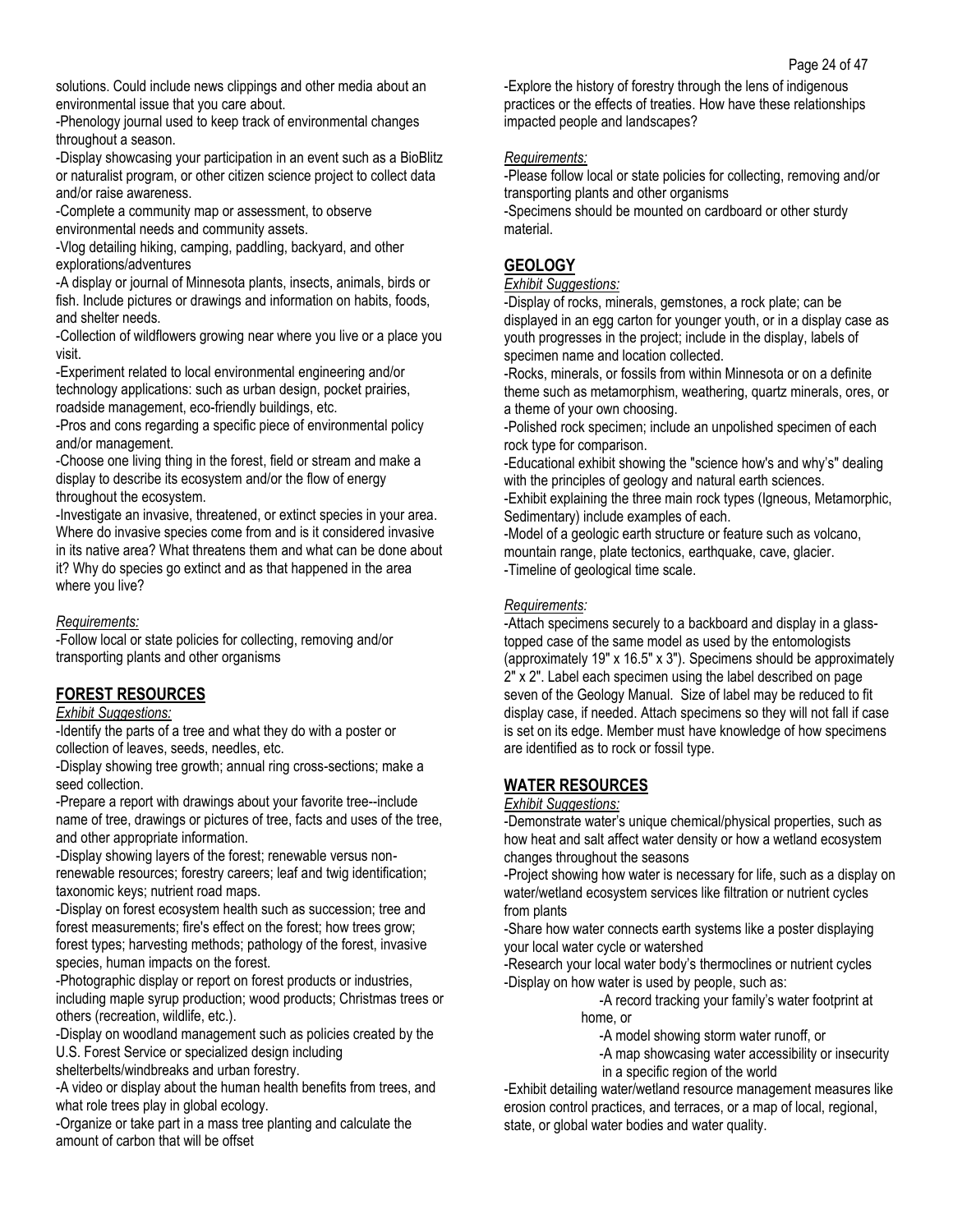*Requirements:*

-Follow local or state policies for collecting, removing and/or transporting plants and other organisms

## **NEEDLE ARTS**

**Judging Monday, July 11, 2022**

## *Requirements:*

- -This project area is for projects created using a hand needle, hook, shuttle or loom.
- -Each exhibit must include a consumer information tag, if appropriate, with the following information: pattern name and source, fiber content, and care instructions.
- -Exhibitor should be prepared to discuss techniques, fiber content, care instructions, and cost. Exhibitor is encouraged to bring instructions, pattern, or other educational sources used.
- -Projects must be finished and ready to display. If an item is framed, a wall hanging, or to be displayed on a wall, it should be finished and ready to hang.
- -Project kits are acceptable in this project area. The project must meet all other requirements.

## *Exhibit suggestions:*

- -Any item made by the member using the techniques of knitting, crocheting, embroidery and crewel, counted cross stitch, needlepoint, hardanger, weaving, appliqué, latchhook, tatting, hand embellishments, felting, hand embroidery.
- -Consumer Product Analysis: Comparison and evaluation of materials, supplies, or accessories used for a needle arts technique.
- -Poster or display showing how needlework product is or could be priced, advertised and marketed.
- -Poster or display comparing different techniques of a particular needle art (ex. different felting techniques, different stitches).
- -Poster or display showing how to care for your project supplies (ex. storing, organizing, cleaning).
- -Historical/Cultural Study: Story, poster, or display about a needle arts heirloom from your family or local history museum. Exhibit must include information about how item should be preserved

## **PERFORMING ARTS**

## **<sup>86</sup>** Judged Monday, July 11, 2022

## Requirements:

-Exhibit can be either a performance or an exhibit that shows a member's involvement or interest in the performing arts. -Entries in Performing Arts are distinct from Share-the-Fun in the intention behind the entry. Performing Arts entries will be judged based on the criteria identified below and on an individual basis, even in group performances.

-An exhibitor may submit entries in both performance and nonperformance based classes (e.g. a member may perform a puppet show that they wrote as a performance based exhibit and submit the script as a non-performance based exhibit

## **PERFORMANCE BASED**

#### *Exhibit Suggestions:*

-Perform a short story, show scene, music selection, dance, monologue, poetry, etc.

### *Requirements:*

-A performance in music, dance, drama, etc.

-A performance cannot last longer than 5 minutes.

-Performances may be given as a solo, duet, or a small group. -To be eligible for State Fair, the member must be able to discuss the process of selecting, planning, performing and reflecting on their project work.

-The technique and artistry of the performance will be considered.

## **NON-PERFORMANCE BASED**

#### *Exhibit Suggestions:*

-An educational display on some aspect of music, drama, dance, or performing.

-A journal or scrapbook (with written statements) of current performing arts experiences.

-A written piece such as poetry, sheet music, or other physical artifact intended for performance created by member. *Requirements:*

-An exhibit such as a poster or display that shows a member's involvement or interest in the performing arts.

-To be eligible for State Fair, the member must be able to discuss the process of selecting, planning, creating and reflecting on their project work.

-The workmanship, general appearance and technique used to develop the exhibit will be considered.

## **PETS**

## **Judging Monday July 11, 2022**

**Note**: To include Dog, Cats & Pets projects

## **CATS**

## *Exhibit Suggestions:*

-Educational display explaining cat care, health, nutritional needs, etc.

## **DOGS**

#### *Exhibit Suggestions:*

-Educational display explaining dog diseases, breeding, training, caring for dogs at humane society, information about therapy dogs, etc.

## **PETS**

#### *Exhibit Suggestions:*

-Educational display explaining pet care, health, nutritional needs, etc.

## **PET SHOW**

- **Judging Thursday, July 14, 2022 5:30 p.m.**
- **<del><b>**</del> Held under Canopy at end of 4-H Building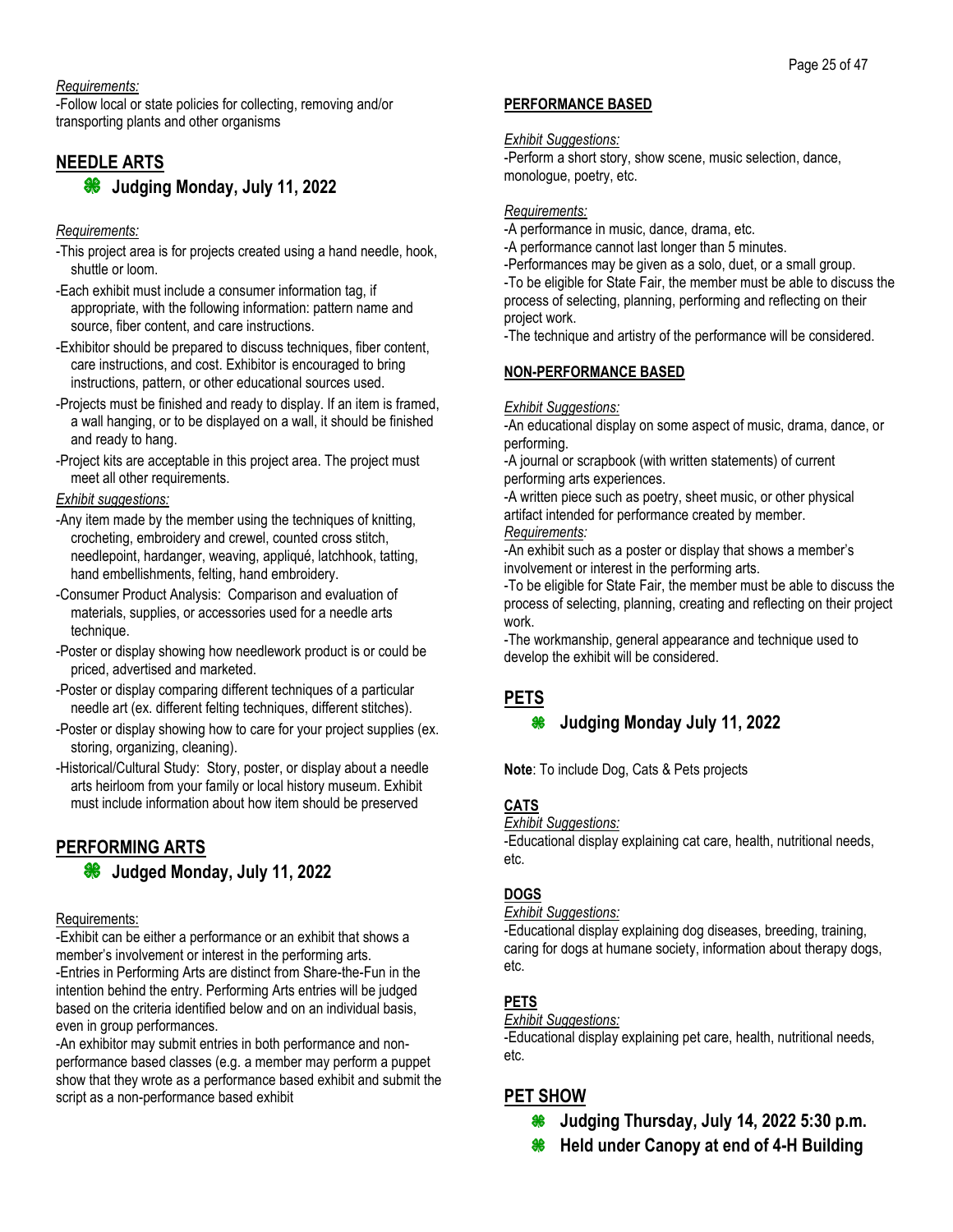## *Requirements:*

## - **PET MUST BE DOMESTICATED -**

- A cat or dog may be shown in the pet show or the cat or dog show, not both.
- Animals that were raised as a part of another project may not be shown in the pet show.

## *Exhibit Suggestions:*

- Educational display explaining pet care, health, nutritional needs, etc; exhibit must include a photograph of 4-Her with their pet.
- Pet related exhibit, i.e. photo album, history of species display, animal care display.

## **PHOTOGRAPHY**

## **Judging Monday July 11, 2022 You may bring up to Five (5) Exhibits**

#### *Requirements for BOTH Elements of Photography and Photo Manipulation:*

-All photos exhibited must have been taken/produced/enhanced by the exhibitor during the current year

-The exhibitor's name, club, county and exhibit class should be clearly printed on the back of the exhibit.

-Unaltered 4"x6" photos must be attached to the back of any exhibit in the "Photo Manipulation" category.

- For safety, picture frames or glass are not allowed
- -Exhibits with multiple photos should use 4"x6" prints
- -Enlarged photos should be 5"x7" or 8"x10"

-Photos should be mounted on mat board or poster board using neutral colors (white, tan, grey or black). Do not use construction paper or colored paper.

-Use a 14" x 22" board for 5 or more photos in an exhibit. Cut smaller boards for enlargements

-Exhibits should reflect the appropriate size for the item designed, e.g. the photos used for an ornament, a calendar, a poster, or brochure would require different sized photographs.

-See the video **How to Prepare Your 4-H Photos for the Fair** [\(youtube.com/watch?v=wvUgyN3i4n4\)](file://///DODGE02/Departments$/DCEXdata/County%20Fair/2021%20County%20Fair/Premium%20Book/youtube.com/watch%3fv=wvUgyN3i4n4) for more advice and examples.

*Photo/Video Release Form - It is important to learn how to use this form when including any person in your photograph or in your video that is NOT in 4-H. This verifies that the subject has agreed to have their photograph taken or be in your video. Keep this signed form in a file.* 

**[View a Intro to photo manipulation presentation](https://z.umn.edu/intro-to-photo-manipulation) that explains what photo manipulation exhibits look like, what the difference is between elements and manipulation, software options and information on how to talk to a judge. This presentation explains "How to Prepare Your 4-H Photos for the Fair" or there is a video for more advice and examples.**

## **ELEMENTS OF PHOTOGRAPHY**

This exhibit will focus on what makes a good photograph (composition, light, shutter speed, color, depth of field, leading lines, etc). Only select whole image edits or modifications are allowed in post-production. Post-production is any adjustment made after the photo is taken using editing software. Allowed whole image edits must be applied to the entire image and not specific areas of the photo. Allowed whole image edits include:

- -cropping
- -exposure correction
- -color saturation
- -contrast
- -sharpening
- -conversion to black & white

On-camera filters: a physical filter that attaches to the camera lens (neutral density, polarizer, various colors, etc) are allowed.

## *Equipment:*

Use any device capable of capturing a photographic image to be printed: digital or film camera, cell phone, tablet or drone may be used. Drone operator must meet age requirements for use of a drone. Supervision of the drone operator is important until they understand not only how to use a drone but also understand the etiquette and rules for using the drone. For information see: https//www.faa.gov>uas (unmanned aircraft systems)

## *Exhibit Ideas:*

- 1. Photo Story:
	- Show a town's history or a family history. This could include photos of historic buildings, old photos copied from the historical society or library, family or individual portraits, etc.
	- Develop a documentary of another of yours or a friend's 4-H project or of your 4-H club's community service project
	- Document environmental issues such as the plight of pollinators, pollution, soil erosion, or the steps taken to improve the environment
	- Present a day in the life of farm or city youth, a local professional person such as a school nurse or a firefighter, law enforcement office, or other interesting personality
- Exhibit a series of photos on how to make or do something
- 2. Common Theme or subject:
	- Display a series of 3 to 7 photos of a common subject such as people, buildings, landscapes, animals, seasons, action, nature, weather, close-ups, etc.

## 3. Showcase a Photographic Elements:

- Display a series of 5 to 7 photos that illustrate some photographic element such as composition, lighting, shutter speeds depth of field, color, contrast, cropping, etc.
- 4. Panorama:
	- Show a single image created in camera or a triptych (set of 3 photos intended to be used together) of several images created by moving the camera. A triptych may consist of separate images that are variants on a theme, or may be one larger image split into three.

## **PHOTO MANIPULATION**

This exhibit will focus on using photography to show creatively edited photos and how photography is used in everyday life. Software editing is required for this category and may include: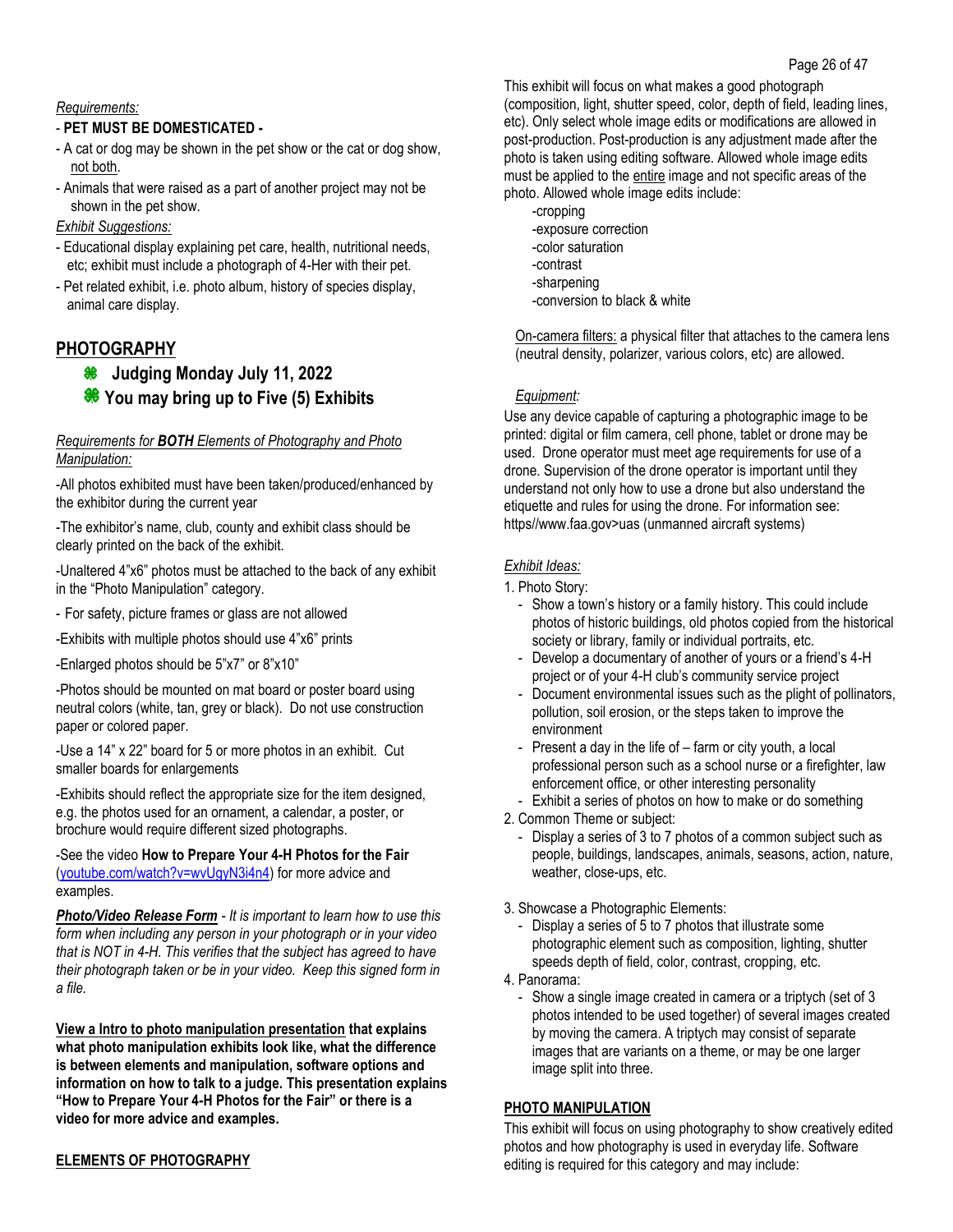-layering -all digital filters (except black and white) -creative coloring -removing or adding objects -text additions -etc.

Entries in this category must involve editing with software such as Photoshop, Lightroom, IPhoto, Picasa, Gimp, Picmonkey, Pixi, Microsoft Publisher, etc. Please view the "[Introduction to Photo](http://z.umn.edu/intro-to-photo-manipulation)  [Manipulation](http://z.umn.edu/intro-to-photo-manipulation)" slideshow for specific examples and explanations: (z.umn.edu/intro-to-photo-manipulation) for specific examples and explanations.

Stock photos are not allowed. A stock photo is a photo taken by another person (not yourself) who has licensed their photo for specific uses by others. All images used in photo manipulation exhibits must have been taken by the exhibitor. Examples of images not allowed include: an image of space (taken by NASA) as the background of your photo or if you want a shark inserted into your composite image, you must take a photo of a shark.

*Please note***:** Supervision of the drone operator is important until they understand not only how to use a drone but also understand the etiquette and rules for using the drone.

#### *Equipment:*

Use any device capable of capturing a photographic image to be printed: digital or film camera, cell phone, tablet or drone. Drone operator must meet age requirements for use of a drone. A computer or tablet is required for photo manipulation.

## *Exhibit Ideas:*

1. Composite Photo: Multiple images combined into one image.

- Panoramas (overlapping areas of several photos and stitching them together in post-production)
- The Same person in multiple places within the photo
- Replacing the sky
- Combining several images of a person in subsequent stages of a cartwheel
- 2. Single Source Image Manipulation
	- Acne removal, eye enhancement, teeth whitening, etc.
	- Eye enhancement
	- Selective color manipulation (i.e. converting everything to black and white except items that are the same color red)
	- Apply digital filters (other than black and white)
	- Removing distractions in the background, etc.
- 3. Photo Series:
	- Make a series of 5 to 7 digitally edited photos that illustrate a common theme such as environmental issues, plight of pollinators, how to do something, etc. Photos in this category must involve digital editing
- 4. Enlarged Photo:
	- Show a 5"x7" or 8"x10" print that has been digitally enhanced and illustrates software skills. An unaltered 4 x6" print must be attached to the back of the exhibit
- 5. Publications:
- Show calendars, brochures, posters that are created using computer software
- 6. Photo Novelties:
	- Display mugs, puzzles, blankets, or other media on which photos have been printed
- 7. Slide Show:
	- Make a compilation of photos with titles, voice-over or music background. For judging, exhibitor can show project on 14 x22" poster board, computer or tablet.

## **PLANT AND SOIL SCIENCE**

*See "Agronomy" section*

## **PLASTIC SCULPTURE CHALLENGE**

**Judging Monday July 11, 2022**

## **Project Description:**

This project was created to build awareness and knowledge of both the positive and negative impacts of single use plastics and ways how to recycle or repurpose plastic. It is also meant to empower 4-H youth to be actively involved as change agents in reducing use of single-use plastics and increasing recycling/repurposing, for their family, their club, their community, their country and their world.

#### **Two exhibits will be selected for the State Fair. Note: State Fair Plastic Sculptures will be on display only. No judging will occur at the State Fair.**

## **Requirements:**

-Exhibits can be created by individuals or teams.

-4-H'ers of all ages are invited to explore the plastics issue and create an art sculpture with found plastics.

-If a base is needed, it should be made out of thin wood, plywood, fiberboard, or similar material.

-Sculptures can be any size with a maximum size of: 3 ft. wide x 3 ft. long x 6 ft. tall.

-Must be made of clean (washed) plastics

-Must be multidimensional. Sculptures can be free-standing or displayed as needed.

-Suggested materials to attach items together: zip ties, string, rubber bands, art materials, colorful duct tape, or electrical tape. Strong adhesives (such as E6000 and Gorilla Glue) need to be used in a well-ventilated area with adult supervision. For safety, DO NOT use a hot glue gun as melting plastic gives off toxic fumes!

-Depending on the size and weight of your sculpture, you might consider adding wheels that lock in place or handles to your sculpture so it is easy to move.

-If you are unsure about any of these Guidelines, please consult your 4-H Extension Educator.

-Sculptures should include an Artist Statement (50 words or less) with:

- -Name(s) of Artists
- -Title of your sculpture
- -A statement about what you created and why
- -What materials you used.
- -What you learned and how will it change your use of single-use plastics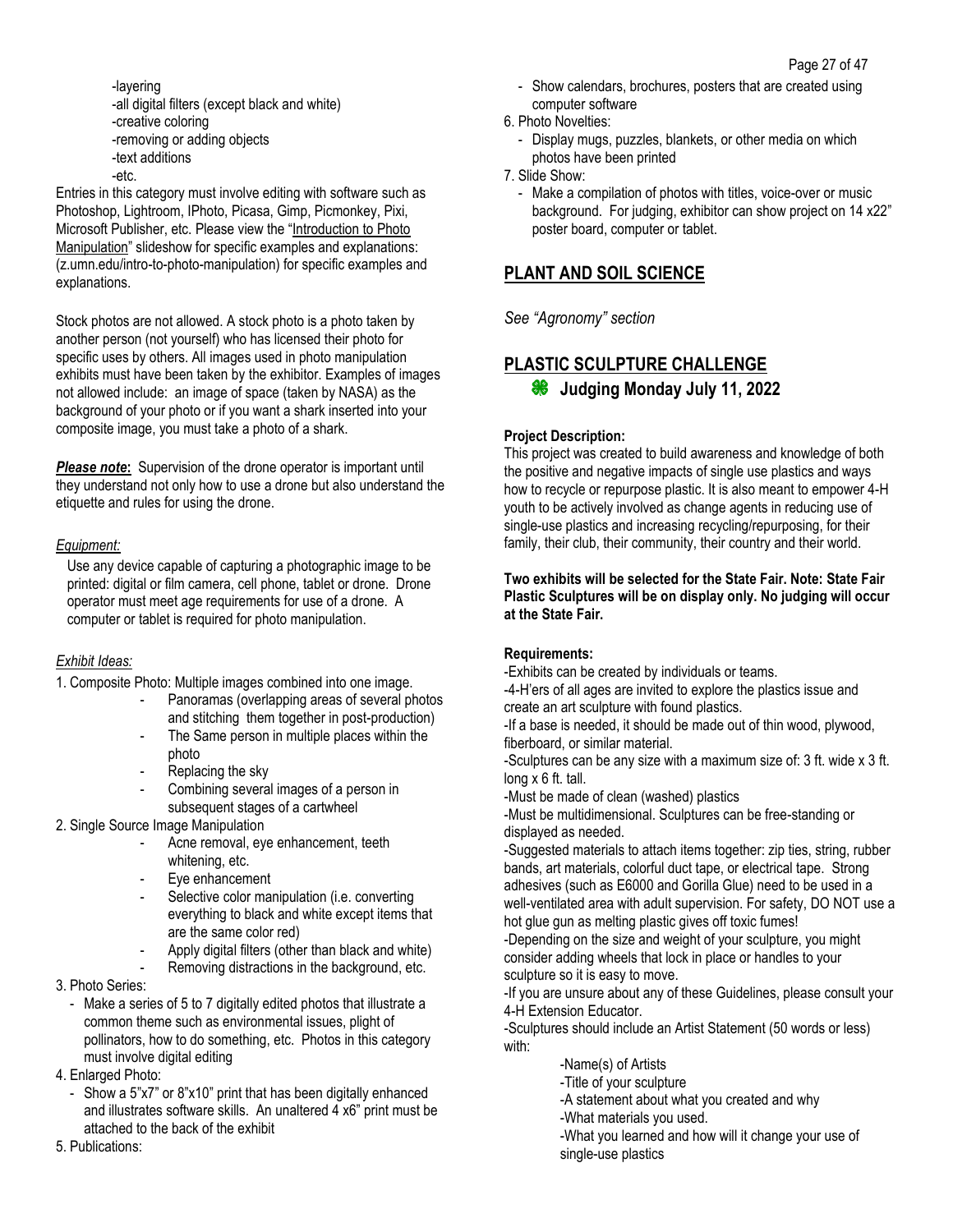-How others can reduce their use of single-use plastics

### **POTATOES**

*See "Vegetable, Fruit and Herb Gardening" section*

## **PLANT & SOIL SCIENCE**

*See "Agronomy" section*

## **PUBLIC PRESENTATIONS**

**Judged April 7, 2022**

#### **DEMONSTRATIONS**

 Demonstration - Individual Demonstration - Team Demonstration - Cloverbud Individual Demonstration - Cloverbud Team

### **LIVESTOCK DEMONSTRATIONS**

 Livestock Demonstration - Individual Livestock Demonstration - Team

## **PRESENTATIONS & SPEECHES**

 Presentations & Speeches - Individual Presentations & Speeches - Team

### **INTERACTIVE DEMONSTRATIONS**

 Interactive Demonstration - Individual Interactive Demonstration - Team

#### *Requirements:*

-Public Presentations may be related to any project that the member is enrolled in or to any area of interest or expertise the 4-H'er has. Presentations may be an individual or a two-person team.

-Demonstrations are an oral presentation that includes actually demonstrating the hands-on steps required to accomplish a task or process. This most often includes the use of physical objects and actual doing or showing. At the end of the Demonstration there should be something of a "finished product". Demonstrations may also include the use of supporting visuals like posters, charts or technology-based options like presentation software (i.e. MS PowerPoint, KeyNote, Google Slides). However, the focus of the Demonstration should be on the "doing", not the supporting visuals. Presentations may be an individual or team. Individual presentations shall not exceed 15 minutes in length and team presentations should not exceed 25 minutes in length.

-Livestock Demonstrations include: Beef, Dairy, Dairy Goat, Llama - Alpaca, Meat Goat, Poultry, Rabbit, Sheep and Swine and must include a live animal in the demonstration. Other demonstrations involving animals can be entered under the demonstration category.

-Presentations & Speeches are oral presentations that present an idea, concept, viewpoint or experience in an educational or informative format (not for entertainment or performative purposes).

-Presentations & Speeches often consist of interaction with supporting visual aids like posters, charts or technology-based options like presentation software (i.e. MS PowerPoint, KeyNote, Google Slides). Supporting visuals may include tangible items, but generally little or no activity takes place with the item. Presentations & Speeches may be an individual or team. Individual presentations shall not exceed 15 minutes in length and team presentations should not exceed 25 minutes in length.

-Interactive Demonstrations are oral presentations that are continuous and include hands-on audience interaction/participation. Adequate supplies should be provided by the presenters so that all present can participate in the activity. Interactive Demonstrations may be an individual or team. Interactive Demonstrations are approximately 25-30 minutes in length but for both individual or team. Involving the audience in the process is the primary focus of Interactive Demonstrations and constitutes a major portion of the evaluation results.

**NOTE**: 4-H'ers who complete a Public Presentation at the State Fair will receive a \$30 cash award. These payments are made in October. 4-H'ers must be grade eligible to participate at the State Fair.

#### **Exhibit Suggestions:**

-Demonstrations:

-Teaching others a project or activity such as taekwondo, making lemonade, slime, macrame, etc.

-Livestock Demonstrations:

-Demonstrate how to care for an animal or prepare it for showing at the fair.

- -Teaching others how to tie a halter.
- -A talk on preventative or veterinary care for a species.
- -Demonstrate how to tattoo an animal.

-Presentations & Speeches:

-A report on leadership lessons learned through a trip to Washington DC

-An educational presentation that explores sustainable energy options

-A persuasive speech exploring Social Media effects on youth mental health.

-Interactive Demonstrations:

-An interactive presentation that teaches the public how to do something. For example, teaching the audience an origami project where they follow along with your demonstration step-by-step and create the project with you.

-An interactive yoga demonstration where you teach the audience various poses.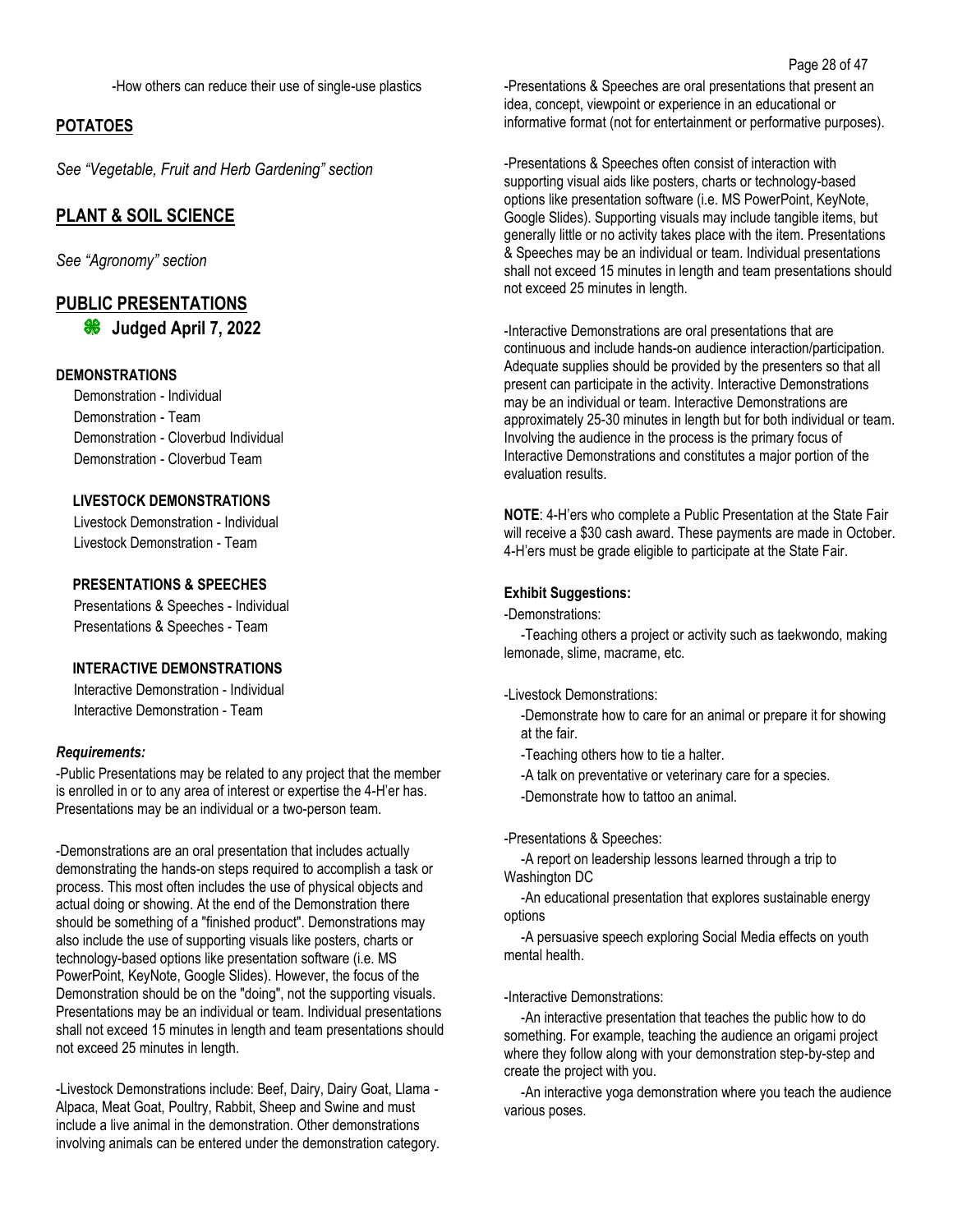## **QUILTING**

#### **Judging Monday, July 11, 2022** 86

#### *Project Description:*

Quilting is the term given to the process of joining a minimum of three layers of fabric together either through stitching manually by hand using a needle and thread, or mechanically with a sewing machine or specialized longarm quilting system. (Wikipedia)

### *Exhibit Suggestions:*

-A quilted item, any finishing technique acceptable. Examples: potholder, table runner, doll quilt, bed-sized quilt -Repair, repurposing, or re-design of a previously finished quilt.

Example: an heirloom quilt with significant repairs or turned into another quilted item.

-A display on a quilting topic of your choice. Examples: the history of quilting/quilting patterns, a comparison of different fabrics or threads, different types of quilting notions and tools, piecing techniques.

### *Requirements:*

-Attach an index card which includes: pattern name and source, fiber content of fabric & batting, and care instructions.

-Finishing techniques may be machine quilted, hand quilted or hand tied. If not quilted or tied by the 4-H'er, exhibitor must state who tied or hand/machine quilted the final project.

-Techniques used, size, and difficulty of the project should be based on the exhibitor's sewing/quilting experience level.

## **ROBOTICS**

## **Judging Monday, July 11, 2022**

Note: The goal of the 4-H robotics program is for the 4-H members to explore science, technology and engineering through designing and building a functioning robot. The robot can be either programmable or remote controlled. The robot can be created by an individual or a group.

#### *Requirements:*

- Exhibits must be labeled with name, and county on all pieces of the exhibit.
- Include a description of the robots ability to sense, follow a plan and complete an act

- Exhibits may have a one page report explaining the function, purpose and construction of the robot.

## *Exhibit Suggestions:*

- A robot, a display, diagrams of programming, booklets, etc.

## **RUBE GOLDBERG CHALLENGE**

See Engineering Design Challenge

## **SAFETY**

**Judging Monday, July 11, 2022**

-A First Aid or Childcare Kit with explanations for the items you included.

-A Public Service Announcement and/or social media toolkit to promote a safety topic of your choice.

-List tips for being safe when home alone, such as emergency numbers to call, safety while preparing snacks, keeping doors locked, etc.

-Attend and report on a safety program such as farm/livestock/animal, fire, food, firearms, ATV, watercraft, wilderness/outdoor, traffic, bike, personal, online, sun/skincare or others.

-Interview a safety professional and showcase their advice.

## *Requirements:*

-Abide by local, state and federal laws regarding your safety topic -Please contact 4-H staff if your project is an oversized exhibit

## **SCIENCE INQUIRY**

## **Judging Monday, July 11, 2022**

### *Project Description:*

In this project area, 4-H youth explore and become confident in the process of doing science through science inquiry. Science inquiry is a systematic process where a curiosity or question is explored, leading to new knowledge or understanding about a phenomenon (an observable fact or event).

## *Exhibit Suggestions:*

-Video of you exploring the physical properties of slime using different materials/recipes to make slime

-Display different types of bird's feeders you used to determine if there is a preferred bird feeder type in your backyard

-PowerPoint showing the different types of frogs you found in a pond as you investigated the difference in the frog species in the spring and the frog species in the summer

-Display showing the different types of treats and the data you collected as you explored how your dog responds to different treats during training

-Tri Fold display board showing the results of your investigation of different types of sunscreen to see their effects on UV beads

-Slide show illustrating different water filtration systems you tested and the results you analyzed to identify which one resulted in the cleanest water

-Display the rock candy created as a result of investigating how the concentration of sugar affects crystal growth

## *Requirements:*

-Include the question, issue, or phenomena being investigated -Include description of how a science inquiry process was used to help understand the phenomenon being investigated or studied -Explain each step followed during the science inquiry process.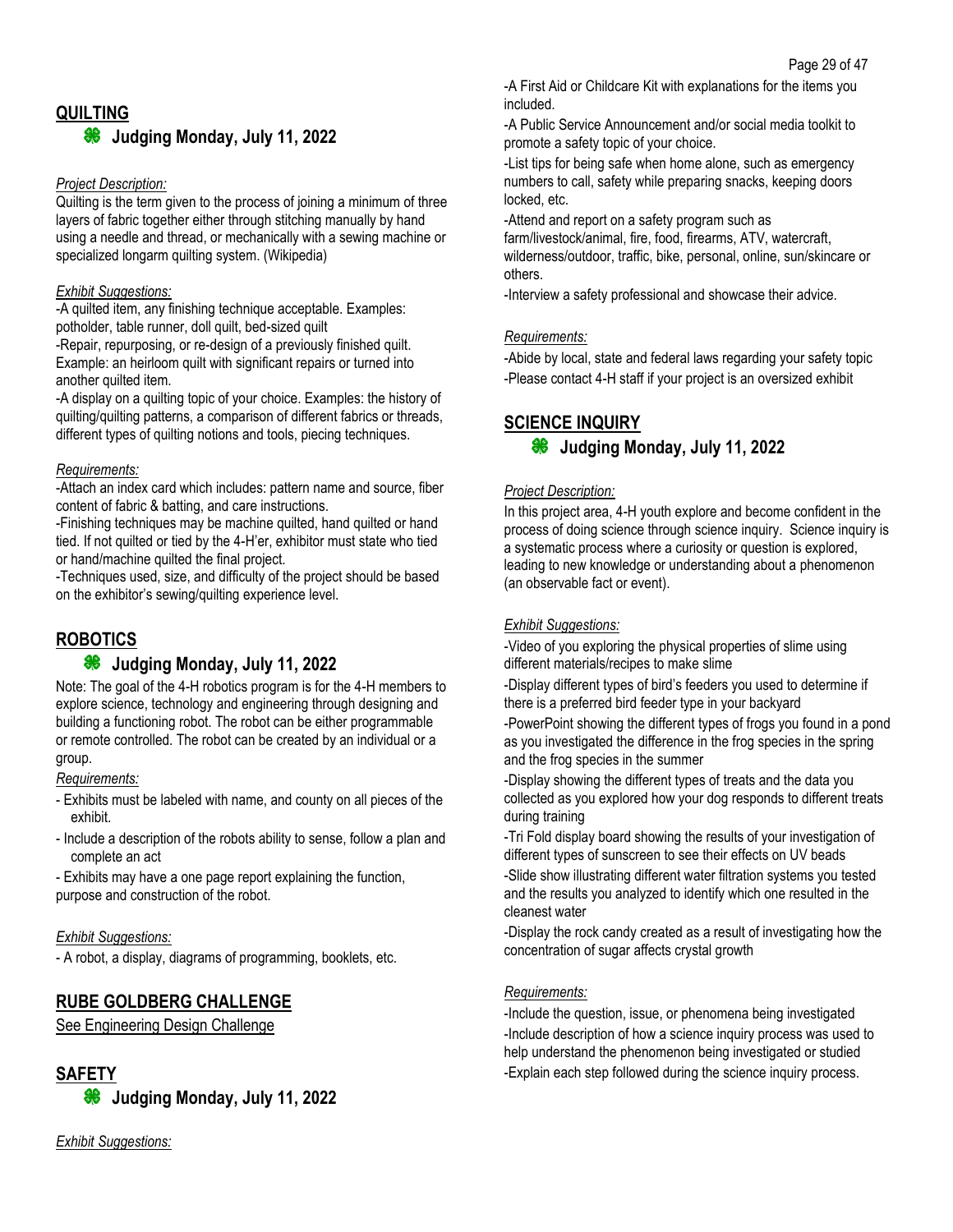**<sup>8</sup>** Judging Monday, July 11, 2022

### *Project Description:*

The Self-Determined project area is intended for those projects that might not fit within other categories and for those learning experiences that members select, plan, and manage on their own. It is distinct from learning experiences determined or guided by others (e.g. school work, club-determined projects). This is not a "catch-all" category but rather is focused on intentional self-directed learning. Members should be able to describe what they did, how they reflected on it, and how they applied what they learned.

### *Exhibit Suggestions:*

-A portfolio describing the selection, planning, and management of a service learning project and what the member learned during the experience.

-A trifold display made as part of a school assignment with the addition of an accompanying journal describing the process of developing the display and capturing reflection on learning during completion of the assignment

-A photo collage capturing the experiences and stages of development of an event planned and facilitated by the member either individually or as part of a team

-A video or digital blog capturing the "behind the scenes" work, reflection, and application of concepts done by an individual member while working as part of a team on a project or assignment A lego creation (not a kit) intended to include some deeper thinking and learning that is not encapsulated in any other project, requiring the exhibitor to create their own learning path.

#### *Requirements:*

-A self-determined project will be judged primarily on the self-guided learning experience. While the artistry and craftsmanship of the exhibit itself will be considered, emphasis will be placed on the selection and identification of the self-guided learning experience and the ability of the member to convey the experience and what was learned from it. If the member wishes to be judged on the exhibit's craftsmanship or artistry, the exhibit should be entered within the appropriate project area (e.g. a project in seed art should be submitted within Crafts and Fine Arts project area if looking to be judged on the quality of the final product and the process and learning associated with its assembly).

-Exhibits consisting of projects or assignments done for school or other organized learning environments must indicate how the member went above and beyond the requirements of the assignment/project and individualized the learning to meet their own goals and desired outcomes.

-Exhibits may be submitted by individuals or teams. A team may consist of not more than three (3) individuals. Team members will be judged collectively.

-To be eligible for State Fair, the member(s) must be able to discuss the process of selection, planning and management of a selfdetermined learning experience.

## **SHOOTING SPORTS**

**Judging Monday, July 11, 2022**

*Exhibit Suggestions:*

**-**Safety techniques applied to shooting activities (e.g., range commands and range safety, eye and ear protection, cleaning a firearm, dressing for safety-first aid, survival skills, etc.).

**-**Shooting Skills (e.g., basic safety rules, basic parts and functions of each piece of equipment, care and maintenance, accessories, position, etc.).

**-**Design and create shooting sports equipment (e.g., pellet stand, kneeling role, target stand, quiver, etc.)

**-**History and nomenclature of firearms.

**-**Sportsmanship: Ethical behavior and responsibility.

#### Requirements:

-No explosive materials are allowed. Arrow tips or broad heads should be removed for display but may be included as part of the judging experience if secured for safety.

-Exhibits including firearms & bows must be sporting varieties only. Exhibitors must include a color photo of the item to be left on display - bows and firearms will not be left on display. The photograph should be taken prior to the county fair and attached to the display. -MN and 4-H regulations for handling and storing firearms must be followed.

**SHOP**

#### 88 **Judging Monday, July 11, 2022**

See "*Industrial Technology"* section.

## **SMALL ENGINES**

## **Judging Monday, July 11, 2022**

## *Exhibit Suggestions:*

- Small engine that has been reconditioned or repaired.
- A device constructed by a member utilizing a small engine.
- Display on the parts of an engine, etc.
- **- An educational display of some aspect of small engine use, care, reconditioning, etc.**

## **TRACTOR**

## **Judging Monday, July 11, 2022**

#### *Requirements:*

- Check space requirements for large exhibits with staff. Large exhibits may be displayed outdoors
- Fuel must be removed from exhibits for display.

#### *Exhibit suggestions:*

- A poster, video, display, notebook, representing your project learning.

- Restored, reconditioned, rebuilt tractor.

Exhibit may represent learning about tractor safety, history, use, purchasing decisions, establishing a custom business with your field or lawn tractor, or material prepared to train others.

## **TECHNOLOGY**

**Judging Monday, July 11, 2022**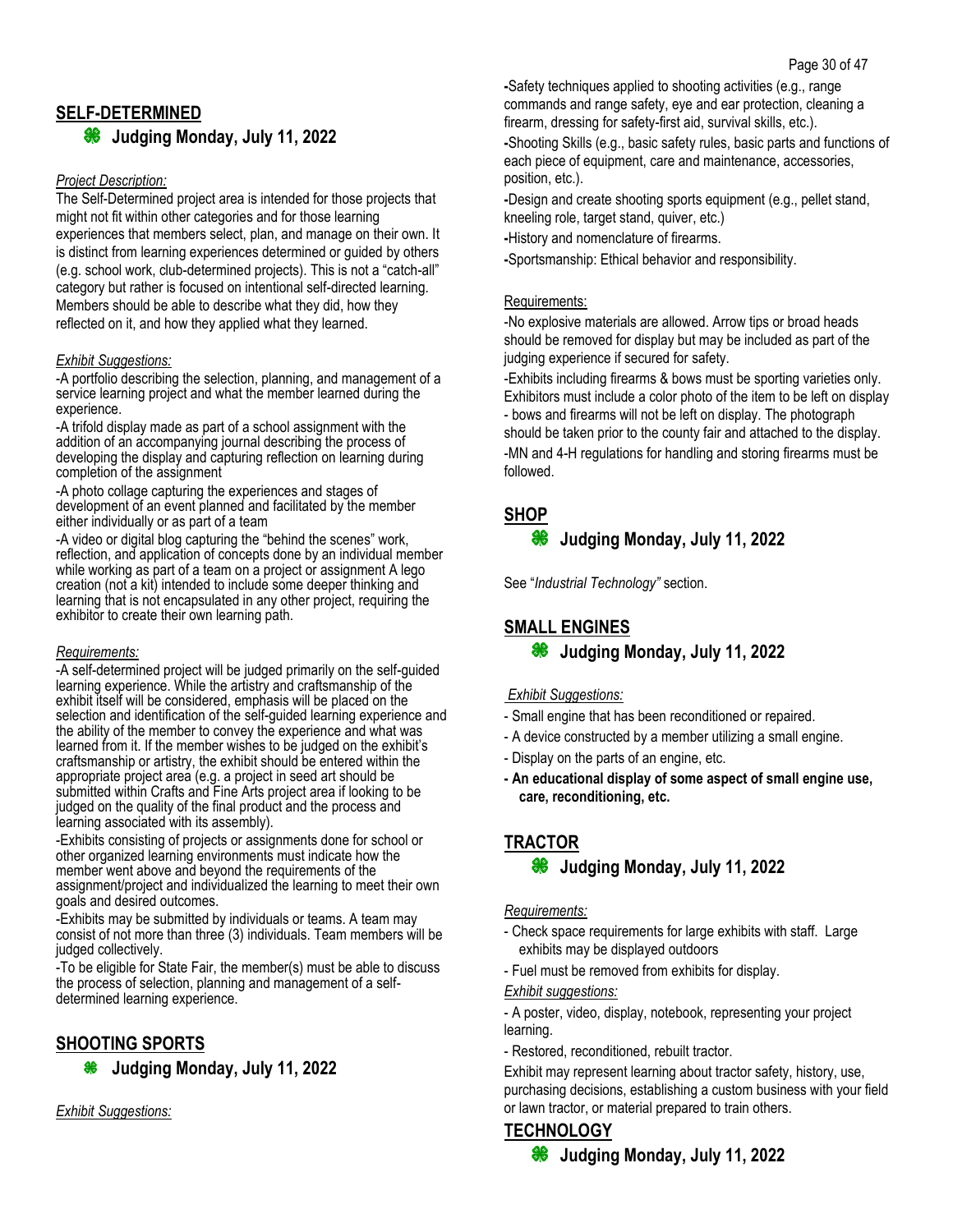**Note**: To include Aquatic Robotics, Computer & Robotics projects.

### *Project Description:*

Youth will become familiar with computers, technology and/or robotics. Youth can apply knowledge gained and share what they have learned.

### *Exhibit Suggestions:*

-Robot, Edison robots, EV3, WeDo, Osmos, VEX; Have a photo of robot if you do not intend to leave robot on display

-Display the robot using diagrams of programming, photos, booklets, etc

-Video of robot in action

-Exhibit a ROV and operation; show the use in Aquatic Invasive Species (AIS) education

-Explain the foundations of computers and explore how computers work for various projects.

-Learn about cyber bullying and prevention

-Create an educational app

-Explore computer based careers

-Design computer hardware/software

#### *Requirements:*

-Include description, images/photos needed to assist with verbal or written description

-Description(s) can be verbal or written

-Computers, smart phones, ect. can be used during the judging process

## **VEGETABLE, FRUIT AND HERB GARDENING**

## **Judging Monday, July 11, 2022**

## **FRUIT**

#### *Exhibit Suggestions:*

-Fruit should be brought in an appropriate size clear container for displaying fruit.

-Display showing a comparison of several varieties of the same fruit (labeled); display using a branch to illustrate proper pruning of fruit trees and explaining the process; illustrate the many uses of fruits (fresh, jams, juices, cooking, baking, salads and recipes); illustrate the use of fruits as natural dyes.

-Educational display illustrating diseases (actual specimens) or insects (actual specimens) and methods of control.

#### *Requirements:*

-If displaying a fruit sample, exhibitor should bring 4-6 items of one variety of fruit.and include an information card listing the varieties of fruit.

## **HERB GARDENING**

### *Exhibit Suggestions:*

-Educational display showing some aspect of raising or using herbs. -An herb container garden planted in a tub, pot, or planter.

-A dried sample of herbs you have raised, harvested, and dried (in an airtight container)

#### *Exhibit Suggestions:*

-Display a box (fruit crate size) or clear rubbermaid container of potatoes that contains all the potatoes in that hill (all the potatoes one plant produced)

-Display a box (fruit crate size) or clear rubbermaid container of 6-10 potatoes

-Educational display illustrating diseases and control, methods of mulching and reasons, causes and effects of sun scald.

#### *Requirements:*

-If displaying a potato box (fruit crate size) or clear rubbermaid container, you need 6-10 potatoes of the same variety or 2-3 varieties (this year's crop) similar in size with variety identified on an information card.

-Be familiar with crop input costs and the growing process.

## **VEGETABLE GARDENING BOX**

Clarification - Vegetable Variety is either Large, Medium or Small

### *Exhibit Suggestions:*

-A box (fruit crate size) or clear rubbermaid container used to display vegetables.

### *Requirements:*

-Label vegetables with proper variety names on an information card. -When exhibiting a collection of vegetables, the collection should include six different kinds of vegetables (For example: 1 large variety

+ 3 medium varieties + 2 small varieties)

-6 different vegetable specimens for this exhibit choosing any combination of the following:

-One large vegetable specimen (cabbage, squash, melon, pumpkin, cauliflower, etc.)

-Three different medium sized vegetable specimens and 3 of each specimen (tomatoes, onions, peppers, cucumbers, kohlrabi, carrots, beets, turnips, etc.)

-Two small vegetable specimens and 6-12 of each specimen (green beans, peas, lima beans, etc.)

-Potatoes may not be included (enter under the Potato project).

## **VEGETABLE PLATE**

Clarification - Vegetable Variety is either Large, Medium or Small

## *Exhibit Suggestions:*

-On a disposable plate, display an example of ONE vegetable variety.

-Examples of individual variety on a plate include:

-Large sized vegetable specimen: 1 sample (cabbage, squash, melon, pumpkin, cauliflower, etc.)

-Medium sized vegetable specimen: 3 of each specimen (tomatoes, potatoes, onions, peppers, cucumbers, kohlrabi, carrots, beets, turnips, asparagus, etc.)

-Small sized vegetable specimen: 6- 12 of each specimen (green beans, peas, cherry tomatoes, jalapenos, lima beans, etc.)

#### *Requirements:*

-Label vegetables with proper variety names on an information card.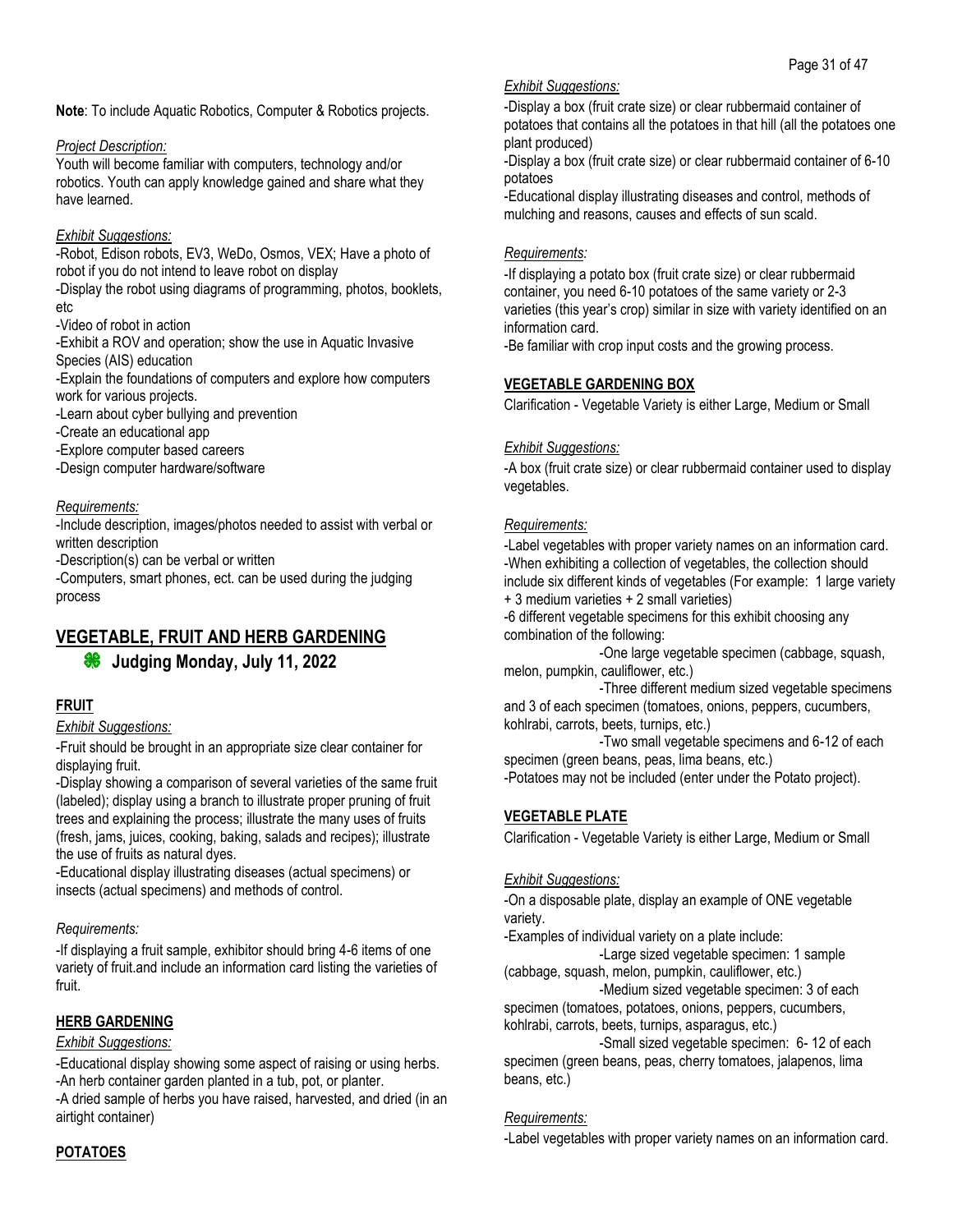### **LARGEST VEGETABLE**

#### *Exhibit Options:*

- -Squash -Cabbage
- -Pumpkin
- -Melons
- -Tallest Stalk of Field Corn

### *Requirements:*

-Include an information card with name, plant variety and date planted.

-Stalks of Field Corn should have roots on the stalk.

## **VEGETABLE GARDENING**

*See "Vegetable, Fruit and Herb Gardening" section*

## **VETERINARY SCIENCE**

## **Judging Monday, July 11, 2022**

### *Project Description:*

Veterinary Science is a more in depth project exploration around veterinary science topics. Be prepared to discuss research techniques and source information as part of the project judging.

## *Exhibit Suggestions:*

-An exhibit focused on technology or industry advancements in veterinary science

-An exhibit on diseases of animals focusing on the history, management, prevention, etc.

-An exhibit on use of different medications in veterinary science focusing on dosage, records, implications of use, impact on the industry

-An exhibit focused on surgical and nonsurgical procedures used in veterinary medicine (spaying/neutering pets, embryo transfer, wellness visit, etc.).

-An exhibit focused on careers in veterinary science exploration (such as job shadowing, interviews and opportunities)

-Create a 3-D model of the skeletal system of the animal of your choice

## **VIDEO/FILMMAKING**

**Judging Monday, July 11, 2022**

## **VIDEO/FILMMAKING**

**VIDEO/FILMMAKING – PRODUCTION TEAM (2-3 members per team/can come from different schools and/or grades)**

Equipment: **Any electronic device capable of capturing a video image video camera, digital camera, DSLR, time lapse camera or**  **trail camera, cellphone, tablet, Go Pro or drone with attached camera (operator must meet age requirements to use a drone).**

#### *Requirements:*

-It is encouraged that when developing a 4-H video/filmmaking exhibit, members will develop skills beyond the classroom. -It is recommended that the video/filmmaking exhibit be 3-5 minutes and no longer than 10 minutes.

-All video/filmmaking exhibits must be made by the exhibitor OR by a production team of which the exhibitor must be a member

-The exhibitor's name, grade, and club must be clearly printed on all exhibit pieces.

-All video/film footage exhibited must have been made/created DURING THE CURRENT 4-H YEAR. When appropriate, (i.e. historical sequences) older video clips can be used.

-The member should provide the video file even if sending it electronically.

-Video/film must be presented on DVD, USB, flash drive or data CD. -Videos can also be delivered via YouTube, Vimeo, Frame.io or similar online based presentation sites.

-Video/film needs to be in presentation form, including a title and credits

-The video/film must be original material. Any video/film exhibit, which appears to contain copyrighted material, including music, will not be publicly displayed unless the exhibitor has written permission from the producer to use the material in the video/film. Portions and music from other sources must be documented and have a copyright release.

-A computer must be brought for viewing the video/film during the conference judging, other arrangements need to be made in advance with the 4-H staff

-Video/film must be playable on Windows, use file format including .WMV, .FLV and .MPEG, .AVI, .MOV, .AVCHD, .MPEG-1, .MEG-4, as well as a playable DVD.

*Note:* This is not a slideshow (see Manipulated Photography for slideshow)

**Photo/Video Release form:** It is important to learn how to use this form when including any person in your photograph or in your video that is NOT in 4-H. This verifies that the subject has agreed to have their photograph taken or be in your video. Keep this signed form in a file.

**Note**: Supervision of the drone operator is important until they understand not only how to use a drone but also understand the etiquette and rules for using the drone. For information see: https//www.faa.gov>uas (unmanned aircraft systems)

## *Exhibit Ideas:*

- Showcase various video/film techniques
- A selected subject. Include a short storyboard or outline
- A poster that illustrates how a video/film camera works, or how to care for video/film equipment, illustration of computer video/film creation, etc.
- A video/film made by blending computer technology and traditional camera created video/film.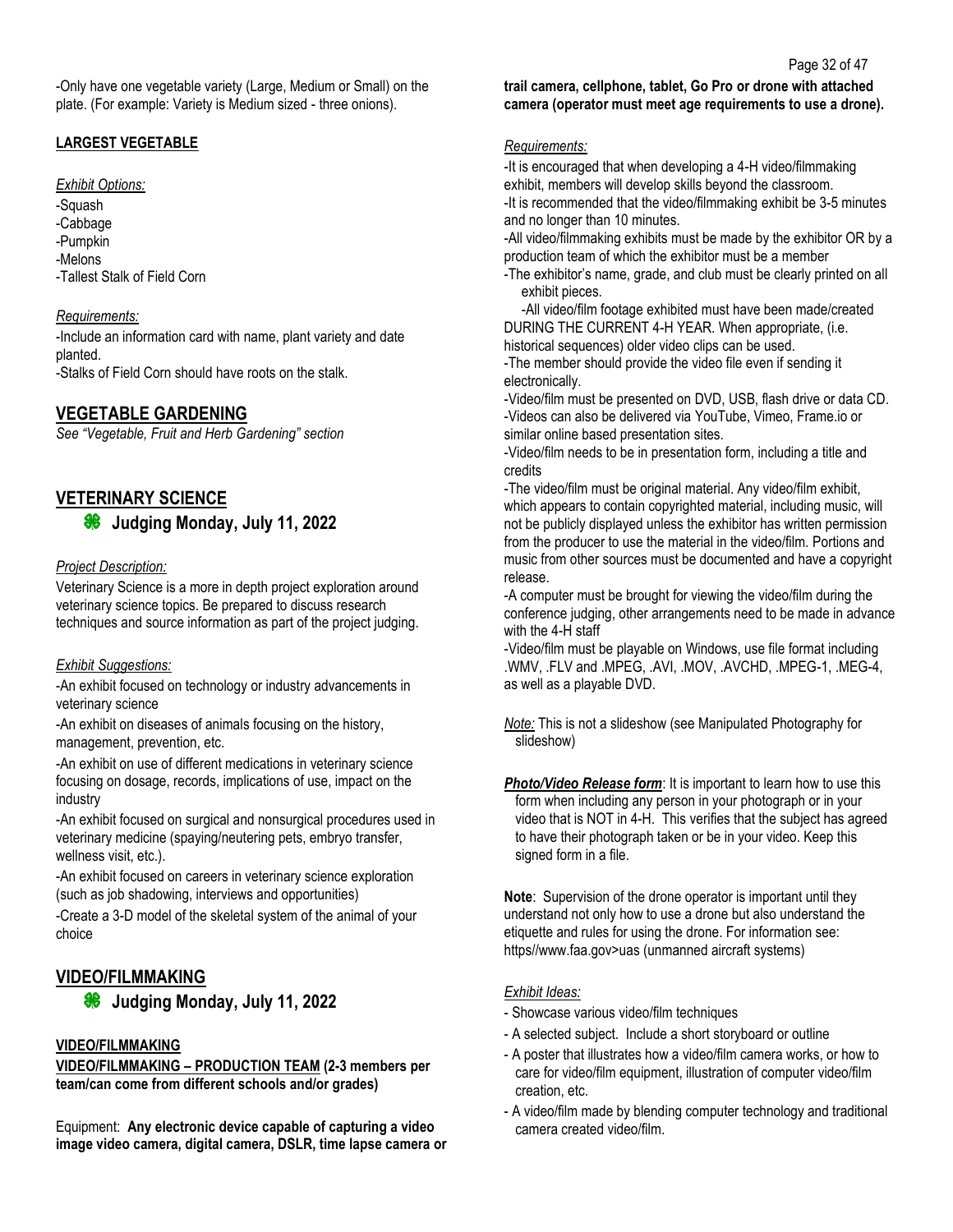- A video/film using data from trail camera or time lapse camera (stop action video) or drone with attached camera (operator must meet age requirements to use a drone). **(See note related to drone use).**
- A video/film using Claymation or stop action
- Document environmental issues such as the plight of pollinators, pollution, soil erosion, or the steps taken to improve the environment

## **WATER / WETLANDS**

**<sup>86</sup>** Judging Monday, July 11, 2022

*See "Natural Resources" Section.*

## **WILDLIFE BIOLOGY & MANAGEMENT**

**Judging Monday, July 11, 2022**

### *Project Description:*

Discover Minnesota's diverse wildlife habitat in prairies, forests, wetlands or your own backyard. Learn about wildlife populations, diversity, what impacts their habitats, and how to become a steward of the land. Activities may include tracking wildlife, building nesting boxes and exploring careers such as wildlife biologist or naturalist.

### *Exhibit Suggestions:*

-Create a guide of wild animals of Minnesota--describe habitat, diet, and shelter needs.

-A wildlife management plan--show practices related to land use and forest management for wildlife such as controlled burns, logging, planting, etc.

-Explore basic concepts of Wildlife Management (waterfowl wingboards, birdhouse trails, carrying capacity, game animal habitat requirements, history of game management, etc).

-Explain some factors that threaten or endanger animal species such as urbanization, climate change, or habitat loss. Or explore a species that went extinct and why it happened.

-Build a bird or bat house, nesting structure, hibernaculum, animal shelter or feeder and explain the history of artificial shelter structures how it can benefit a species.

-Show a photo you took, a sketch you drew or a poem or story you wrote about your favorite wildlife encounter

-Display a collection of identified wildlife scat (droppings), skulls or skins. How do they differ? Why?

-Show how wildlife can be classified into herbivores, carnivores or omnivores using skull diagrams

-Write a wildlife landscape habitat plan

-Report on animal adaptations, such as animal camouflage. How do adaptations of plants and animals match the environment they live in?

-Make a display that details a food chain/web of a particular habitat. -Explain the life cycle of your favorite wild animal in a video, poster or display.

-Shadow or volunteer at a nature center or park and share your experience using a journal, video, or display. Learn about rules and policies in place to protect or manage certain species of wildlife.

*Requirements:*

-All wild game used in exhibits must be tagged appropriately according to state laws.

## **YOUTH LEADERSHIP**

### *Project Description:*

Youth Leadership is a project area that requires the member to discover their skills and then develop those skills and share them with others. This might happen individually or with a group. Members exhibiting in this project should be prepared to discuss and/or have written information about what they learned about their ability to lead a project. Members should share how they've built an understanding of self, developed skills, learned how to work with others, overcome obstacles or adjusted goals, developed understanding of making decisions, and/or managed and or worked in groups.

## *Exhibit Suggestions:*

-Share your youth leadership experience. This could include your 4-H youth leadership journey, or your leadership in an organization within your school or community.

-Share what you gained and shared from a conference or retreat you attended.

-Share a personal development plan you have implemented -Develop a (career and/or college prep) portfolio

-Develop a presentation that illustrates how you've built

understanding of self, developed communication skills, learned how to work with others, developed understanding of making decisions, and/or managing and/or working in groups.

-Lesson plan you've developed

-Meeting outline or agenda developed by youth

-Scrapbook outlining participation in leadership programs. Includes personal reflection on leadership growth and development.

-Share how you have taken the lead on a service project, and what leadership skills you gained through the project.

-Share how you have served as a mentor and/or teacher to younger youth (could be with a project area, a club activity or officer role, etc)

## **ANIMAL SCIENCE PROJECTS**

**If exhibiting two animals in the same class, one animal must be shown by the member and the other by another Dodge County 4-H member. Does not pertain to Horse or Dog exhibitors.**

## **BEEF**

- **Tuesday, July 12, 2022 Animals must be in place by 7:00 p.m.**
- **Weigh-Ins: 4:00 p.m. on July 14, 2022**
- **FFA Judging Thursday, July 14, 2022 1:30p**
- **4-H Judging Thursday, July 14, 2022 4:30p**
- **Superintendent: Levi Anderson & Mike Faulhaber**

Animals will be released on Sunday at 4:00 p.m.

**Judging Monday, July 11, 2022**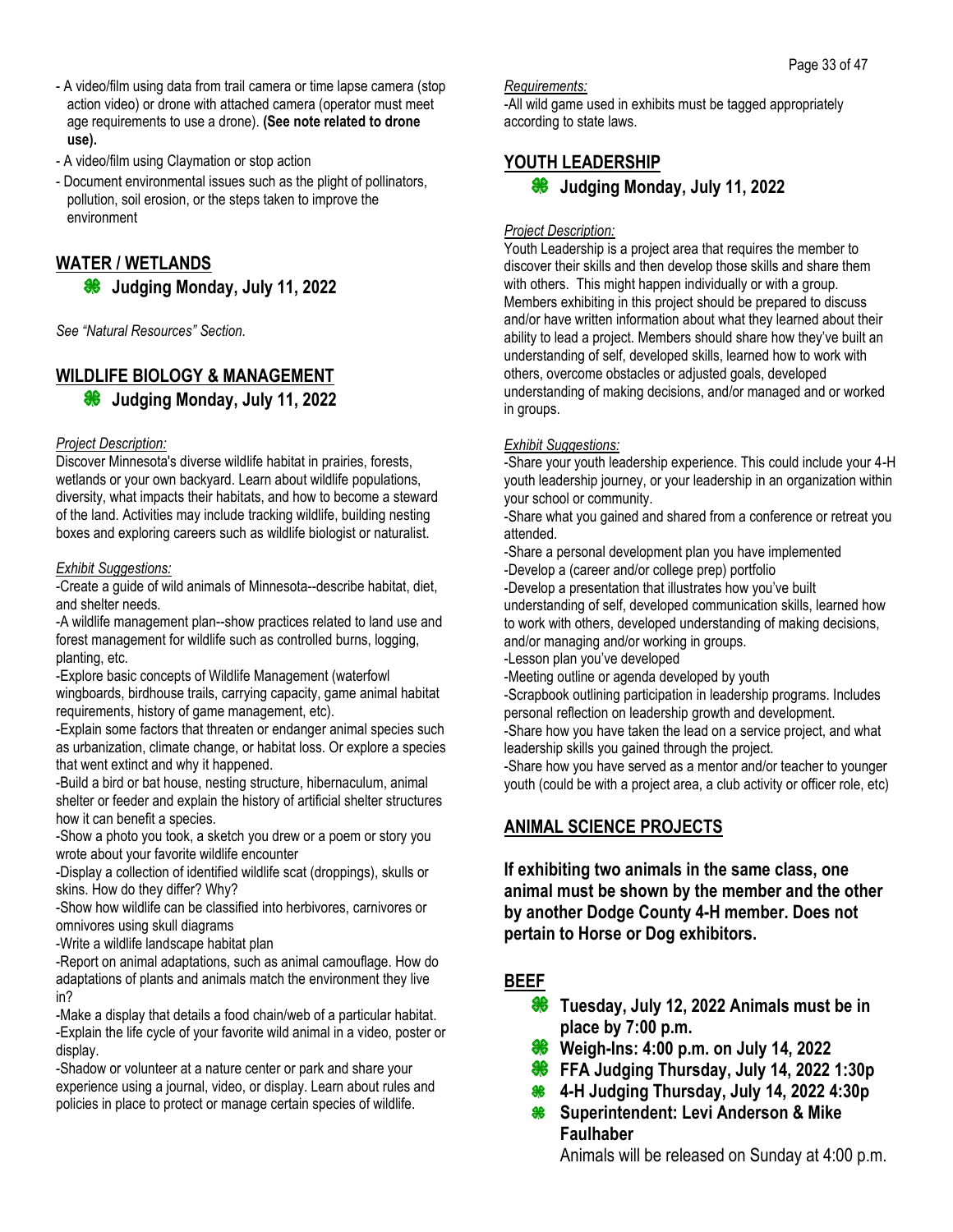**Premiums:** Blue - \$10.00, Red - \$8.00, White - \$6.00 **Showmanship:** \$1.50

#### *Species Requirements:*

**-**Exhibitors must be LQA&E Certified for State Fair

-Members may exhibit two animals per class, per lot for breeding, market beef and dairy steers.

-No health papers are required for beef originating within the state. Animals treated for ringworm or warts are not acceptable if there is any evidence of warts or ringworm on the animal.

-All registered animals need to have proof of registration at time of animal check-in. If papers are not produced, animals will be shown in commercial class.

-Showmanship is Strongly Encouraged.

| <b>Birth Dates</b>     |                                                    |
|------------------------|----------------------------------------------------|
|                        |                                                    |
| <b>Spring Calf</b>     | Jan 1 - Apr 30, 2022                               |
| <b>Fall Calf</b>       | Sept.1-Dec. 31, 2021                               |
| <b>Summer yearling</b> | May 1-Aug. 31, 2021                                |
| Junior yearling        | Jan. 1-April 30, 2021                              |
| <b>Senior yearling</b> | Sept. 1-Dec. 31, 2020                              |
| Cow/Calf               | Calves must be born on or<br>after January 1, 2022 |
| <b>Prospect Calf</b>   | Jan 1 - Apr 30, 2022                               |
| <b>Market Beef</b>     | January 1 - August 31, 2021                        |
| <b>Market Heifer</b>   | January 1 – August 31, 2021                        |
| <b>Dairy Steer</b>     | January 1 – August 31, 2021                        |

#### **BREEDING HEIFER**

- **A – 1** Registered All Breeds
- **A – 2** Commercial (Grade)

Use the following Classes, with the Divisions (breeds) and birth dates above, to indicate the age of your project animal(s):

- **- 1\*** Spring Calf
- **- 2\*** Fall Calf
- **- 3\*** Summer Yearling
- **- 4\*** Junior Yearling
- **- 5\*** Senior Yearling

#### *Requirements:*

*-* Beef heifer ownership ID forms and/or lease agreements must be on file in the Regional Extension 4-H Office by May 16 of the current year.

#### **COW AND CALF**

**A - 20- 1\*** Cow and Calf pair

#### **PROSPECT CALF**

**A - 30- 1** Heifer Calf **A - 30- 2** Steer Calf

**A - 30- 3** Dairy Steer Calf

### **BEEF HERD**

### **MARKET BEEF**

**A - 40- 2\*** Market Heifer

#### *Requirements:*

-If animals in the same weight class at fair weigh-in, the heavier steer will be moved up a weight class.

-If taking 2 market steers, you must put that class number down twice on your county fair registration form.

-All market beef with two or more visible eruptions of permanent teeth will be lowered one ribbon placing. They are not eligible for State Fair champion honors or the livestock auction.

- Recommended minimum weight for State Fair is 1,000 pounds; **recommended** maximum weight is 1,500 pounds.

#### **DAIRY STEER**

**A – 50 - 1\*** Dairy Steer

**A – 50 – 2\*** Dairy Steer/Cross bred

#### *Requirements:*

-See market beef requirements for steer combinations

-If taking 2 dairy steers, you must put that class number down twice on your county fair registration form.

- Recommended minimum weight for State Fair is 1,000 pounds; maximum weight is 1,600 pounds. Market animals exceeding the maximum weight will not be eligible for State fair.

- Pure Breed Dairy Steers must be 100% dairy breed. The following breeds will be accepted without registration papers Ayrshire, Brown Swiss, Guernsey, Holstein, and Jersey. Milking Shorthorn dairy steers must be registered with American Milking Shorthorn Society and not carry the "S" suffix.

-Dairy Steers showing permanent teeth may be shown, but they can place no higher than a red ribbon and they will not be eligible for State Fair or auction.

- A Crossbred Dairy Steer Division has been added. Crossbred Dairy Steers must be from the following breeds in any combination: Ayrshire, Brown Swiss, Guernsey, Holstein, Jersey, Milking Shorthorn, Montebeliarde, Normande, Red & White Holsteins, Norwegian Red and Viking Red (Swedish, Danish & Finnish Red)

-Crossbred Dairy Steers must be at least 50% from the acceptable breeds listed for the Pure Breed Dairy Steer division, with the balance being from any other beef or dairy breed; however, the steers must show adequate dairy steer characteristics, as determined by the screening committee. Exhibitors should be prepared to identify the breeds of their crossbred dairy steer.

### **BEEF SHOWMANSHIP**

Participation ribbons in each division. There is a \$1.50 premium awarded for showmanship. There will be Champion and Reserve

**A – 80- 1** Three animals owned by one member. One must be a heifer. Not qualified for State Fair.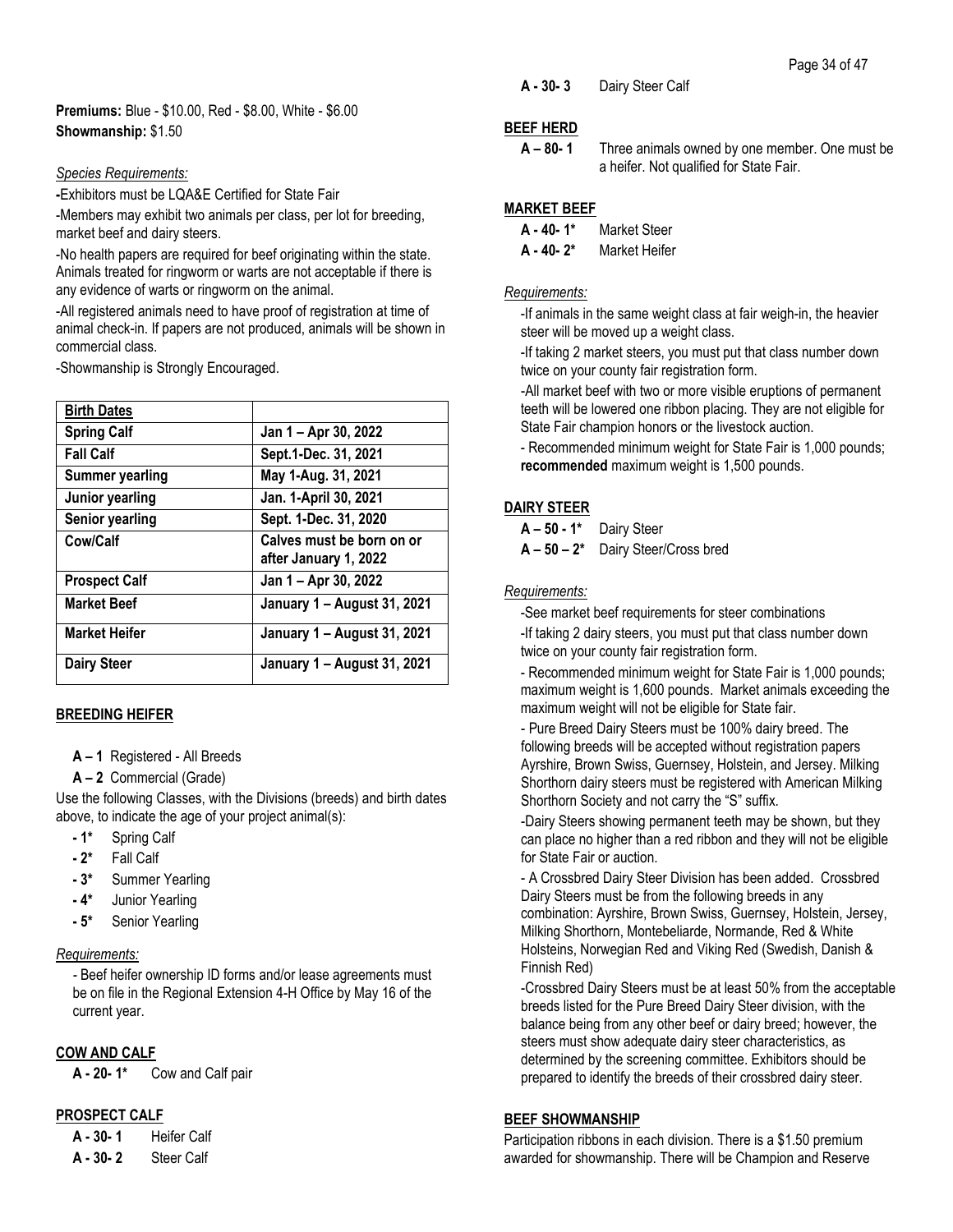Champion ribbons in each division. 4-H members must show their own animal in showmanship. Plaques, sponsored by area businesses, will be awarded during the show. **Showmanship is strongly encouraged.**

- **A -60- 1** Senior Beef Showmanship Grades 9+
- **A -60- 2** Intermediate Beef Showmanship Grades 6-8
- **A -60- 3** Beginner Beef Showmanship Grades 3-5

#### **BEEF POSTER**

**A – 90 – 1** Beef Poster (Judged on Entry Day, July 11, 2022)

County class only. If entered with state advancement intent, enter in Science of Animals or Exploring Animals

#### *See "Science of Animals" Exhibits*

## **DAIRY**

- **Tuesday, July 12, 2022 Animals must be in place by 7 p.m.**
- **Judging Thursday, July 14, 2022**
- **<sup>8</sup>** FFA Show 8:00 a.m. 4-H Show following FFA **show.**
- **Show Superintendent: Scott Schley** Animals will be released on Sunday at 4:00 p.m.

**Premiums:** Blue - \$10.00, Red - \$8.00, White - \$8.00

**Showmanship:** \$1.50 for participation

**Dairy Production/Performance & Dairy Herd:** Blue - \$10.00, Red - \$8.00, White - \$6.00

#### *Species Requirements:*

-Exhibitors must be LQA&E certified for State Fair!

-Members may exhibit three animals in Junior Herd that have been shown in other classes. See below for more information. In other breeds of dairy, members may exhibit two breeds per class (one animal per breed), but must indicate the breed on their fair registration forms. Exhibitors are limited to a maximum of two breeds (including Holsteins) in any one age class. If exhibiting two animals in the same class, one animal must be shown by the member and the other by another Dodge County 4-H member.

-No health papers are required for dairy originating within the state. Animals treated for ringworm or warts are not acceptable if there is any evidence of warts or ringworm on the animal.

-All animal ID's and registration papers must be entered into 4-H online on or before May 16, 2022.

-Showmanship is STRONGLY encouraged

| <b>Birth Dates:</b>           |                                  |
|-------------------------------|----------------------------------|
| Spring (Junior) Calf          | March 1 – May 31, 2022           |
| <b>Winter calf</b>            | Dec 1, 2021 to Feb 28, 2022      |
| <b>Fall calf</b>              | Sept 1 to Nov 30, 2021           |
| <b>Summer Junior Yearling</b> | <b>June 1 to August 31, 2021</b> |

| <b>Spring Junior Yearling</b> | March 1 to May 31, 2021      |
|-------------------------------|------------------------------|
| <b>Winter Senior Yearling</b> | Dec 1, 2018 to Feb 28, 2021  |
| <b>Fall Senior Yearling</b>   | Sept 1 to Nov 30, 2020       |
| Junior 2 year old             | March 1, to Aug 31, 2020     |
| Senior 2 year old             | Sept 1, 2017 to Feb 29, 2020 |
| Three year old cows           | Sept 1, 2016 to Aug 31, 2019 |
| Four year old cows            | Sept 1, 2015 to Aug 31, 2018 |
| Cow, five years & older       | Born before Sept 1, 2017     |
| Dry Cow                       | Any age                      |

| Ayrshire - Registered          |
|--------------------------------|
| Ayrshire - Grade               |
| Guernsey - Registered          |
| Guernsey - Grade               |
| Holstein - Registered          |
| Holstein - Grade               |
| Jersey - Registered            |
| Jersey - Grade                 |
| Milking Shorthorn - Registered |
| Milking Shorthorn - Grade      |
| Crossbred & Other Breeds       |
|                                |

Use the following Classes, with the Divisions (breeds) and birth dates above, to indicate the age of your project animal(s):

- **- 1\*** Junior Calf (Not State Fair Eligible)
- **- 2**\* Winter calf
- **- 3\*** Fall calf
- **- 4\*** Junior Yearling
- **- 5\*** Senior Yearling
- **- 6\*** Two year olds
- **- 7\*** Three year old cow
- **- 8\*** Four year old cow
- **- 9\*** Aged Cow, five years and older
- **- 10\*** Dry Cow
- **- 11\*** Dam & Daughter

#### *Requirements:*

-All dairy animals must be identified with a unique form of identification. This may include: NAIS tag, DHIA or breed association ear tag, tattoo or photo. A photo by itself is not adequate for solid colored animals.

- Dairy Steers are located and judged under Beef as they are part of the beef project.

- Senior Yearlings that have calved must compete in the two year old cow class.

- Advanced classes must show a complete butterfat record for 305 days.

#### **DAIRY SHOWMANSHIP**

- **B - 60 -1** Advanced (Completed Grades 9 Freshman in College)
- **B - 60 -2** Intermediate (Completed Grades 6-8)

Page 35 of 47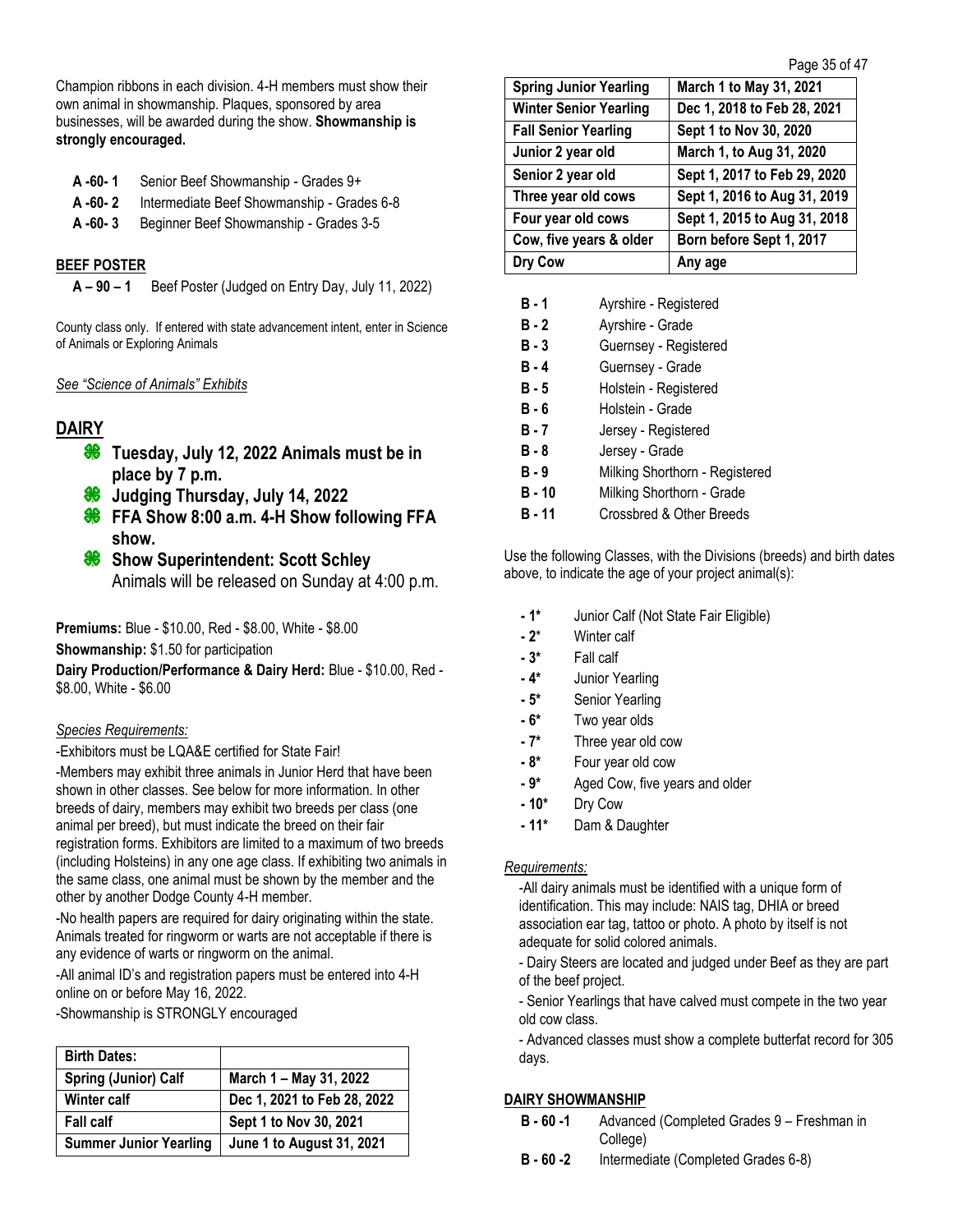### **DAIRY ELECTIVES**

- **B – 70 – 1** DAIRY HERD Three animals owned by one member. One from any above lot. Must be entered in class to receive premium.
- **B – 70 – 2** Dairy Production
- **B – 70 – 3** Dairy Performance Index \*Limited to Two Year Old or Younger

\*Contact the Extension Office for details on the Dairy Performance Index.

## **DAIRY POSTER**

**B – 90 – 1** Dairy Poster (Judged on Entry Day, July 11, 2022)

County class only. If entered with state advancement intent, enter in Science of Animals or Exploring Animals

### *See "Science of Animals" Exhibits*

## **DOG**

**Judging Saturday, July 9, 2022 8:00 a.m. Ag/Hort Building Dodge County Fairgrounds Superintendent: Rhonda Weis & Sonja Fritz** 

**Premiums:** Blue - \$5.00, Red - \$3.00, White - \$2.00 **Educational Exhibit:** Blue - \$3.00, Red - \$2.00, White - \$1.00 (Judged on Monday, July 11, 2021)

## **DOG RALLY**

- **C - 30 - 1** Dog Rally Foundation
- **C - 30 - 2** Dog Rally Pre-Novice
- **C - 30 - 3** Dog Rally Novice
- **C - 30 - 4** Dog Rally Pre-Advance
- **C - 30 - 5** Dog Rally Advanced
- **C - 30 - 6** Dog Rally Excellent
- **C - 30 - 7** Dog Rally Veterans

## **Foundation Obedience:**

A 4-H'er and/or dog in the first year of training. The dog may participate in this class only once during its 4-H career. A dog entering this class with more than ten (10) weeks of training in an organized class prior to enrolling in Foundation level 4-H training class is ineligible. A dog with one leg of and AKC-PCD, AKD-CD, or AKC-BN obedience title (or Equivalent) or Rally RN title (or equivalent) is ineligible. The dog will move to Beginner the following year.

#### **Beginner Obedience:**

A dog with previous experience in an organized training class of 11- 19 weeks OR a dog that completed the Foundation class the previous year OR a dog that received a red or white ribbon the previous year in the Beginner class. A dog with one leg of AKC-PDC or AKC-CD obedience title (or equivalent) or Rally RN (or equivalent) is ineligible. Upon receiving blue ribbon or at the end of two years, the 4-H'er and dog must move to the Graduate Beginner Class.

## **DOG OBEDIENCE**

- **C - 60 - 1:** Dog Obedience Foundation Class
- **C - 60 - 2:** Dog Obedience Beginner
- **C - 60 - 3** Dog Obedience Graduate Beginner
- **C - 60 - 4** Dog Obedience Novice
- **C - 60 - 5** Dog Obedience Graduate Novice
- **C - 60 - 6** Dog Obedience Pre-Open
- **C - 60 - 7** Dog Obedience Open
- **C - 60 - 8** Dog Obedience Graduate Open
- **C - 60 - 9** Dog Obedience Pre-Utility
- **C - 60 - 10** Dog Obedience Utility
- **C - 60 - 11** Dog Obedience Veterans
- **C - 60 - 12** Dog Obedience Brace
- **C - 60 - 13** Dog Obedience 4 Dog Team

## **DOG SHOWMANSHIP**

- **C - 90 - 1** Dog Showmanship Open Senior
- **C - 90 - 2** Dog Showmanship Open Junior
- **C – 90 - 3** Dog Showmanship Novice Senior
- **C - 90 - 4** Dog Showmanship Novice Junior
- **C - 90 - 5** Dog Showmanship Excellent

## *Requirements:*

*A dog may be only shown in the dog show OR the pet show, by the same exhibitor. If a sibling is unable to participate in the Dog Show due to age restrictions, the same dog may be exhibited in the Pet Show.*

*4-Hers - 3 rd grade and up are eligible for county and state dog show.*

**4-Hers shall exhibit in the classes corresponding to the level of training they and their dog have received. Additional information, class requirements, and rules/regulations can be found in the Minnesota 4-H Agility, Obedience, Rally and Showmanship rules and guidelines (four separate publications) available on the MN 4-H dog project website.** 

#### [z.umn.edu/mn4hdogproject](https://z.umn.edu/mn4hdogproject)

**All dogs must be vaccinated according to the requirements listed on the MN 4-H Dog Project ID Affidavit and Vaccination Form.** 

## **GOAT**

- **Tuesday, July 12, 2022 Animals must be in place by 7 p.m.**
- **Judging Friday, July 15, 2022**
- **FFA show 11:00 p.m. 4-H Show 1:00 p.m.**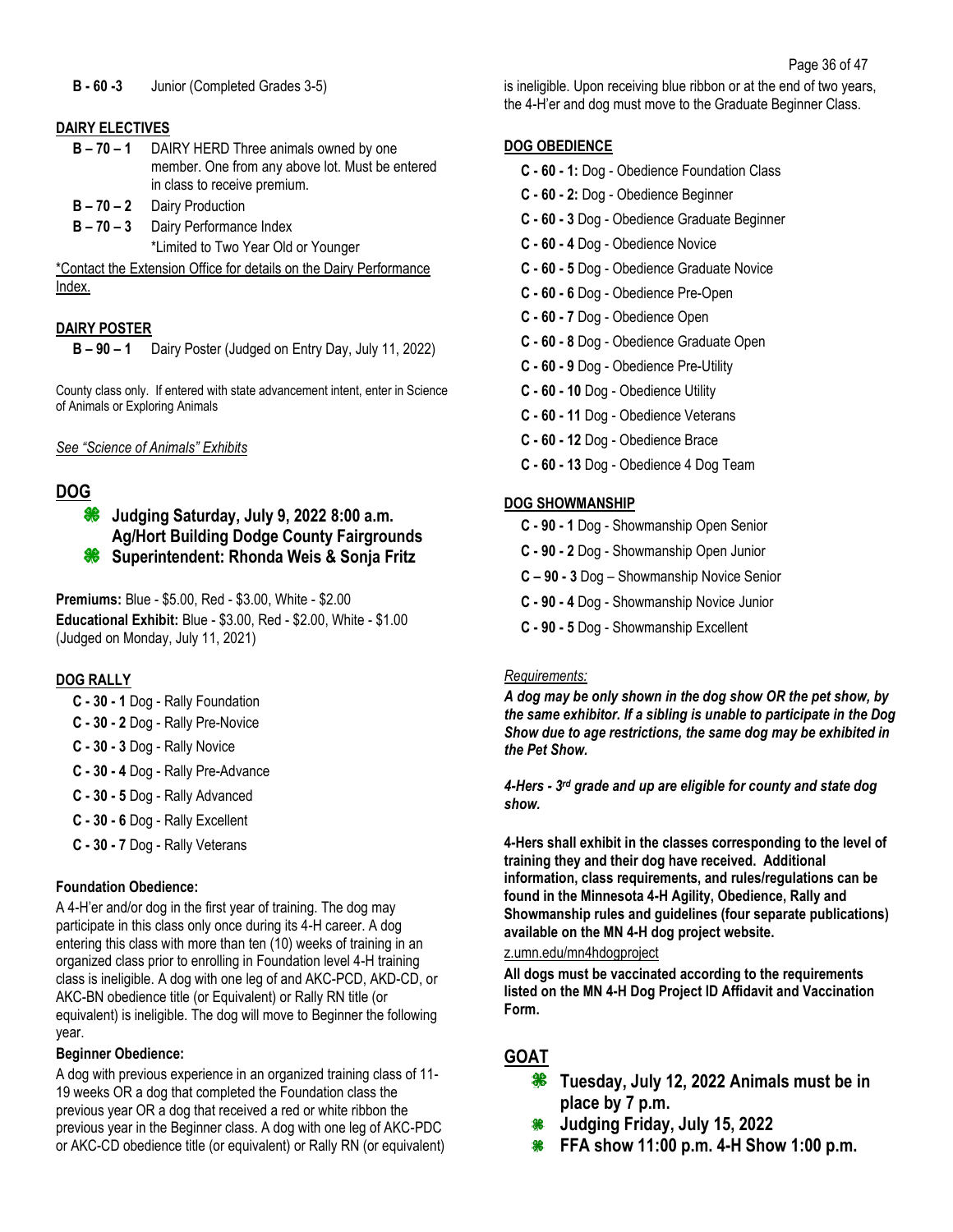## **Superintendent: Rich Scherger**

Animals will be released on Sunday at 4:00 p.m.

**Premiums:** Blue - \$7.00, Red - \$5.00, White - \$3.00 **Showmanship:** \$1.50

#### *Species Requirements:*

-*Exhibitors must be LQA&E certified for State Fair!*

-All Dairy and Meat Breeding Goats must be **tattooed** in the ear or the tail with individual ID. Market goats must have a 4-H Ear Tag. -Animals must be tattooed or tagged with official Scrapie premise number issued by state (all animals in herd will have the same number).

-No health certificate is required.

## **DAIRY GOAT**

-Breeds including Alpine, Lamancha, Nubian, Oberhasli, Saanen, Toggenberg, Recorded Grades, Nigerian Dwarfs, Sables and Unrecorded Grades maybe exhibited as Dairy animals.

-Unrecorded Grades are limited to unregistered ADGA breeds or and Combination of therof.

-Tattoos are required for Identification.

-Animals need to be identified prior to their first freshening in order to be eligible for a State Fair Trip.

-All dairy goats (non polled) must be dehorned. Re-growth must not exceed 1 inch.

-Dairy Animals should be completely clipped for the show.

| <b>BIRTH DATES:</b>                      |                                  |
|------------------------------------------|----------------------------------|
| Junior Doe Kid                           | April 1 to June 30, 2022         |
| <b>Senior Doe Kid</b>                    | Jan. 1 to March 31, 2022         |
| <b>Dry Yearling Doe</b>                  | January 1 - December 31,<br>2021 |
| <b>Milking Yearling Doe</b>              | January 1 - December 31,<br>2021 |
| Milking two-year old Doe                 | January 1 - December 31,<br>2020 |
| Milking three-years and under 5<br>Years | Born in 2018 or 2019             |
| Milking five years and older             | Born before 2018                 |

**C - 1** Combined (Purebred, Recorded & Unrecorded Grades)

Use the following Classes, with the Divisions and birth dates above, to indicate the age of your project animal(s):

- **- 1\*** Junior Doe Kid
- **- 2\*** Senior Doe Kid
- **- 3\*** Dry Yearling Doe
- **- 4\*** Milking Yearling Doe
- **- 5\*** Milking Two Year Old Doe
- **- 6\*** Milking Doe Three or Four Years Old

**- 7\*** Milking Doe - Five Years and Older

## **NOTE: For safety reasons all dairy goats must be Dis-budded/dehorned. Regrowth of less than ONE INCH allowed.**

#### **Dairy Goat Showmanship**

| $C - 60 - 1$ | Grades 9+  |
|--------------|------------|
| $C - 60 - 2$ | Grades 6-8 |
| $C - 60 - 3$ | Grades 3-5 |

#### **DAIRY GOAT POSTER**

**C – 90 – 1** Goat Poster (Judged on Entry Day, July 12, 2021)

County class only. If entered with state advancement intent, enter in Science of Animals or Exploring Animals

*See "Science of Animals" Exhibits*

## **MARKET GOAT**

-Meat goats may be of any breed or cross.

-*An official 4-H Ear Tag is required for each market animal.* -Market does may have horns.

**Note**: For safety reasons, all market goats must be dehorned/disbudded. **Re-growth must not exceed 1 inch. Does shown in market classes must be disbudded in accordance with market animal rules. Cut (saws) off horns are not permitted.** Meat breeding does and market does may have horns and they do not need to be capped or blunted. However, if an animal is deemed a safety concern at the discretion of the committee, additional safety measures may be required.

-All market goats should be completely clipped (Optional from knee in the front and the hock in the back, down to the hoof). You may show 2 market goats or breeding goats per class. You must write down the class number twice on your county fair registration form.

-Meat breeding Does must be clipped and fitted for the show.

Market animals must be a minimum of 40 pounds, but not to exceed a maximum of 110 pounds by State Fair.

| <b>BIRTH DATES:</b>                                                               |                                         |
|-----------------------------------------------------------------------------------|-----------------------------------------|
| Meat Market Goat (wether or doe)                                                  | December 1, 2021 - April<br>30, 2022    |
| Dairy market goat (wether)                                                        | December 1, 2021 - April<br>30, 2022    |
| Senior Yearling Meat Goat<br>Breeding Doe (registered or grade)<br>(never kidded) | December 1, 2020 -<br>February 28, 2021 |
| Junior Yearling Meat Goat<br>Breeding Doe (registered or grade)<br>(never kidded) | March 1 - May 31, 2021                  |
| Fall Yearling Meat Breeding Doe<br>(never kidded)                                 | June 1 – Nov. 30, 2021                  |
| Senior Meat Breeding Doe Kid                                                      | Dec 1, 2021 – Feb. 28,<br>2022          |
| Junior Meat Breeding Doe Kid                                                      | Mar 1- May 31, 2022                     |

| Note: Pygmy goats (all breeds) are classed as Meat Goats |  |  |
|----------------------------------------------------------|--|--|
|                                                          |  |  |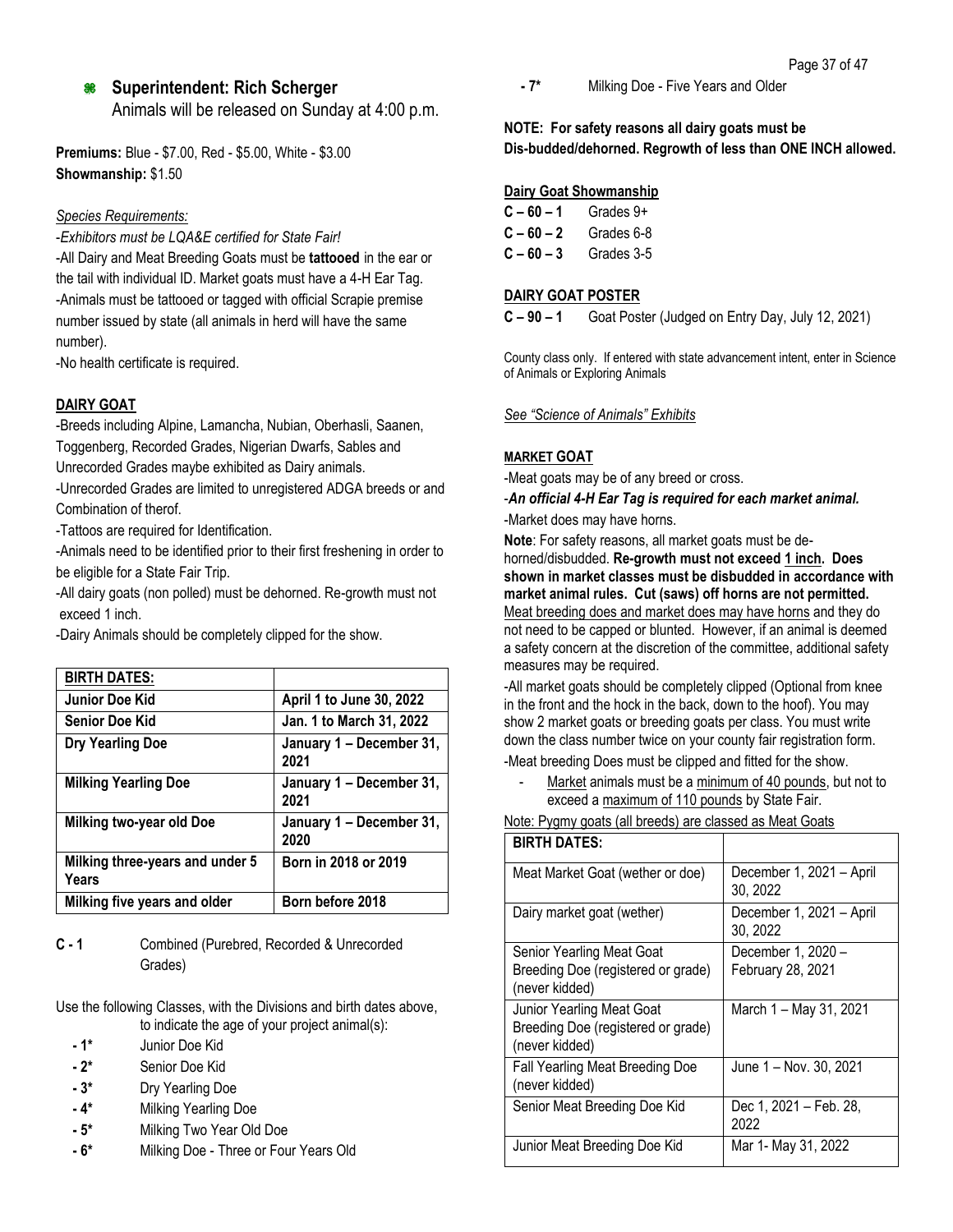- **D – 20 – 1\*** Meat Market Goat-altered male, no bucks
- **D – 20 – 2\*** Meat Market Goat-female
- **D – 20 – 3\*** Dairy Market Goat-altered male, no bucks
- **D – 30 – 1\*** Junior Meat Breeding Doe, registered or grade
- **D – 30 – 2\*** Senior Meat Breeding Doe, registered or grade
- **D – 30 – 3\*** Dry Senior Yearling, registered or grade**,** never kidded
- **D – 30 – 4\*** Junior Yearling, never kidded
- **D – 30 – 5\*** Fall Yearling, never kidded

## **MEAT GOAT SHOWMANSHIP**

Participation ribbons in each division. A select group in each division may receive Honorable Mention ribbons. There will be Champion and Reserve Champion ribbons in each division, 4-H member must show their own animal in showmanship. Showmanship is STRONGLY encouraged.

| $D - 60 - 1$ | Senior - Grades 9+  |
|--------------|---------------------|
| $D - 60 - 2$ | Senior - Grades 6-8 |

**D -60- 3** Junior - Grades 3-5

## **RATE OF GAIN**

- **D – 70 – 1** Meat Goat
- **D – 70 – 2** Dairy Market

## **MARKET GOAT POSTER**

**D – 90 – 1** Market Goat Poster (Judged on Entry Day, July 11, 2022)

County class only. If entered with state advancement intent, enter in Science of Animals or Exploring Animals

#### *See "Science of Animals" Exhibits*

## **HORSE**

- **Tuesday, July 12, 2022 Animals must be in place by 7 p.m.**
- **Judging Wednesday, July 13, 2022 8:00 a.m.**
- **Superintendents: Lisa Bucher**

**Premiums:** Blue - \$8.00, Red - \$4.00, White - \$3.00

## *NO WORKING HORSES AFTER 9 P.M. The Horse Arena is closed at 9pm unless in case of emergency.*

#### **SHOW ORDER**

- 1. Horse Training and Achievement
- 2. Cloverbud Showmanship
- 3. Cloverbud Leadline
- 4. Halter Showmanship
- 5. English Pleasure
- 6. English Equitation
- 7. Western Pleasure
- 8. Western Horsemanship
- 9. Ranch Pleasure
- 10. Trail Class
- 11. Pole Weaving
- 12. Key Hole
- 13. Barrel Racing
- 14. Jump Figure Eight

Exhibition – Opportunity to share special activities with horse that are not offered as a class. Ex. Driving, Roping, Jumping or Free style routine to music. Participation awards will be given. Does not count towards Grand/Reserve or State 4-H Horse Show. Exhibition will be held on Friday at the Fun Show.

### **Show Requirements:**

-Exhibitors should attend 3 of the county's practice sessions, including two with their horse.

-Member's should complete on half of one skill level in the MN 4-H Horse Member Achievement Program.

-Showmanship is STRONGLY encouraged**.**

#### **HORSE SHOW**

- **Y – 1** Western Showmanship
- **Y – 2** English Equitation, Grades 3 & Up
- **Y – 3** English Pleasure, Grades 3 & Up
- **Y – 4** Western Horsemanship
- **Y – 5** Ranch Pleasure
- **Y – 6** Western Pleasure
- **Y – 7** Trail Class, Grades 3 & Up
- **Y – 8** Pole Weaving
- **Y – 9** Jumping Figure 8
- **Y – 10** Key Race
- **Y – 11** Barrel Race
- **Y – 12** Exhibition Class
- **Y – 13** English Showmanship
- **Y – 14** Ranch Horse Class

Use the following grade classes to enter the above divisions.

- **- 1\*** Senior Grade 9+
	- **- 2\*** Intermediate Grade 6-8
	- **- 3\*** Junior Grade 3-5
	- **- 4** Novice All Ages Walk/Trot/Lope

#### **HORSE TRAINING**

- **Y – 20 – 1\*** Step 1 **Y – 20 – 2\*** Step 2 **Y – 20 – 3\*** Step 3
- **Y – 20 – 4\*** Step 4
- **Y – 20 – 5\*** Step 5
- **Y – 20 – 6\*** Step 6

#### **Requirement**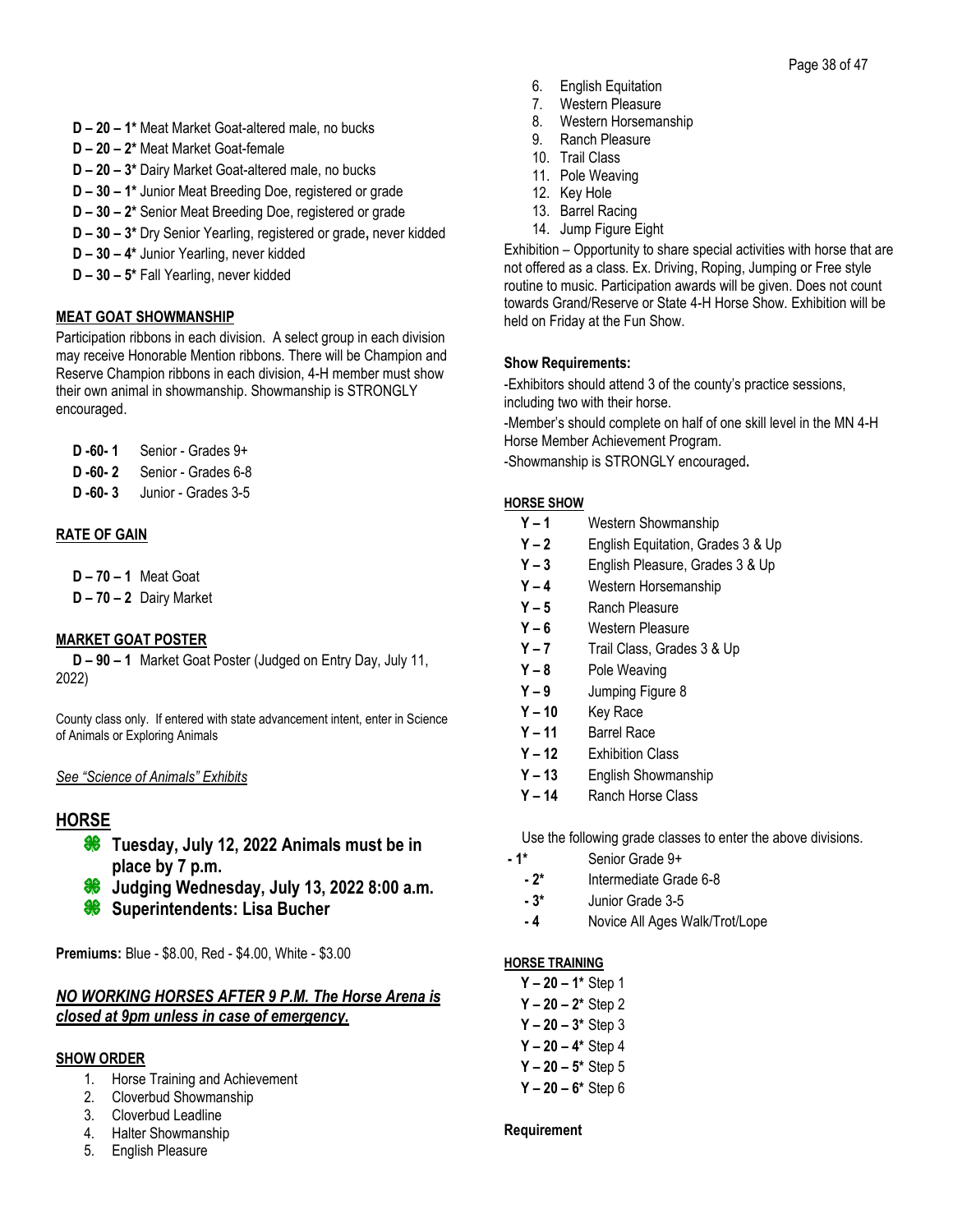-The Horse Training exhibitors must bring completed Horse Training booklet, 4H-M-3840.

-The horse used may be of any age. It cannot have had any prior training beyond halter breaking and longing (state requirements, 1995).

-Steps 1-5: Each step will include an interview or questions, skill demonstration component. Any 4-H member who has completed Steps 1-5 with this horse may attempt Step 6 at the State Horse Show. There is no limit to the number of 4-H member attempting Step 6 per county.

-When the 4-H member competes in a Step with one horse at the county or state show, he/she may not enter that class again at the county or the state in subsequent years with the same horse. He/she must proceed to the next Step. He/she may enter that class again with a different horse.

**-New state rule: helmet worn at all times -even for ground work.**

#### *Requirements:*

#### **Horse Helmet Policy:**

All 4-Hers participating in any 4-H sponsored mounted activity are required to wear properly fastened ASTM/SEI approved protective headgear. Helmet use is required when mounted. This policy also extends to 4-H volunteers when they are working with 4-H youth in a 4-H volunteer role during mounted activities.

Additional information can be found on the **Horse project page** (z.umn.edu/4HHorseProject)

-Classes may be combined or split depending on the number of entries.

-Other rules to be completed by the county

#### **HORSE ACHIEVEMENT**

**Y – 30 – 1** Achievement - Level 6

#### **HORSELESS HORSE LEADLINE**

**Y – 25 – 1** Horseless Horse Leadline

**Y – 25 – 2** Horseless Horse Showmanship

#### **HORSE EXHIBITION/FUN SHOW**

Friday at Horse arena 3:00 p.m. Time and events to be announced

## **HORSELESS HORSE**

Building exhibits should be a horse related display of something the member has made, learned or done. Exhibits may include posters, photographs, models, scrapbooks, essay and/or other articles that show what was learned. May enter up to three exhibits. Eligible for State 4-H Horse Show Trip.

Judged with building exhibits

**Y – 50 – 1\*** Grades 9+ **Y – 50 – 2\*** Grades 6-8 **Y – 50 – 3** Grades 3-5 Horseless Horse offers the opportunity to study and learn about the horse for members that do not own or lease a horse. Objectives:

- 1. Gain knowledge of major breeds, colors, gaits and safety<br>2. Enhance your appreciation for the value of the horse and
- Enhance your appreciation for the value of the horse and give you an understanding of care requirements.
- 3. Develop sportsmanship, responsibility, cooperation, decision making skills and public speaking skills

#### **Requirements:**

-You must be enrolled in the Horseless Horse project (Exploring Animals-Horse) to enter an exhibit in county or state competitions. -You must keep regular 4-H project records for you Horseless Horse Activities.

#### **Eligibility:**

-If the member's family owns or leases a horse they are not eligible to compete in the Horseless Horse Project. They should enroll in the Horse Project and enter a Horse-related exhibit.

#### **County Fair Exhibits:**

You may enter an exhibit at your county fair. Exhibits may include posters, displays, photographs, models, scrapbooks, essay and/or articles. Exhibit should show or explain something the member has made, done or learned in the project. There are no specific dimensions. Scoring is done in three areas:

- 1. Exhibit quality: 25% the exhibit attracts attention and holds interest. This includes the workmanship of the exhibit, color choices, layout, spelling and grammar, and construction methods.
- 2. Knowledge and the ability to explain: 50% the member is able to demonstrate a depth of knowledge in the subject area and is able to answer questions.
- 3. Educational Value: 25% the exhibit is able to convey its message to an observer. The message is clear and focused on the subject area. The exhibit displays a creative way of educating the observer. Judges are not required to be from the 4-H Horse Judges List. Use of a 4-H Horse Judge is recommend whenever possible.

#### **State Horse Show**

-County winners may advance to the state competition at the State Horse Show. The number of trips may vary from year to year. Exhibits are conference judged in small groups using the scoring described above.

-Specific rules on eligibility, quotas, registration, dates, procedures and awards are available at the Extension Office of the Horse Project website [\(www.mn4hhorse.com\)](http://www.mn4hhorse.com/).

#### **HORSE RELATED**

Building exhibits should be a horse related display of something the member has made, learned or done. Exhibits may include posters, photographs models, scrapbooks, essay and/or other articles that show what was learned. May enter up to three exhibits. Eligible for State 4-H Horse Show Trip.

Exhibits are judged with building exhibits

**Y – 40 – 1** Grades 9+ **Y – 40 – 2** Grades 6-8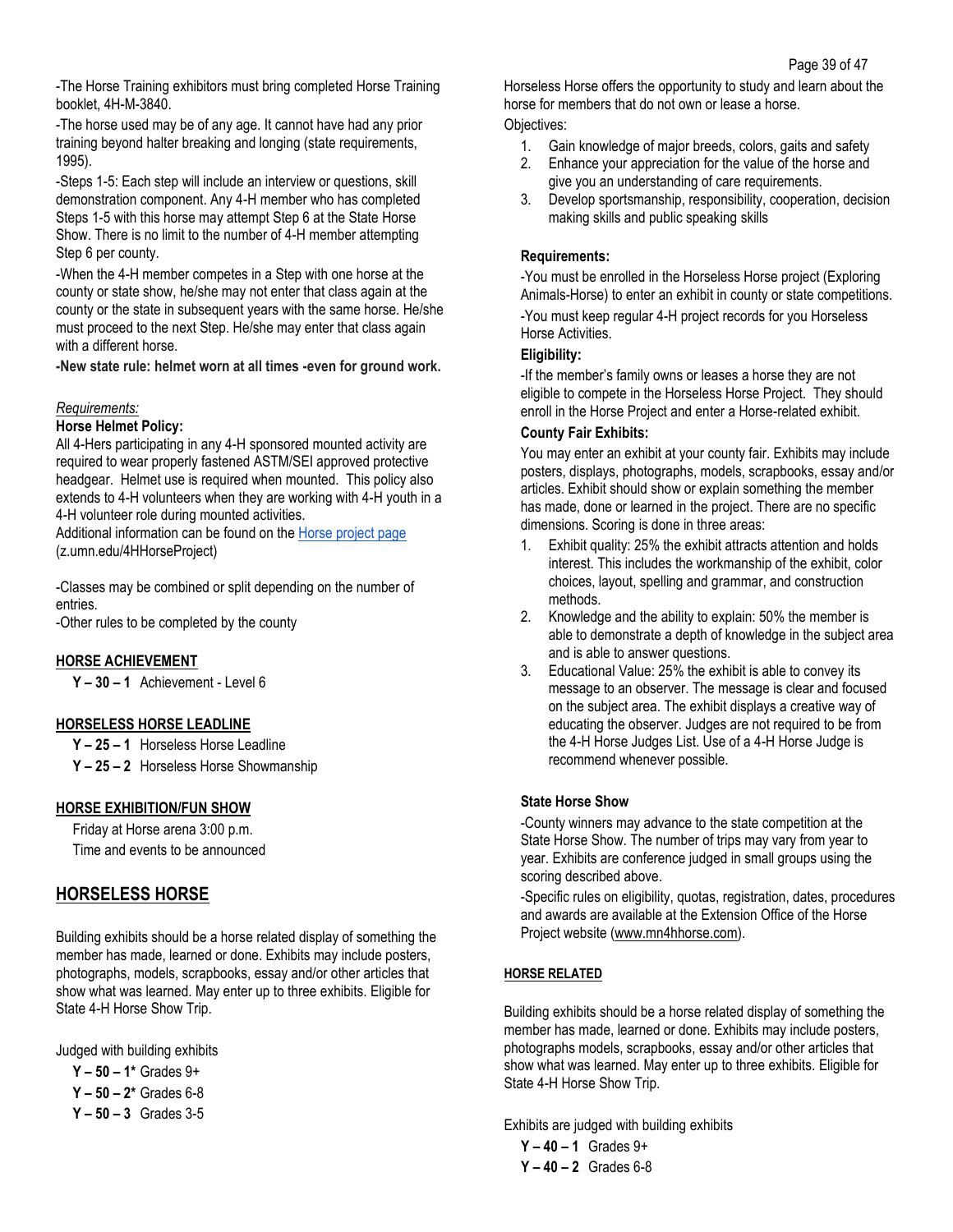Horse Related is a part of the Horse Project where you create an exhibit that relates to horses. You will learn about horses and will have the opportunity to create an exhibit to demonstrate what you have learned.

### **Requirements:**

- 1. You must be registered in the Horse Project to enter an exhibit in county or state competitions.
- 2. You must keep regular 4-H project records for you Horse Project activities.

### **Eligibility:**

1. Horse Related competition is open to anyone enrolled in the Horse Project. If the member's family does not own or lease a horse, they should consider competing in the Horseless Horse Project.

### **Exhibits:**

- 1. The standards for Horse-related exhibits are the same as Horseless Horse exhibits. Horse-related exhibits are judged in different classes than Horseless Horse exhibits.
- 2. You may enter Horse-related exhibits and participate with your horse at you county qualifying show.
- 3. Trip quotas will be published each year prior to the State Horse Show.
- 4. Trips will be given first to the highest ranking horse related exhibitor with a blue award NOT bringing a horse to the state show. Then, if needed to fill the quota, those bringing a horse may also bring their horse related exhibit. Specific rules on eligibility, registration, sates, procedures and awards are available at the Extension office of the Horse Project website [\(www.mn4hhorse.com\)](http://www.mn4hhorse.com/).

#### *Requirements:*

#### - **Horse Helmet Policy:**

**All 4-Hers participating in any 4-H sponsored mounted activity are required to wear properly fastened ASTM/SEI approved protective headgear. Helmet use is required when mounted. This policy also extends to 4-H volunteers when they are working with 4-H youth in a 4-H volunteer role during mounted activities.** 

- Additional information is listed in the 4-H Horse Project Rulebook (purchase at the Extension Office or view on the 4-H Horse website (www.mn4hhorse.com/).

- Classes may be combined or split depending on number of entries.

### **BARN RULES:**

- 1. Horses must be led to and from the arena.
- 2. Members are responsible to clean up and dispose of manure in barn or when horse is being led outside of barn.
- 3. Horses must remain in designated livestock areas.
- 4. Feed, Bedding and tack must be stored in designated areas.
- 5. Horses must remain on grounds, unless excused by veterinarian or show officials. If there isn't enough space

available for all horses to be stalled (based on the number of horses registered to be shown) appropriated adjustments will be made.

- 6. Feed and water pails must be securely attached inside stall at horses chest level. Hay bags/nets will be permitted if properly hung in stalls. Hay can be fed off ground without herdsmanship penalty.
- 7. Emergency contact information must be displayed behind stall card for veterinary review.

### **SHOW RULES:**

1. Lot Divisions:

Novice (Walk, Trot): This division is meant for novice members with minimal experienced (Recommended for members with limited exhibiting experience, individuals who have difficulty controlling their horse at the lope, or are uncomfortable loping). Class does not qualify for State Horse Show or other awards. The same horse may be used in the Novice division for one rider and in a qualifying division with another rider.

- 2. If showing in novice games or pleasure, an individual loping, cantering or running will be disqualified.
- 3. An exhibitor showing novice classes will be required to exhibit in that classification (Pleasure or Games) for all classes in classification. Example: If riding one Novice Pleasure event you must ride ALL Novice pleasure classes. If you ride one Novice Game event you must ride ALL novice games. However you may ride Novice Pleasure and Regular games or vice versa.
- 4. Any horse to be shown at a 4-H show must be enrolled as a 4-H project animal and be properly identified on the 4-H Horse Identifications form. This form must be submitted to the Extension Office on or before May 17<sup>th</sup> of the current year. If substitution, for any reason, occurs after that date, the horse is ineligible for the State 4-H Horse Show or other awards and premiums.
- 5. A member must either own or lease the mare or gelding shown. The same horse may be used as a project animal by more than one member as long as all requirements are met. The 4-H member should have primary responsibility to provide care, feeding, grooming, training and exercising beginning no later than May 16.
- 6. No stallions may be entered. Male foals under one year old may be exhibited.
- 7. Members are allowed to use the same horse or pony as a project animal but can only be shown once per class.
- 8. Classes will be judged under the Minnesota 4-H Horse Program Rules.
- 9. Exhibitors may show more than one horse. Stalling for 2nd horse will be provided based on availability. Cloverbud horses can be stalled at the fair as stalling availability allows.
- 10. Horses and ponies must be checked in by 7 p.m. on Tuesday and are required to stay until 4:00 on Sunday. Early release of animals may only be approved by the veterinarian or show official.
- 11. Members, parents, family and friends are expected to exhibit courteous behavior and comply with show and barn rules.
- 12. Cloverbud participants must have an adult or junior leader/handler in the arena at all times.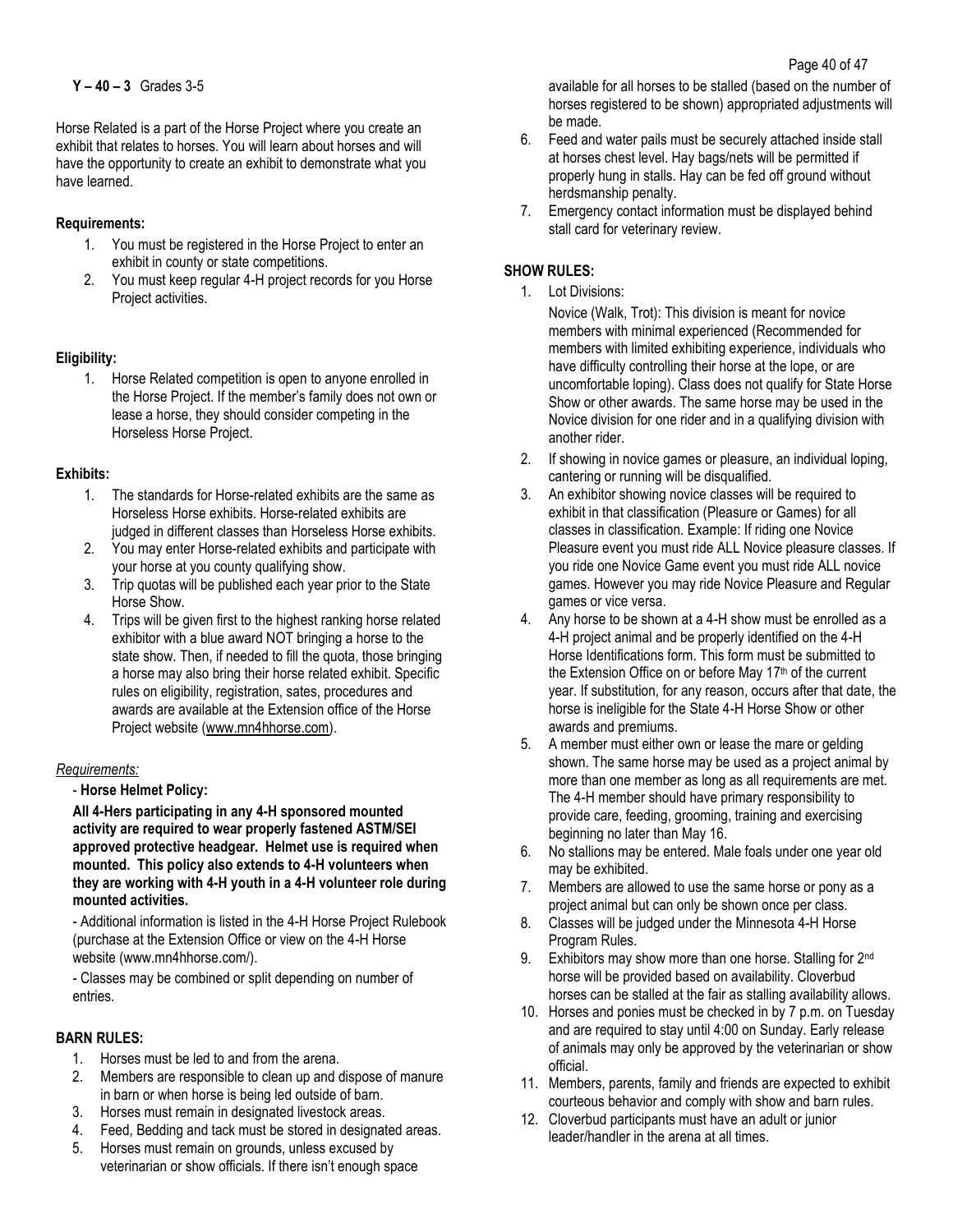13. Members must register for classes along with other project exhibit registrations.

FAILURE TO COMPLY WITH RULES MAY RESULT IN DISQUALIFICATION, SACRIFICING OF TRIPS OR AWARDS AND/OR FORFEIT OF PREMIUMS.

### AWARDS

- 1. CLASS Champion awards will be presented for performance and timed event categories.
	- a. Performance championship classes include exhibitors that have received a first, second or third blue in regular age division excluding Novice and Cloverbuds. Performance Classes include:
		- 1. Halter Showmanship
		- 2. Western Pleasure
		- 3. Western Horsemanship
		- 4. Trail Class
		- 5. English Pleasure
		- 6. English Equitation
	- b. Timed Champion classes will be determined by the times received in the timed classes. One horse and rider combination. Timed classes include:
		- 1. Pole Weaving
		- 2. Key Hole
		- 3. Barrel Racing
		- 4. Jump Figure Eight

In each of the performance and timed classes listed above the class champions will be awarded.

### **Members exhibiting same horse in games and pleasure need to pick at entry time in order to determine trip allocation.**

Horse project exhibitors (excluding Cloverbuds) are eligible to participate in the Ribbon Auction held on Saturday morning. See Livestock Auction section for details.

STATE HORSE SHOW TRIPS, OVERALL GRAND AND RESERVE CHAMPION PERFORMANCE AND TIMED HORSE AND RIBBON AUCTION

#### **The following point system will be used to calculate the State Horse Show Line Up and Grand and Reserve Awards.**

Timed and Performance Classes:

- Points are totaled for each horse and rider combination
- Points are awarded **based on the results of combined classes (straight time)**
- Points are not calculated on Novice classes
- Points are only given on Blue Ribbon rides
- Points are awarded for the first six placings **of combined classes (straight tim**e)
	- $\circ$  First Place Blue = 6 Points
	- $\circ$  Second Place Blue = 5 Points
	- $\circ$  Third Place Blue = 4 Points
	- $\circ$  Fourth Place Blue = 3 Points
- $\circ$  Fifth Place Blue = 2 Points
- $\circ$  Sixth Place Blue = 1 Points
- $\circ$  Non-placing Blues = 1 Point
- $\circ$  Red or White ribbons with any placing will not be awarded any points

- Both English and Western Pleasure classes will ride a combined Champion class where the top 3 Blue Ribbon riders from each division (except Novice) will ride one combined class. The riding test in these classes will be at the judge's discretion. The points for this class will be scored as a combined class NOT by grade class. Champion Class placings will be used to resolve any ties in scoring. If a tie still remains after Champion classes are placed, the Tie Breaker will default to the Showmanship score.

Grand and Reserve Performance and Timed will be awarded to the highest two point earners in each of these categories. The trip quotas are determined by the State 4-H Horse show prior to the start of the show. The distribution of trips between performance and games will be determined based on entries in each category.

Horse project exhibitors (excluding Cloverbuds) are eligible to participate in the Ribbon Auction held on Saturday morning. See Livestock Auction section for details.

## **LAMA-ALPACA**

## **Tuesday, July 12, 2022 Animals must be in place by 7 p.m.**

**E - 1 -** All Grades

Use the following Classes, with the Divisions above

- **- 1** Costume (Optional) (Exhibitor must be on foot)
- **- 2** Showmanship (Required)
- **- 3** Obstacle Course
- **- 4** Public Relations

(either class code 3 & 4 are required classes)

## *Requirements:*

#### **Birthdates**

4-H Lama-Alpaca Projects must be born prior to January 1, 2022.

## **GENDER**

-No sexually intact male over 18 months is eligible for exhibition. -4-H Llama - Alpaca projects must be born prior to January 1, 2022. -No companion animals (no buddies and no nursing mother's allowed)

## **LLAMA-ALPACA FLEECE**

## **LLAMA-ALPACA INTERVIEW**

#### **LAMA POSTER**

**E – 90 – 1** Lama Poster (Judged on Entry Day, July 11, 2022)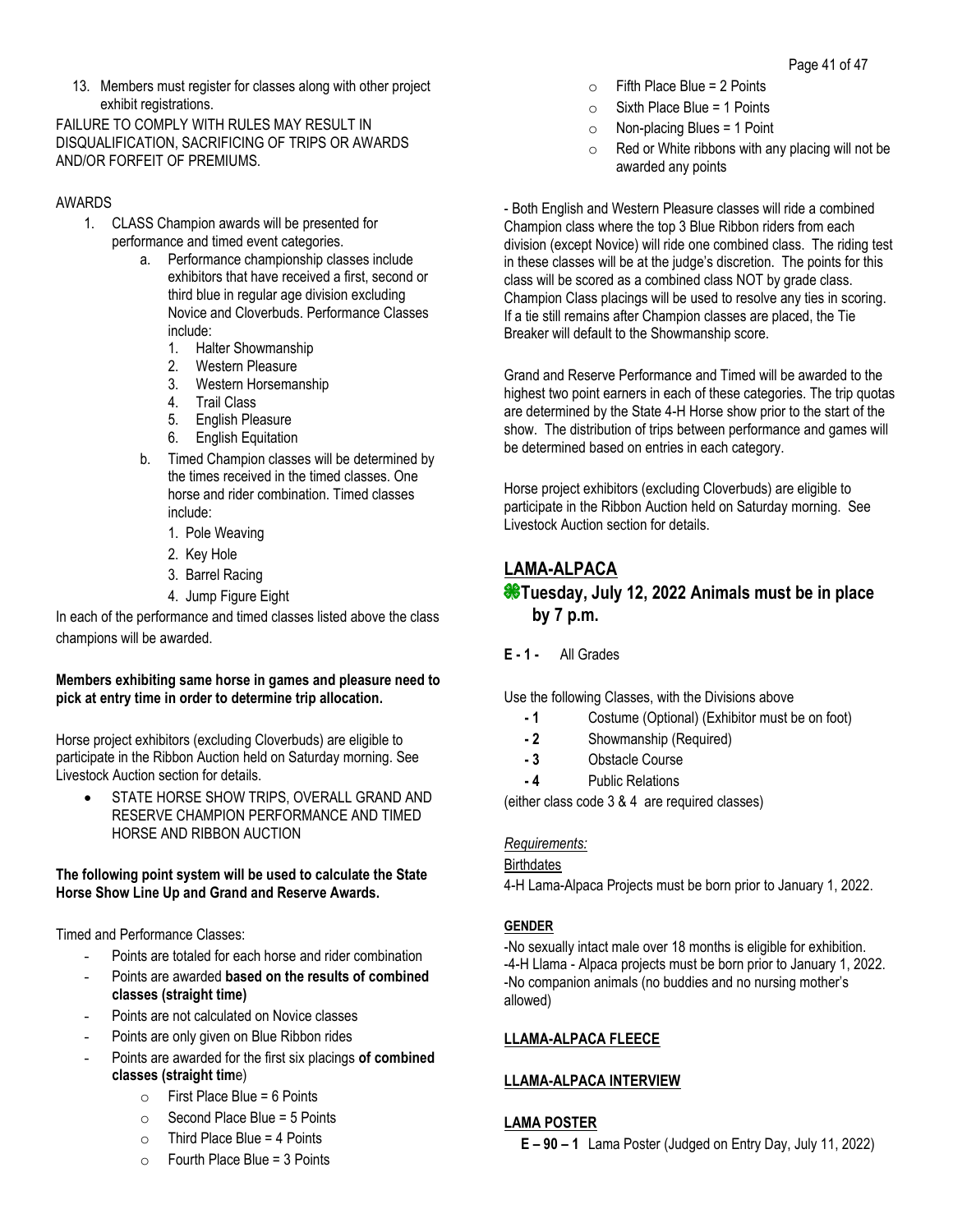Educational or promotional poster may be selected to advance to the state fair. See state fair poster requirements under lama information.

**NOTE**: 4-H'ers who participate in the Llama - Alpaca Costume Contest at the State Fair will receive a cash award. These payments are made in October. 4-H'ers must be grade eligible to participate at the State Fair.

## **POULTRY**

- **Tuesday, July 12, 2022 Animals must be in place by 7 p.m.**
- **Check in Tuesday, July 12, 2022 at 7 p.m. in the Rabbit/Poultry Barn**
- ₩ **Judging Wednesday, July 13, 8 a.m.**
- **Superintendent:**
- **Animals will be released on Sunday at 4 p.m.**

**Premiums:** Blue - \$5.00, Red - \$3.00, White - \$2.00 **Showmanship & Poster Premium:** \$1.50

## *Show Requirements:*

-Poultry exhibited must be of this year's hatch, except where specifically noted.

-Breeding classes will be judged on breed characteristics using the American Standard of Perfection as a guide

-All poultry, except waterfowl and pigeons, must have health certificates. Chicken and turkey exhibits must be accompanied by a statement of origin certificate indicating their bird(s) is from Pullorum-Typhoid free flock within 12 months prior to entry day or a MN State Board of Animal Health Certificate stating that you bird tested negative. Certificates must be official, signed and dated. A mailing label or other document with the testing logo alone is not acceptable. Poultry testing must be done EACH year. Turkeys must be tested negative or originate directly from parent stock that is tested negative for Salmonella typhimurium, Mycoplasma gallisepticum and Mycoplasma synoviae. Check with you hatchery or breeder for certificate. Show and hobby must also have certificate.

-Showmanship is STRONGLY encouraged**.**

-Must be LQA&E Certified for State Fair!

## **CHICKENS-Can have 2 pens / lot**

- **F - 1 - 1\*** Market pen of two males or two females
- **F - 1 - 2\*** Breeding pen of one male & two females
- **F - 1 - 3\*** Bantam Breeding pen of one male & two females
- **F - 1 - 4\*** Egg production pen of two pullets, White egg layers
- **F – 1 - 5\*** Egg production pen of two pullets, Brown egg layers

## **DUCKS- Can have 2 pens / lot**

- **F - 3 - 1\*** Market pen of two males or two females
- **F - 3 - 2\*** Breeding pen of one male & two females
- **F - 3 - 3\*** Bantam Breeding pen of one male & two females

## **GEESE- Can have 2 pens / lot**

**F - 4 - 1\*** Market pen of two males or two females

### **F - 4 - 2\*** Breeding pen of one male & two females

## **GUINEA**

Use the following Classes, with the Divisions to indicate the type of your project animal(s). Note: ONLY Pearls, Whites and Lavender breeds can be shown:

Guinea - Market pen of two males or two females - same breed Guinea - Breeding pen of one male & two females - same breed

#### **PIGEONS – One pair of breeding pigeons. A pair consists of one (1) male and one (1) female of the same breed. A young bird is one purebred bird male or female, this year band.**

- **F - 6 - 1\*** Utility, 1 Breeding Pair
- **F - 6 - 2\*** Utility, 1 Young bird Male or Female, 1 young bird, this year band
- **F - 6 - 3\*** Fancy, 1 Breeding Pair
- **F - 6 - 4\*** Fancy, Young bird Male or Female, 1 young bird, this year band
- **F - 6 - 5\*** Flying, 1 Breeding Pair
- **F - 6 - 6\*** Flying, Young bird Male or Female, 1 young bird, this year band

### **DOVES – One pair of breeding doves. A pair consists of one (1) male and one (1) female of the same breed.**

Doves - Purebred breeding pair

## *Pidgeon and Dove Requirements:*

-All breeding pairs must have been bred the previous year or earlier. This means that birds must be at least one year old to be part of a breeding pair.

-You must exhibit the same birds at state fair that you won a trip with at the county fair.

-The same birds cannot be exhibited two years in a row, even by another exhibitor, except a young bird may come as a young bird first year and comeback the following year as part of a breeding pair.

-All birds must be banded. Must have previous year's band or older on breeding pair. Bands must be seamless and the correct size for the breed. Seamless bands within one size will be accepted.

-No health certificate is required. Any bird that looks ill or diseased will not be allowed to be shown. It is recommended that you practice a vaccinating program.

-All pigeons & doves will be judged according to the Pigeon Standard book.

> 50% = Breed Characteristics (true to breed; refer to pigeon standard)

25% = Condition (clean feathers and feet; evidence of extra work in preparing bird for show)

25% = Presentation (showmanship)

## **TURKEYS - Domestic only- Can have 2 pens / lot**

- **F - 7 - 1\*** Market pen of two males or two females
- **F - 7 - 2\*** Breeding pen of one male & two females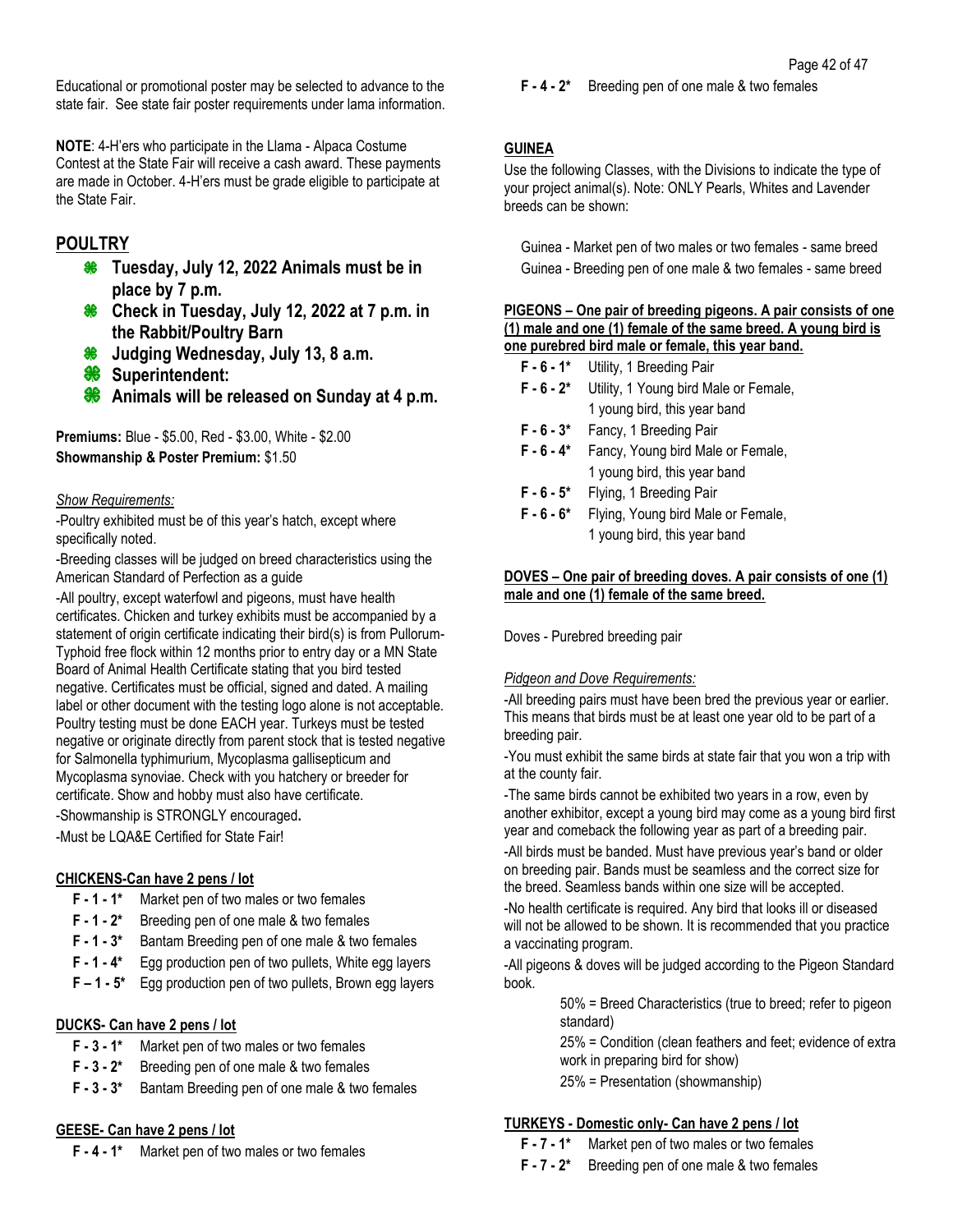#### *Requirements:*

**- Egg production pen of two pullets will have two separate lots – one for white egg layers and one for brown egg layers. White egg layers must be hybrid. Brown egg layers must be commercial purebred or hybrid; hybrids are preferred.**

- Poultry exhibited must be of this year's hatch, (except advanced classes). All, except waterfowl and pigeons, must have health certificate and must be identified by a numbered leg band.

- Breeding classes will be judged on breed characteristics using the American Standard of Perfection as a guide.

### **POULTRY SHOWMANSHIP**

Ribbons include participation, Champion and Reserve Champion in each division, plus a select group may receive Honorable Mention ribbons. 4-H member must show their own animal in showmanship.

- **F -60- 1** Senior Showmanship Grades 9+
- **F -60- 2** Intermediate Showmanship Grades 6-8
- **F -60- 3** Junior Showmanship Grades 3-5

**SHOW AND HOBBY** Show and hobby birds may be aged

- **F – 70 – 1** Pheasants
- **F – 70 – 2** Quail
- **F – 70 – 3** Other Fowl (Please indicate species. Chickens, ducks, geese, turkeys, pigeons and guinea fowl are not eligible)

#### **POULTRY POSTER CONTEST**

**F – 90 – 1** Poultry Poster Contest

-Must be in the Poultry Project.

-Do not need to be exhibiting poultry at the fair.

-Class Division – Grades K-2, 3-5, 6-8 and 9+.

-Poster must be vertical and may not exceed **14" wide x 22" high** -Must be poultry promotional or educational.

-Posters must be entered in the poultry barn on entry day and will be displayed there throughout the fair.

-All posters making the above requirements may go to the State Fair including Cloverbuds.

Educational or promotional poster may be selected to advance to the State fair. See state fair poster requirements under poultry information.

## **RABBITS & CAVIES**

- **Tuesday, July 12, 2022 Animals must be in place by 7 p.m.**
- **Judging Wednesday, July 13, 2022 3 p.m.**
- **Superintendent:** Animals will be released on Sunday at 4 p.m.

**Premiums:** Blue - \$5.00, Red - \$3.00, White - \$2.00 **Showmanship & Poster Premium:** \$1.50

#### **Show Requirements**

-Rabbit Exhibitors must be LQA&E Certified for State Fair! -No health certificate is required.

-Purebred rabbits are those which have a three-generation pedigree showing the ancestral background being of all the same breed, making it eligible for registration. However, pedigree is not required.

-All breeds recognized by the American Rabbit Breeders Association are eligible. Rabbits will be judged according to ARBA standards.

-All 4-H rabbit exhibits must be tattooed and registered at the Extension Office by May 16 of the current year.

-Junior rabbits born after May 16 are not eligible for State Fair

-A maximum of 14 animals may be shown by one 4-H member. (This includes a Market pen or Fryer and Doe & Litter).

-All exhibitors are strongly encourage to come to one meeting at the county level.

-Doe & Litter, one entry only.

-May enter 2 rabbits per lot, per breed.

-Cavies will be judged on health, type and condition.

-Cavies will only come for the show and must go home following the show.

-Showmanship is STRONGLY encouraged.

#### **BREEDING RABBIT-SMALL BREEDS**

4 Class (small) rabbit breeds include Dutch, Florida White, Holland Lop, Jersey Wooly, Mini Lop, Mini Rex, Netherland Dwarf, Polish, Rex, American Fuzzy Lop, American Sable, Dwarf Hotot, English Angora, French Angora, Satin Angora, Belgian Hare, Britannia Petite, Standard Chinchilla, English Spot, Harlequin, Havana, Himalayan, Lilac, Lion Head, Rhinelander, Silver, Silver Marten, Thrianta and Tan.

#### **-Sr. refers to animal over 6 months old. Jr. refers to animal 6 months or younger**.

- **G – 1 – 1** Florida White Sr. Buck
- **G – 1 – 2** Florida White Sr. Doe
- **G – 1 – 3** Florida White Jr. Buck
- **G – 1 – 4** Florida White Jr. Doe
- **G – 1 – 5** Holland Lop Sr. Buck
- **G – 1 – 6** Holland Lop Sr. Doe
- **G – 1 – 7** Holland Lop Jr. Buck
- **G – 1 – 8** Holland Lop Jr. Doe
- **G – 1 – 9** Jersey Wooly Sr. Buck
- **G – 1 – 10** Jersey Wooly Sr. Doe
- **G – 1 – 11** Jersey Wooly Jr. Buck
- **G – 1 – 12** Jersey Wooly Jr. Doe
- **G – 1 – 13** Lionhead Sr. Buck
- **G – 1 – 14** Lionhead Sr. Doe
- **G – 1 – 15** Lionhead Jr. Buck
- **G – 1 – 16** Lionhead Jr. Doe
- **G – 1 – 17** Mini Lop Sr. Buck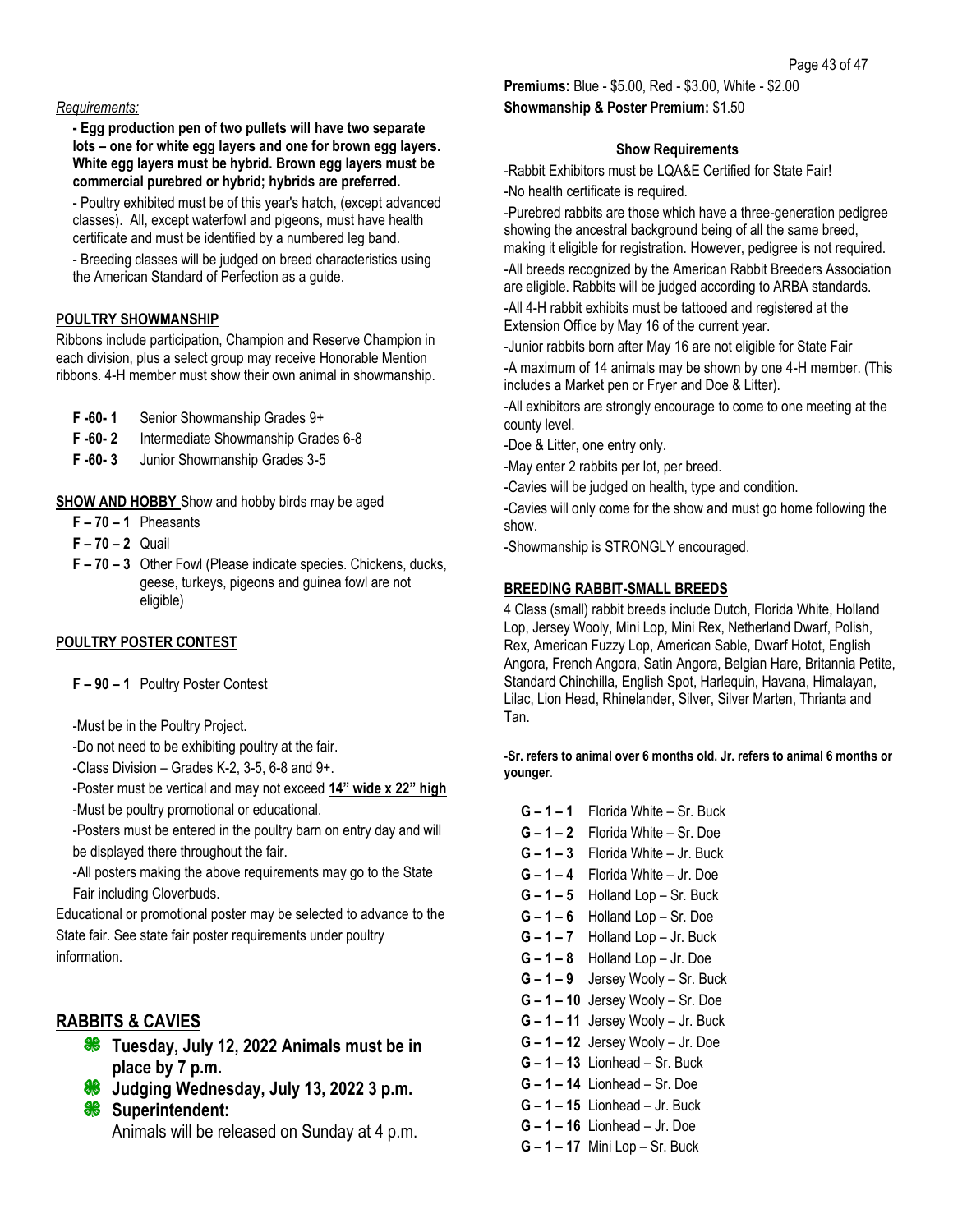**G – 1 – 18** Mini Lop – Sr. Doe **G – 1 – 19** Mini Lop – Jr. Buck **G – 1 – 20** Mini Lop – Jr. Doe **G – 1 – 21** Mini Rex- Sr. Buck **G – 1 – 22** Mini Rex- Sr. Doe **G – 1 – 23** Mini Rex – Jr. Buck **G – 1 – 24** Mini Rex – Jr. Doe **G – 1 – 25** Mini Satin – Sr. Buck **G – 1 – 26** Mini Satin – Sr. Doe **G – 1 – 27** Mini Satin – Jr. Buck **G – 1 – 28** Mini Satin – Jr. Doe **G – 1 – 33** Dwarf Papillon – Sr. Buck **G – 1 – 34** Dwarf Papillon – Sr. Doe **G – 1 – 35** Dwarf Papillon - Jr. Buck **G – 1 – 36** Dwarf Papillon - Jr. Doe **G – 1 – 37** Other Breed Rabbit - Small Breed Sr. Buck **G – 1 – 38** Other Breed Rabbit - Small Breed Sr. Doe **G – 1 – 39** Other Breed Rabbit - Small Breed Jr. Buck **G – 1 – 40** Other Breed Rabbit - Small Breed Jr. Doe

#### **BREEDING RABBIT-LARGE BREEDS**

6 Class (large) rabbit breeds include New Zealand, Satin, American Giant Angora, Belgian Hare, Bevern, Californian, Champagne Dargent, Checkered Giant, American Chinchilla, Giant Chinchilla, Cinnamon, Crème Dargent, Flemish Giant, French Lop, Hotot, English Lop, Palomino, Silver Fox and Argente Brun.

#### **-Sr. refers to animal over 8 months old. Int. refers to animal 6-8 months old. Jr. refers to animal under 6 months old.**

- **G – 2 – 1** Champagne De'Argent Sr. Buck
- **G – 2 – 2** Champagne De'Argent Sr. Doe
- **G – 2 – 3** Champagne De'Argent Int. Buck
- **G – 2 – 4** Champagne De'Argent Int. Doe
- **G – 2 – 5** Champagne De'Argent Jr. Buck
- **G – 2 – 6** Champagne De'Argent Jr. Doe
- **G – 2 – 13** French Lop Sr. Buck
- **G – 2 – 14** French Lop Sr. Doe
- **G – 2 – 15** French Lop Int. Buck
- **G – 2 – 16** French Lop Int. Doe
- **G – 2 – 17** French Lop Jr. Buck
- **G – 2 – 18** French Lop Jr. Doe
- **G – 2 – 19** New Zealand Sr. Buck
- **G – 2 – 20** New Zealand Sr. Doe
- **G – 2 – 21** New Zealand Int. Buck
- **G – 2 – 22** New Zealand Int. Doe
- 
- **G – 2 – 23** New Zealand Jr. Buck
- **G – 2 – 24** New Zealand Jr. Doe
- **G – 2 – 25** Satin Sr. Buck
- **G – 2 – 26** Satin Sr. Doe
- **G – 2 – 27** Satin Int. Buck
- **G – 2 – 28** Satin Int. Doe
- **G – 2 – 29** Satin Jr. Buck
- **G – 2 – 30** Satin Jr. Doe
- **G – 2 – 31** Other Breed Rabbit Large Breed Sr. Buck
- **G – 2 – 32** Other Breed Rabbit Large Breed Sr. Doe
- **G – 2 – 33** Other Breed Rabbit Large Breed Int. Buck
- **G – 2 – 34** Other Breed Rabbit Large Breed Int. Doe
- **G – 2 – 35** Other Breed Rabbit Large Breed Jr. Buck
- **G – 2 – 36** Other Breed Rabbit Large Breed Jr. Doe

#### *Requirements:*

- All breeds recognized by the American Rabbit Breeders Association are eligible. Rabbits will be judged according to ARBA standards.

- Each rabbit must be permanently tattooed in the left ear for identification purposes.

#### **MARKET RABBIT (Does must be on Rabbit ID)**

- **G - 3 - 1\*** Single fryer-Purebred, 3 1/2 to 5 1/2 pounds, not over 70 days old
- **G - 3 - 2\* "Market Pen"** Pen of three fryers, all the same breed and variety, 3 1/2 to 5 pounds, not over 70 days old

#### **RABBIT SHOWMANSHIP**

**Advanced entry is required**. Participation ribbons in each division. A select group in each division may receive Honorable Mention ribbons. There will be Champion and Reserve Champion ribbons in each division. 4-H member must show their own animal in showmanship.

- **G -60- 1** Senior Showmanship Grades 9+
- **G -60- 2** Intermediate Showmanship Grades 6-8
- **G -60- 3** Beginner Showmanship Grades 3-5

-If a junior exhibitor wins Champion showmanship two years in a row, they must advance to intermediate.

-If an intermediate exhibitor receives Champion showmanship two years in a row, they must advance to senior.

-There are no restrictions on the Senior Champion.

#### **RABBIT POSTER CONTEST**

**G – 90 – 1** Rabbit Poster

-Must be in the Rabbit Project.

- -Do not need to be exhibiting a rabbit at the fair.
- -Class division –Grades K-2, 3-5, 6-8, 9+.

-Poster must be vertical and may not exceed **14" wide X 22" high** -Must be rabbit promotional or educational.

-Posters must be entered in the rabbit barn on livestock entry day and will be on display there throughout the fair.

-All posters making the above requirements may go to the State Fair including Cloverbuds. Please bring your poster in the rabbit barn on the last day of the fair to the 4H Fairgrounds Office so they can be delivered to the State Fair. Member does not accompany poster.

- Educational or promotional poster may be selected to advance to the state fair. See state fair poster requirements under rabbit information.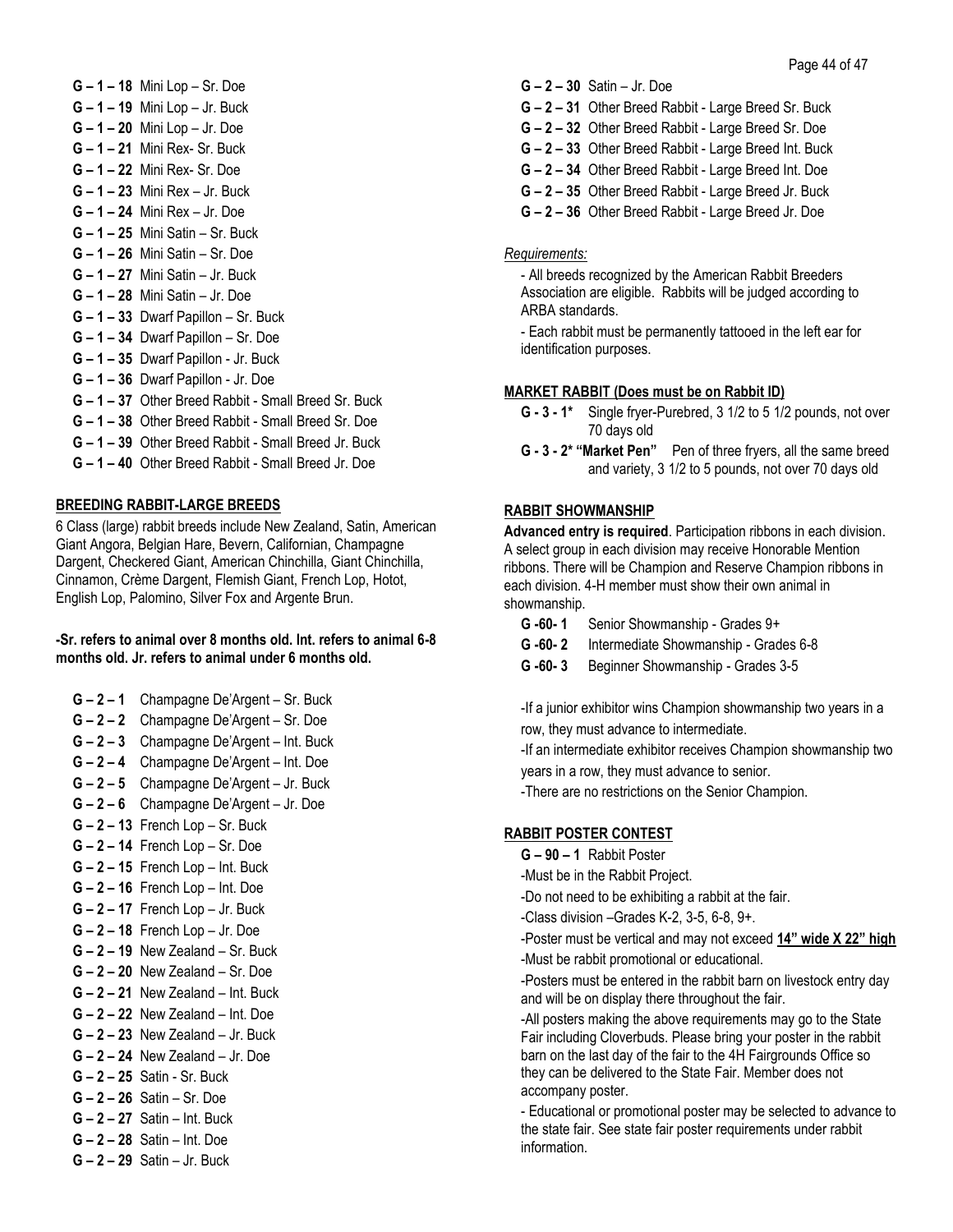## **DOE & LITTER**

- **G – 4 – 1** Doe & Litter
	- 1. Doe must be on ID form
	- 2. Litter must be 6-8 weeks of age
	- 3. Litter is judged on uniformity, conformation, size, size of litter and condition of Doe.

## **CAVIES**

The premiums for the Cavy project will be the same as the rabbit premiums. There will be no premium for the poster contest. All of the breeds will be judged together. We will divide the classes on the day of the show.

\*\*Cavy projects will NOT be eligible for State Fair Trips.

- **G – 7 – 1** Senior Boar (8 months and older)
- **G – 7 – 2** Senior Sow (8 months and older)
- **G – 7 – 3** Intermediate Boar (6 to 8 months)
- **G – 7 – 4** Intermediate Sow (6 to 8 months)
- **G – 7 – 5** Junior Boar (up to 6 months)
- **G – 7 – 6** Junior Sow (up to 6 months)

## **POSTER CONTEST/Cavies**

**G – 90 – 2** Poster Contest

-Your poster must have a photo of you and your Cavy / Pig.

-It must be **14" wide x 22" high.** The poster will be at the fair, as your Cavy/Pig will go home after the show. Bring the poster to the fair on Wednesday to the Rabbit Barn.

## **SHEEP**

- **Tuesday, July 12, 2022, Animals must be in place by 7:00 p.m. Weigh-ins at 7:30 p.m.**
- **Judging Wednesday, July 13, 2022 at 11 a.m. FFA Show to follow 4H Show**
- **Show Superintendent: Sheryl Dohrmann** Animals will be released on Sunday at 4 p.m.

**Premiums:** Blue - \$7.00, Red - \$5.00, White - \$3.00 **Showmanship Premium:** \$1.50

## **Show Requirements**

-Premise ID numbers will be required.

-Exhibitors must be LQA&E certified for State Fair!

-Sheep must be tagged, unless registered, (with 4-H tags) and registered with the Extension Office by May 16.

-No health certificate is required. Sheep will be checked for fungus at check in and will be sent home if the fair vet determines that fungus is present. All sheep must have a USDA scrapies tag in place. -Showmanship is STRONGLY encouraged.

## *Requirements:*

-Members may take a total of 3 market lambs.

-Be sure to put the class/number down for each lamb you are entering on the County fair registration form.

| <b>BIRTH DATES:</b>      |                                                                                                             |
|--------------------------|-------------------------------------------------------------------------------------------------------------|
| <b>January Ewe Lamb</b>  | Born in January of current<br>vear                                                                          |
| <b>February Ewe Lamb</b> | Born in February of current<br>year                                                                         |
| <b>March Ewe Lamb</b>    | Born in March of current year                                                                               |
| <b>Yearling Ewe</b>      | Born on or after January 1 of<br>previous year and must not<br>show evidence of four<br>permanent incisors. |
| <b>Market Lamb</b>       | Born on or after December 1<br>of previous year.                                                            |

## **BREEDING EWE**

**H – 1** Breeding Ewe

Use the following Classes, with the Divisions (breeds) and birth dates above, to indicate the age of your project animal(s):

- **- 2\*** Yearling Ewe
- **- 3\*** January Ewe Lamb
- **- 4\*** February Ewe Lamb
- **- 5\*** March Ewe Lamb
- **- 6\*** Wether dam

## **MARKET LAMB**

**H – 20 - 1\*** Black Face

**H – 20 - 2\*** White/Speckle Face

## *Requirements:*

- Recommended minimum weight for State Fair is 105 pounds; recommended maximum weight is 170 pounds.

## **LAMB LEAD**

**H – 30 – 1**

**NOTE**: 4-H'ers who participate in Lamb Lead at the State Fair will receive a \$30 cash award, provided by the Minnesota Livestock Breeders' Association (MLBA). These payments are made in October. 4-H'ers must be grade eligible to participate at the State Fair.

## *Requirements:*

- Lamb lead exhibitors must groom and train a sheep and must wear a garment made from at least 60% wool. Garment is defined as a piece of clothing covering a main part of your body (not socks or accessories).

**-**Exhibitors will be judged based on project knowledge, poise, their outfit, and their lamb.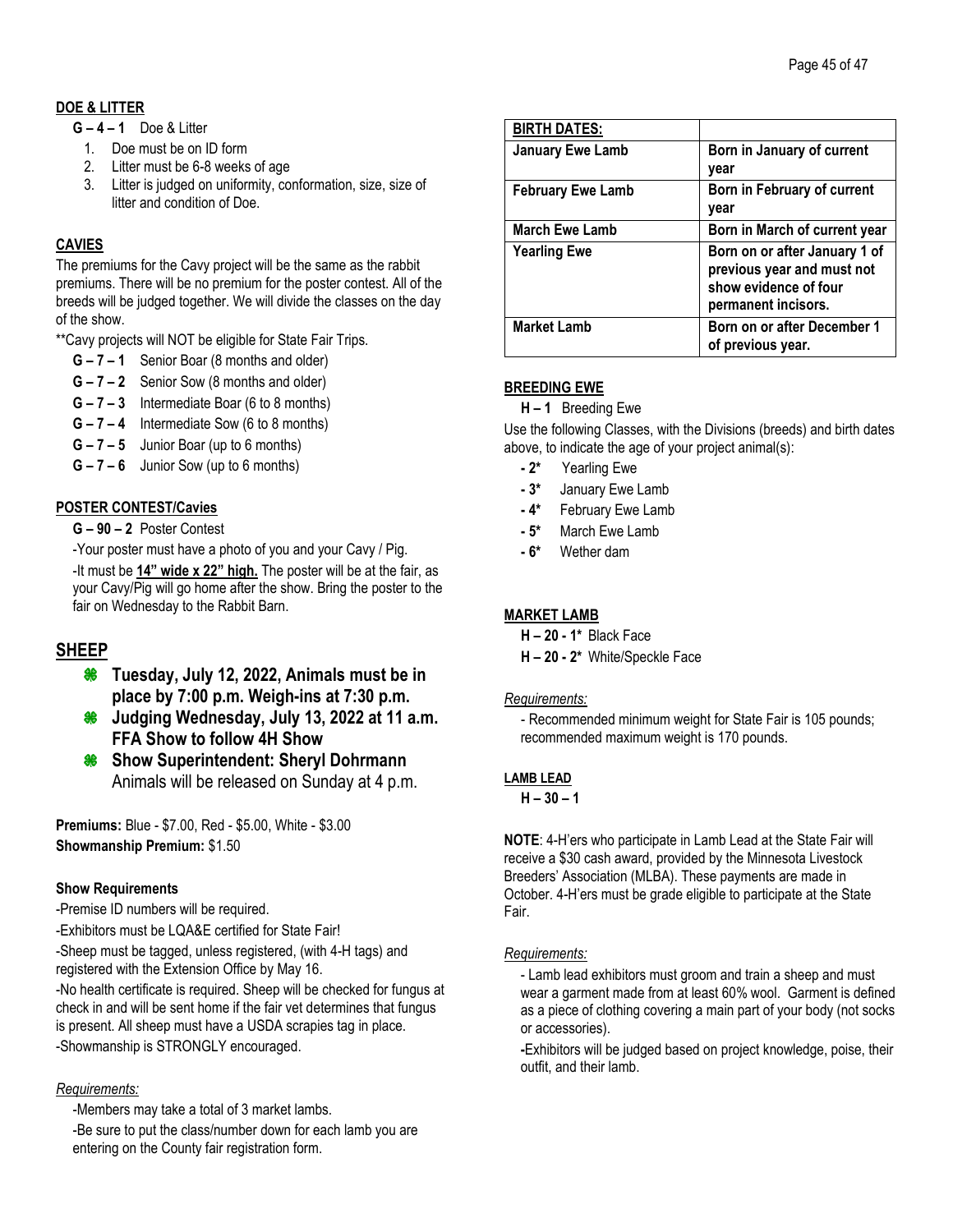-All final weights will be taken on entry day of the Fair. In order to be eligible for rate of gain, animals must have been identified and weighed initially by May 16 for market sheep. All animals registered under Rate of Gain must also have been registered to exhibit under the appropriate species.

## **TRIO OF MARKET LAMBS**

**H – 80 – 1** All breeds (not State Fair eligible) Rules:

-Judged on market basis

-All lambs in trio must be entered under one exhibitor name -May include one breeding ewe.

## **SHEEP SHOWMANSHIP**

Participation ribbons in each division. A select group in each division may receive Honorable Mention ribbons. There will be Champion and Reserve Champion ribbons in each division.

4-H members must show their own animal in showmanship. *Showmanship is strongly encouraged*.

- **H – 60 – 1** Senior Showmanship Grades 9+
- **H – 60 – 2** Intermediate Showmanship Grades 6-8
- **H – 60 – 3** Junior Showmanship Grades 3-5

-If a junior exhibitor wins Champion showmanship two years in a row, they must advance to intermediate.

-If an intermediate exhibitor wins Champion showmanship two years in a row, they must advance to Senior.

-There are no restrictions on the Senior Champion.

## **SHEEP POSTER**

**H – 90 – 1** Sheep Poster (Judged on Entry Day, July 11, 2022)

County class only. If entered with state advancement intent, enter in Science of Animals or Exploring Animals

## *See "Science of Animals" Exhibits*

## **SWINE**

- **Tuesday, July 12, 2022 Animals must be in place by 7 p.m.**
- **Weigh-ins Wednesday, July 13 from 12:00- 1:00 p.m.**
- **Judging Friday, July 15, 2022, 8:00 a.m. 4-H Swine Show. FFA Show to Follow 4-H**
- **Superintendent: Scott Schley** Animals will be released on Sunday at 4 p.m.

**Premiums:** Blue - \$10.00, Red - \$8.00, White - \$6.00 **Showmanship Premium:** \$1.50

Market Gilts will again be shown at State Fair.

(Note: Champion barrows and gilts will never compete and auction limitations will be in place.)

#### **Show Requirements: IMPORTANT NOTICE**

-PREMISE ID numbers will be required

-Exhibitors must be LQA&E certified for County and State Fair! -Swine must be tagged and registered with Extension Office by May 16.

-Exhibitors are encouraged to have their market animals weighing at least 210 lbs if they plan to ship it to market after the fair.

-Exhibitors must make their own arrangements for shipping market animals.

-Exhibitors of animals that need to be weighed on Wednesday should be present at weigh-in or have someone lined up to weigh them.

-Health papers are required **only** if the animal originated from out of state.

-Showmanship is STRONGLY encouraged

## **STATE FAIR TRIPS:**

-The market barrow state fair trip will be selected from the Market Futures Lot, not the Market Weight Barrow Lot.

-Barrows and Gilts going to State Fair must be identified by the 4-H Ear tag and Universal ear notch system 1, 3, 9 & 27 by May 16 of current year.

-Barrows exhibited at the State Fair must be born on or after February 20 of current year.

-May exhibit two animals per lot.

- Recommended minimum weight for State Fair is 220 pounds; maximum State Fair weight is 300. **Market barrows and market gilts weighing less than 220 pounds will show in their own class "Super Lightweights" and those 301 pounds and over will show in their own class "Super Heavyweights" and will be eligible for blue, red or white ribbons and are not eligible for champions at state fair.**

| <b>BIRTH DATES:</b>  |                                                                                                      |
|----------------------|------------------------------------------------------------------------------------------------------|
| <b>January Gilt</b>  | Born in January of current<br>year                                                                   |
| <b>February Gilt</b> | Born in February of current<br>year                                                                  |
| <b>March Gilt</b>    | Born in March of current year                                                                        |
| <b>Market Barrow</b> | Born on or after January 1 of<br>current year. Recommended<br>farrow date of February 1 or<br>after. |
| <b>Market Gilt</b>   | Born on or after January 1 of<br>current year. Recommended<br>farrow date of February 1 or<br>after. |

## **BREEDING GILTS**

- **I - 1** Registered Breeding Gilts All Breeds
- **I - 2** Commercial or Crossbred Breeding Gilts

Use the following Classes, with the Divisions (breeds) and birth dates above, to indicate the age of your project animal(s):

- **- 2\*** January
- **- 3\*** February
- **- 4\*** March